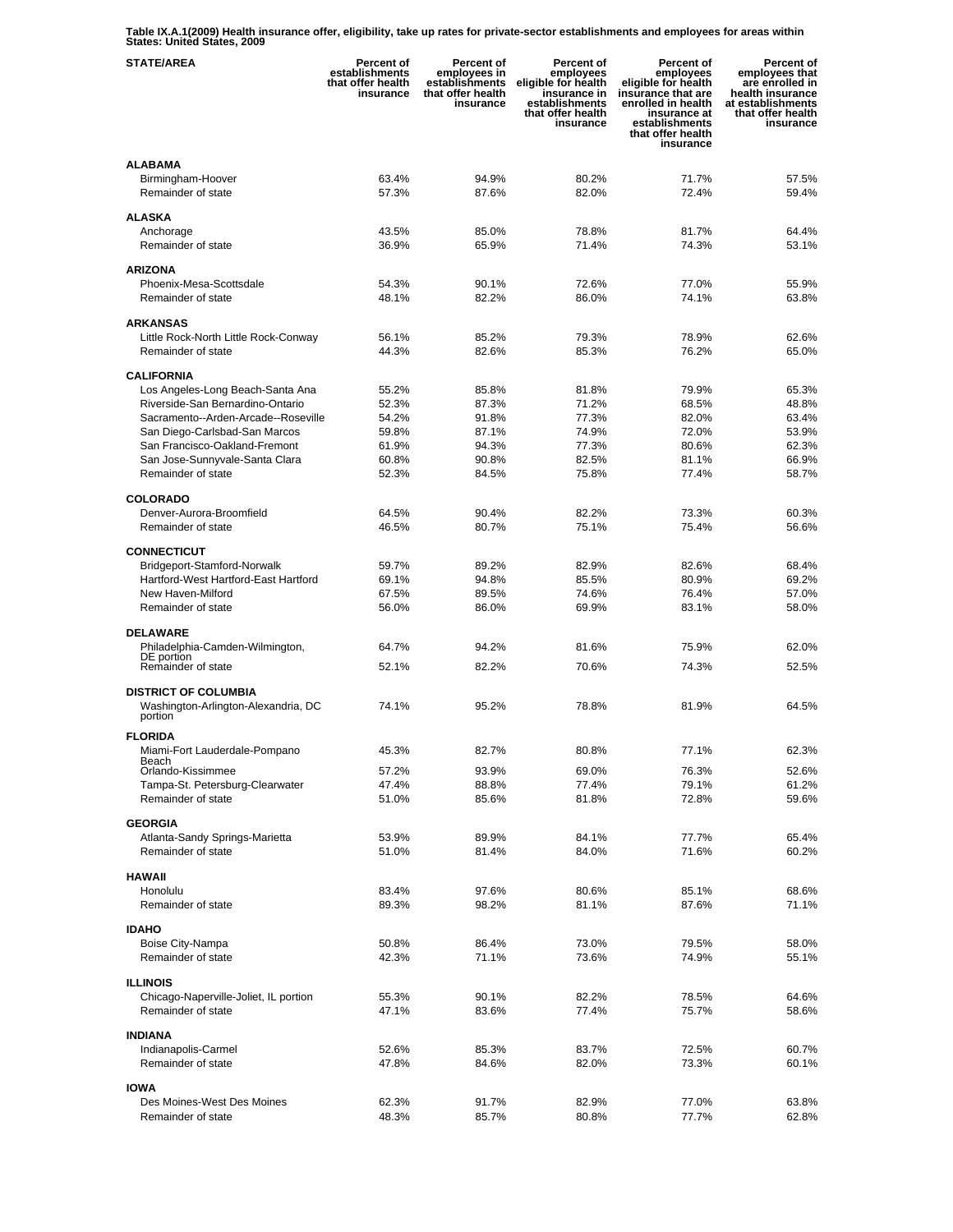**Table IX.A.1(2009) Health insurance offer, eligibility, take up rates for private-sector establishments and employees for areas within States: United States, 2009 (cont.)** 

| <b>STATE/AREA</b>                                       | <b>Percent of</b><br>establishments<br>that offer health<br>insurance | <b>Percent of</b><br>employees in<br>establishments<br>that offer health<br>insurance | Percent of<br>employees<br>eligible for health<br>insurance in<br>establishments<br>that offer health<br>insurance | <b>Percent of</b><br>employees<br>eligible for health<br>insurance that are<br>enrolled in health<br>insurance at<br>establishments<br>that offer health<br>insurance | Percent of<br>employees that<br>are enrolled in<br>health insurance<br>at establishments<br>that offer health<br>insurance |
|---------------------------------------------------------|-----------------------------------------------------------------------|---------------------------------------------------------------------------------------|--------------------------------------------------------------------------------------------------------------------|-----------------------------------------------------------------------------------------------------------------------------------------------------------------------|----------------------------------------------------------------------------------------------------------------------------|
| <b>KANSAS</b>                                           |                                                                       |                                                                                       |                                                                                                                    |                                                                                                                                                                       |                                                                                                                            |
| Kansas City, KS portion                                 | 61.3%                                                                 | 90.3%                                                                                 | 75.5%                                                                                                              | 78.0%                                                                                                                                                                 | 58.9%                                                                                                                      |
| Wichita                                                 | 53.2%                                                                 | 86.8%                                                                                 | 87.6%                                                                                                              | 68.0%                                                                                                                                                                 | 59.5%                                                                                                                      |
| Remainder of state                                      | 53.6%                                                                 | 81.7%                                                                                 | 77.1%                                                                                                              | 76.1%                                                                                                                                                                 | 58.7%                                                                                                                      |
| <b>KENTUCKY</b>                                         |                                                                       |                                                                                       |                                                                                                                    |                                                                                                                                                                       |                                                                                                                            |
| Louisville/Jefferson County, KY                         | 54.7%                                                                 | 90.3%                                                                                 | 76.6%                                                                                                              | 73.9%                                                                                                                                                                 | 56.7%                                                                                                                      |
| portion<br>Remainder of state                           | 57.2%                                                                 | 88.5%                                                                                 | 81.6%                                                                                                              | 76.1%                                                                                                                                                                 | 62.1%                                                                                                                      |
|                                                         |                                                                       |                                                                                       |                                                                                                                    |                                                                                                                                                                       |                                                                                                                            |
| <b>LOUISIANA</b>                                        |                                                                       |                                                                                       |                                                                                                                    |                                                                                                                                                                       |                                                                                                                            |
| New Orleans-Metairie-Kenner                             | 65.3%                                                                 | 91.2%                                                                                 | 78.7%                                                                                                              | 75.5%                                                                                                                                                                 | 59.4%                                                                                                                      |
| Remainder of state                                      | 43.3%                                                                 | 79.2%                                                                                 | 78.1%                                                                                                              | 70.5%                                                                                                                                                                 | 55.1%                                                                                                                      |
| <b>MAINE</b>                                            |                                                                       |                                                                                       |                                                                                                                    |                                                                                                                                                                       |                                                                                                                            |
| Portland-South Portland-Biddeford                       | 52.4%                                                                 | 86.4%                                                                                 | 74.6%                                                                                                              | 77.6%                                                                                                                                                                 | 57.9%                                                                                                                      |
| Remainder of state                                      | 54.8%                                                                 | 82.9%                                                                                 | 77.1%                                                                                                              | 76.5%                                                                                                                                                                 | 59.0%                                                                                                                      |
| <b>MARYLAND</b>                                         |                                                                       |                                                                                       |                                                                                                                    |                                                                                                                                                                       |                                                                                                                            |
| Baltimore-Towson                                        | 62.2%                                                                 | 91.7%                                                                                 | 85.1%                                                                                                              | 79.3%                                                                                                                                                                 | 67.5%                                                                                                                      |
| Washington-Arlington-Alexandria,                        | 62.7%                                                                 | 86.4%                                                                                 | 82.8%                                                                                                              | 65.5%                                                                                                                                                                 | 54.3%                                                                                                                      |
| MD portion<br>Remainder of state                        | 53.0%                                                                 | 85.0%                                                                                 | 83.0%                                                                                                              | 79.5%                                                                                                                                                                 | 66.0%                                                                                                                      |
|                                                         |                                                                       |                                                                                       |                                                                                                                    |                                                                                                                                                                       |                                                                                                                            |
| MASSACHUSETTS                                           |                                                                       |                                                                                       |                                                                                                                    |                                                                                                                                                                       |                                                                                                                            |
| Boston-Cambridge-Quincy, MA<br>portion                  | 63.9%                                                                 | 93.9%                                                                                 | 77.7%                                                                                                              | 74.6%                                                                                                                                                                 | 58.0%                                                                                                                      |
| Remainder of state                                      | 57.9%                                                                 | 91.8%                                                                                 | 81.4%                                                                                                              | 70.0%                                                                                                                                                                 | 57.0%                                                                                                                      |
| <b>MICHIGAN</b>                                         |                                                                       |                                                                                       |                                                                                                                    |                                                                                                                                                                       |                                                                                                                            |
| Detroit-Warren-Livonia                                  | 53.9%                                                                 | 87.5%                                                                                 | 81.2%                                                                                                              | 77.5%                                                                                                                                                                 | 62.9%                                                                                                                      |
| Remainder of state                                      | 54.2%                                                                 | 86.2%                                                                                 | 77.3%                                                                                                              | 79.3%                                                                                                                                                                 | 61.3%                                                                                                                      |
|                                                         |                                                                       |                                                                                       |                                                                                                                    |                                                                                                                                                                       |                                                                                                                            |
| <b>MINNESOTA</b>                                        |                                                                       |                                                                                       |                                                                                                                    |                                                                                                                                                                       |                                                                                                                            |
| Minneapolis-St. Paul-Bloomington,<br>MN portion         | 61.7%                                                                 | 90.5%                                                                                 | 80.8%                                                                                                              | 75.9%                                                                                                                                                                 | 61.4%                                                                                                                      |
| Remainder of state                                      | 46.5%                                                                 | 83.5%                                                                                 | 76.3%                                                                                                              | 82.0%                                                                                                                                                                 | 62.6%                                                                                                                      |
| <b>MISSISSIPPI</b>                                      |                                                                       |                                                                                       |                                                                                                                    |                                                                                                                                                                       |                                                                                                                            |
| Jackson                                                 | 58.8%                                                                 | 86.2%                                                                                 | 79.5%                                                                                                              | 78.1%                                                                                                                                                                 | 62.1%                                                                                                                      |
| Remainder of state                                      | 45.4%                                                                 | 83.3%                                                                                 | 80.3%                                                                                                              | 74.6%                                                                                                                                                                 | 59.9%                                                                                                                      |
| <b>MISSOURI</b>                                         |                                                                       |                                                                                       |                                                                                                                    |                                                                                                                                                                       |                                                                                                                            |
| Kansas City, MO portion                                 | 54.7%                                                                 | 84.1%                                                                                 | 80.1%                                                                                                              | 78.4%                                                                                                                                                                 | 62.8%                                                                                                                      |
| St. Louis, MO portion                                   | 66.2%                                                                 | 93.6%                                                                                 | 80.6%                                                                                                              | 84.9%                                                                                                                                                                 | 68.4%                                                                                                                      |
| Remainder of state                                      | 50.7%                                                                 | 86.1%                                                                                 | 77.3%                                                                                                              | 77.4%                                                                                                                                                                 | 59.8%                                                                                                                      |
|                                                         |                                                                       |                                                                                       |                                                                                                                    |                                                                                                                                                                       |                                                                                                                            |
| <b>MONTANA</b><br><b>Billings</b>                       | 52.2%                                                                 | 80.2%                                                                                 | 80.8%                                                                                                              | 77.7%                                                                                                                                                                 | 62.9%                                                                                                                      |
| Remainder of state                                      | 37.2%                                                                 | 71.9%                                                                                 | 72.0%                                                                                                              | 77.9%                                                                                                                                                                 | 56.1%                                                                                                                      |
|                                                         |                                                                       |                                                                                       |                                                                                                                    |                                                                                                                                                                       |                                                                                                                            |
| <b>NEBRASKA</b>                                         |                                                                       |                                                                                       |                                                                                                                    |                                                                                                                                                                       | 62.2%                                                                                                                      |
| Omaha-Council Bluffs, NE portion<br>Remainder of state  | 45.1%<br>45.6%                                                        | 86.5%<br>79.7%                                                                        | 81.7%<br>76.2%                                                                                                     | 76.2%<br>77.0%                                                                                                                                                        | 58.7%                                                                                                                      |
|                                                         |                                                                       |                                                                                       |                                                                                                                    |                                                                                                                                                                       |                                                                                                                            |
| <b>NEVADA</b>                                           |                                                                       |                                                                                       |                                                                                                                    |                                                                                                                                                                       |                                                                                                                            |
| Las Vegas-Paradise                                      | 59.7%                                                                 | 91.6%                                                                                 | 77.2%                                                                                                              | 73.1%                                                                                                                                                                 | 56.5%                                                                                                                      |
| Remainder of state                                      | 47.6%                                                                 | 83.6%                                                                                 | 80.2%                                                                                                              | 75.1%                                                                                                                                                                 | 60.3%                                                                                                                      |
| <b>NEW HAMPSHIRE</b>                                    |                                                                       |                                                                                       |                                                                                                                    |                                                                                                                                                                       |                                                                                                                            |
| Boston-Cambridge-Quincy, NH                             | 57.2%                                                                 | 89.0%                                                                                 | 72.4%                                                                                                              | 75.1%                                                                                                                                                                 | 54.4%                                                                                                                      |
| portion<br>Manchester-Nashua                            | 63.2%                                                                 | 92.9%                                                                                 | 79.4%                                                                                                              | 79.5%                                                                                                                                                                 | 63.1%                                                                                                                      |
| Remainder of state                                      | 59.1%                                                                 | 87.6%                                                                                 | 77.0%                                                                                                              | 76.6%                                                                                                                                                                 | 59.0%                                                                                                                      |
|                                                         |                                                                       |                                                                                       |                                                                                                                    |                                                                                                                                                                       |                                                                                                                            |
| <b>NEW JERSEY</b><br>New York-Northern New Jersey-Long  | 64.8%                                                                 | 92.1%                                                                                 | 79.1%                                                                                                              | 78.4%                                                                                                                                                                 | 62.1%                                                                                                                      |
| Island, NJ portion                                      |                                                                       |                                                                                       |                                                                                                                    |                                                                                                                                                                       |                                                                                                                            |
| Remainder of state                                      | 66.2%                                                                 | 90.9%                                                                                 | 85.4%                                                                                                              | 69.0%                                                                                                                                                                 | 58.9%                                                                                                                      |
| <b>NEW MEXICO</b>                                       |                                                                       |                                                                                       |                                                                                                                    |                                                                                                                                                                       |                                                                                                                            |
| Albuquerque                                             | 56.1%                                                                 | 87.2%                                                                                 | 71.8%                                                                                                              | 72.8%                                                                                                                                                                 | 52.3%                                                                                                                      |
| Remainder of state                                      | 47.6%                                                                 | 78.5%                                                                                 | 69.1%                                                                                                              | 70.3%                                                                                                                                                                 | 48.6%                                                                                                                      |
| <b>NEW YORK</b>                                         |                                                                       |                                                                                       |                                                                                                                    |                                                                                                                                                                       |                                                                                                                            |
| New York-Northern New Jersey-Long<br>Island, NY portion | 58.1%                                                                 | 90.9%                                                                                 | 79.1%                                                                                                              | 80.7%                                                                                                                                                                 | 63.9%                                                                                                                      |
| Remainder of state                                      | 60.6%                                                                 | 90.0%                                                                                 | 79.4%                                                                                                              | 71.8%                                                                                                                                                                 | 57.0%                                                                                                                      |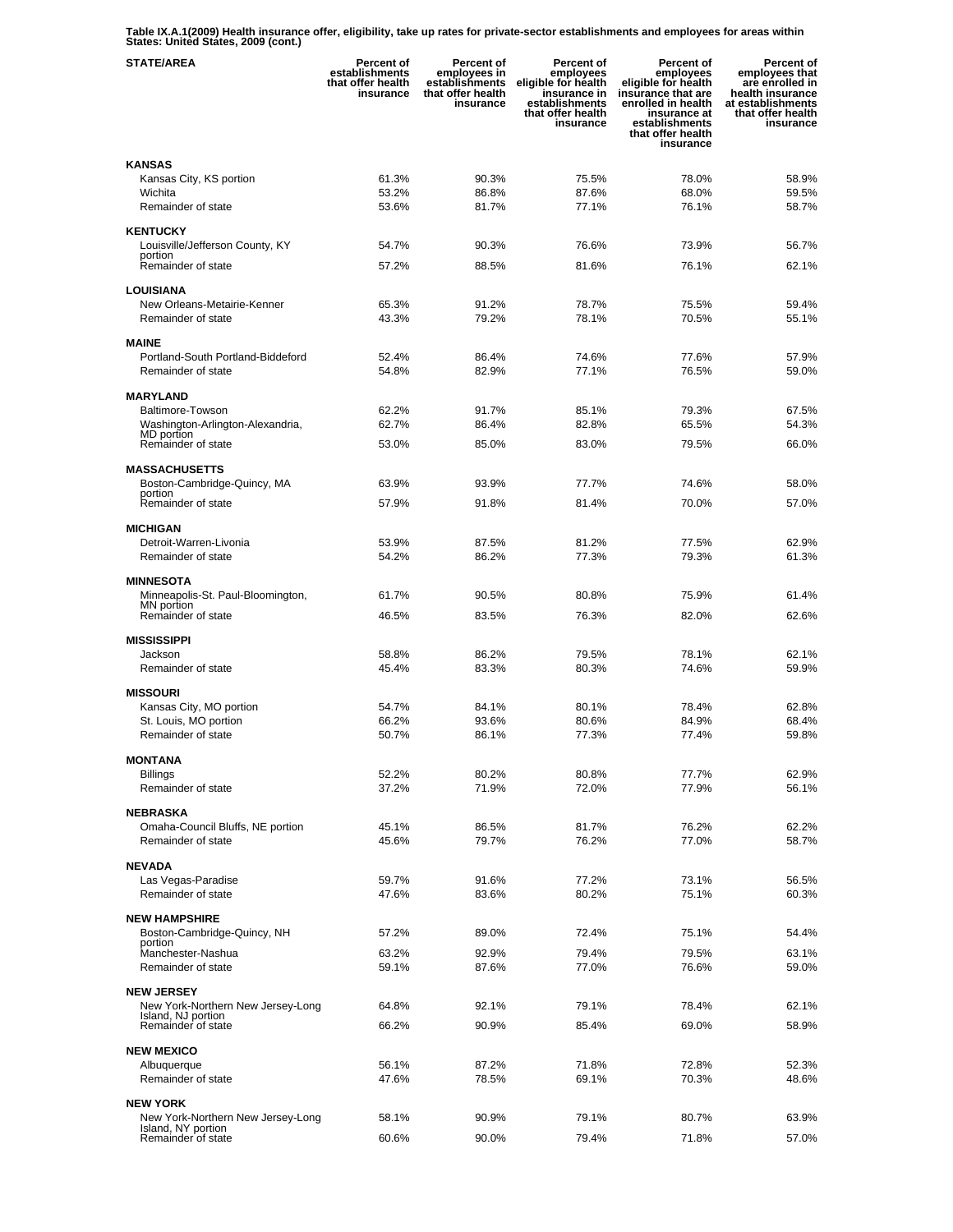**Table IX.A.1(2009) Health insurance offer, eligibility, take up rates for private-sector establishments and employees for areas within States: United States, 2009 (cont.)** 

| <b>STATE/AREA</b>                                         | Percent of<br>establishments<br>that offer health<br>insurance | Percent of<br>employees in<br>establishments<br>that offer health<br>insurance | Percent of<br>employees<br>eligible for health<br>insurance in<br>establishments<br>that offer health<br>insurance | <b>Percent of</b><br>employees<br>eligible for health<br>insurance that are<br>enrolled in health<br>insurance at<br>establishments<br>that offer health<br>insurance | Percent of<br>employees that<br>are enrolled in<br>health insurance<br>at establishments<br>that offer health<br>insurance |
|-----------------------------------------------------------|----------------------------------------------------------------|--------------------------------------------------------------------------------|--------------------------------------------------------------------------------------------------------------------|-----------------------------------------------------------------------------------------------------------------------------------------------------------------------|----------------------------------------------------------------------------------------------------------------------------|
| <b>NORTH CAROLINA</b>                                     |                                                                |                                                                                |                                                                                                                    |                                                                                                                                                                       |                                                                                                                            |
| Charlotte-Gastonia-Concord, NC<br>portion                 | 62.5%                                                          | 88.7%                                                                          | 76.0%                                                                                                              | 76.5%                                                                                                                                                                 | 58.2%                                                                                                                      |
| Remainder of state                                        | 49.7%                                                          | 83.8%                                                                          | 81.2%                                                                                                              | 76.7%                                                                                                                                                                 | 62.3%                                                                                                                      |
| <b>NORTH DAKOTA</b>                                       |                                                                |                                                                                |                                                                                                                    |                                                                                                                                                                       |                                                                                                                            |
| Fargo, ND portion                                         | 64.7%                                                          | 90.9%                                                                          | 81.6%                                                                                                              | 77.9%                                                                                                                                                                 | 63.6%                                                                                                                      |
| Remainder of state                                        | 45.1%                                                          | 77.5%                                                                          | 71.8%                                                                                                              | 83.0%                                                                                                                                                                 | 59.6%                                                                                                                      |
| OHIO                                                      |                                                                |                                                                                |                                                                                                                    |                                                                                                                                                                       |                                                                                                                            |
| Cincinnati-Middletown, OH portion                         | 70.5%                                                          | 90.6%                                                                          | 87.5%                                                                                                              | 81.5%                                                                                                                                                                 | 71.4%                                                                                                                      |
| Cleveland-Elyria-Mentor<br>Columbus                       | 63.2%<br>60.1%                                                 | 89.4%<br>88.6%                                                                 | 81.7%<br>78.4%                                                                                                     | 74.6%<br>73.2%                                                                                                                                                        | 60.9%<br>57.4%                                                                                                             |
| Remainder of state                                        | 63.9%                                                          | 89.0%                                                                          | 77.4%                                                                                                              | 80.0%                                                                                                                                                                 | 61.9%                                                                                                                      |
| <b>OKLAHOMA</b>                                           |                                                                |                                                                                |                                                                                                                    |                                                                                                                                                                       |                                                                                                                            |
| Oklahoma City                                             | 51.6%                                                          | 82.5%                                                                          | 75.1%                                                                                                              | 71.3%                                                                                                                                                                 | 53.5%                                                                                                                      |
| Tulsa                                                     | 45.7%                                                          | 90.0%                                                                          | 73.8%                                                                                                              | 81.0%                                                                                                                                                                 | 59.8%                                                                                                                      |
| Remainder of state                                        | 44.4%                                                          | 77.9%                                                                          | 77.4%                                                                                                              | 67.2%                                                                                                                                                                 | 52.0%                                                                                                                      |
| <b>OREGON</b>                                             |                                                                |                                                                                |                                                                                                                    |                                                                                                                                                                       |                                                                                                                            |
| Portland-Vancouver-Beaverton, OR<br>portion               | 59.8%                                                          | 90.7%                                                                          | 80.0%                                                                                                              | 80.9%                                                                                                                                                                 | 64.7%                                                                                                                      |
| Remainder of state                                        | 46.9%                                                          | 75.6%                                                                          | 81.6%                                                                                                              | 82.2%                                                                                                                                                                 | 67.1%                                                                                                                      |
| <b>PENNSYLVANIA</b>                                       |                                                                |                                                                                |                                                                                                                    |                                                                                                                                                                       |                                                                                                                            |
| Philadelphia-Camden-Wilmington,                           | 68.0%                                                          | 91.8%                                                                          | 78.5%                                                                                                              | 80.8%                                                                                                                                                                 | 63.4%                                                                                                                      |
| PA portion<br>Pittsburgh                                  | 59.7%                                                          | 83.1%                                                                          | 84.5%                                                                                                              | 80.8%                                                                                                                                                                 | 68.3%                                                                                                                      |
| Remainder of state                                        | 61.1%                                                          | 91.5%                                                                          | 76.2%                                                                                                              | 78.7%                                                                                                                                                                 | 60.0%                                                                                                                      |
| <b>RHODE ISLAND</b>                                       |                                                                |                                                                                |                                                                                                                    |                                                                                                                                                                       |                                                                                                                            |
| Providence-New Bedford-Fall River,                        | 60.2%                                                          | 88.1%                                                                          | 77.9%                                                                                                              | 73.1%                                                                                                                                                                 | 56.9%                                                                                                                      |
| RI portion                                                |                                                                |                                                                                |                                                                                                                    |                                                                                                                                                                       |                                                                                                                            |
| <b>SOUTH CAROLINA</b><br>Columbia                         | 61.2%                                                          | 89.9%                                                                          | 90.1%                                                                                                              | 78.2%                                                                                                                                                                 | 70.5%                                                                                                                      |
| Remainder of state                                        | 51.4%                                                          | 83.8%                                                                          | 79.8%                                                                                                              | 74.8%                                                                                                                                                                 | 59.7%                                                                                                                      |
| <b>SOUTH DAKOTA</b>                                       |                                                                |                                                                                |                                                                                                                    |                                                                                                                                                                       |                                                                                                                            |
| <b>Sioux Falls</b>                                        | 51.4%                                                          | 86.4%                                                                          | 69.3%                                                                                                              | 74.5%                                                                                                                                                                 | 51.6%                                                                                                                      |
| Remainder of state                                        | 47.8%                                                          | 77.4%                                                                          | 74.0%                                                                                                              | 74.8%                                                                                                                                                                 | 55.3%                                                                                                                      |
| <b>TENNESSEE</b>                                          |                                                                |                                                                                |                                                                                                                    |                                                                                                                                                                       |                                                                                                                            |
| Memphis, TN portion                                       | 57.7%                                                          | 91.4%                                                                          | 80.4%                                                                                                              | 74.1%                                                                                                                                                                 | 59.6%                                                                                                                      |
| Nashville-Davidson--Murfreesboro--Franklin                | 59.0%                                                          | 91.9%                                                                          | 81.1%                                                                                                              | 76.2%                                                                                                                                                                 | 61.8%                                                                                                                      |
| Remainder of state                                        | 53.2%                                                          | 85.3%                                                                          | 78.6%                                                                                                              | 76.0%                                                                                                                                                                 | 59.7%                                                                                                                      |
| <b>TEXAS</b>                                              |                                                                |                                                                                |                                                                                                                    |                                                                                                                                                                       |                                                                                                                            |
| Dallas-Fort Worth-Arlington<br>Houston-Sugar Land-Baytown | 49.8%<br>50.4%                                                 | 83.8%<br>86.9%                                                                 | 82.0%<br>83.9%                                                                                                     | 79.9%<br>80.0%                                                                                                                                                        | 65.5%<br>67.1%                                                                                                             |
| San Antonio                                               | 59.8%                                                          | 90.2%                                                                          | 87.8%                                                                                                              | 79.4%                                                                                                                                                                 | 69.7%                                                                                                                      |
| Remainder of state                                        | 50.1%                                                          | 82.0%                                                                          | 77.5%                                                                                                              | 73.2%                                                                                                                                                                 | 56.7%                                                                                                                      |
| <b>UTAH</b>                                               |                                                                |                                                                                |                                                                                                                    |                                                                                                                                                                       |                                                                                                                            |
| Ogden-Clearfield                                          | 42.6%                                                          | 76.9%                                                                          | 78.2%                                                                                                              | 63.5%                                                                                                                                                                 | 49.7%                                                                                                                      |
| Provo-Orem                                                | 49.7%                                                          | 78.6%                                                                          | 75.5%                                                                                                              | 70.2%                                                                                                                                                                 | 53.0%                                                                                                                      |
| Salt Lake City<br>Remainder of state                      | 50.4%<br>38.7%                                                 | 88.4%<br>68.1%                                                                 | 75.8%<br>75.7%                                                                                                     | 77.1%<br>81.6%                                                                                                                                                        | 58.5%<br>61.8%                                                                                                             |
|                                                           |                                                                |                                                                                |                                                                                                                    |                                                                                                                                                                       |                                                                                                                            |
| <b>VERMONT</b><br>Burlington-South Burlington             | 69.4%                                                          | 93.7%                                                                          | 72.5%                                                                                                              | 69.5%                                                                                                                                                                 | 50.4%                                                                                                                      |
| Remainder of state                                        | 51.5%                                                          | 84.7%                                                                          | 75.5%                                                                                                              | 70.2%                                                                                                                                                                 | 53.0%                                                                                                                      |
|                                                           |                                                                |                                                                                |                                                                                                                    |                                                                                                                                                                       |                                                                                                                            |
| VIRGINIA<br>Virginia Beach-Norfolk-Newport                | 50.8%                                                          | 85.2%                                                                          | 82.6%                                                                                                              | 68.6%                                                                                                                                                                 | 56.7%                                                                                                                      |
| News, VA portion<br>Washington-Arlington-Alexandria, VA   | 55.6%                                                          | 89.1%                                                                          | 86.1%                                                                                                              | 69.4%                                                                                                                                                                 | 59.7%                                                                                                                      |
| portion<br>Remainder of state                             | 54.6%                                                          | 86.7%                                                                          | 82.5%                                                                                                              | 76.8%                                                                                                                                                                 | 63.4%                                                                                                                      |
|                                                           |                                                                |                                                                                |                                                                                                                    |                                                                                                                                                                       |                                                                                                                            |
| <b>WASHINGTON</b>                                         |                                                                |                                                                                |                                                                                                                    |                                                                                                                                                                       |                                                                                                                            |
| Seattle-Tacoma-Bellevue<br>Remainder of state             | 56.7%<br>50.2%                                                 | 89.6%<br>81.9%                                                                 | 74.3%<br>76.0%                                                                                                     | 86.2%<br>83.9%                                                                                                                                                        | 64.1%<br>63.7%                                                                                                             |
|                                                           |                                                                |                                                                                |                                                                                                                    |                                                                                                                                                                       |                                                                                                                            |
| <b>WEST VIRGINIA</b><br>Charleston                        | 59.2%                                                          | 88.0%                                                                          | 81.6%                                                                                                              | 77.0%                                                                                                                                                                 | 62.8%                                                                                                                      |
| Remainder of state                                        | 48.3%                                                          | 82.0%                                                                          | 79.8%                                                                                                              | 73.1%                                                                                                                                                                 | 58.4%                                                                                                                      |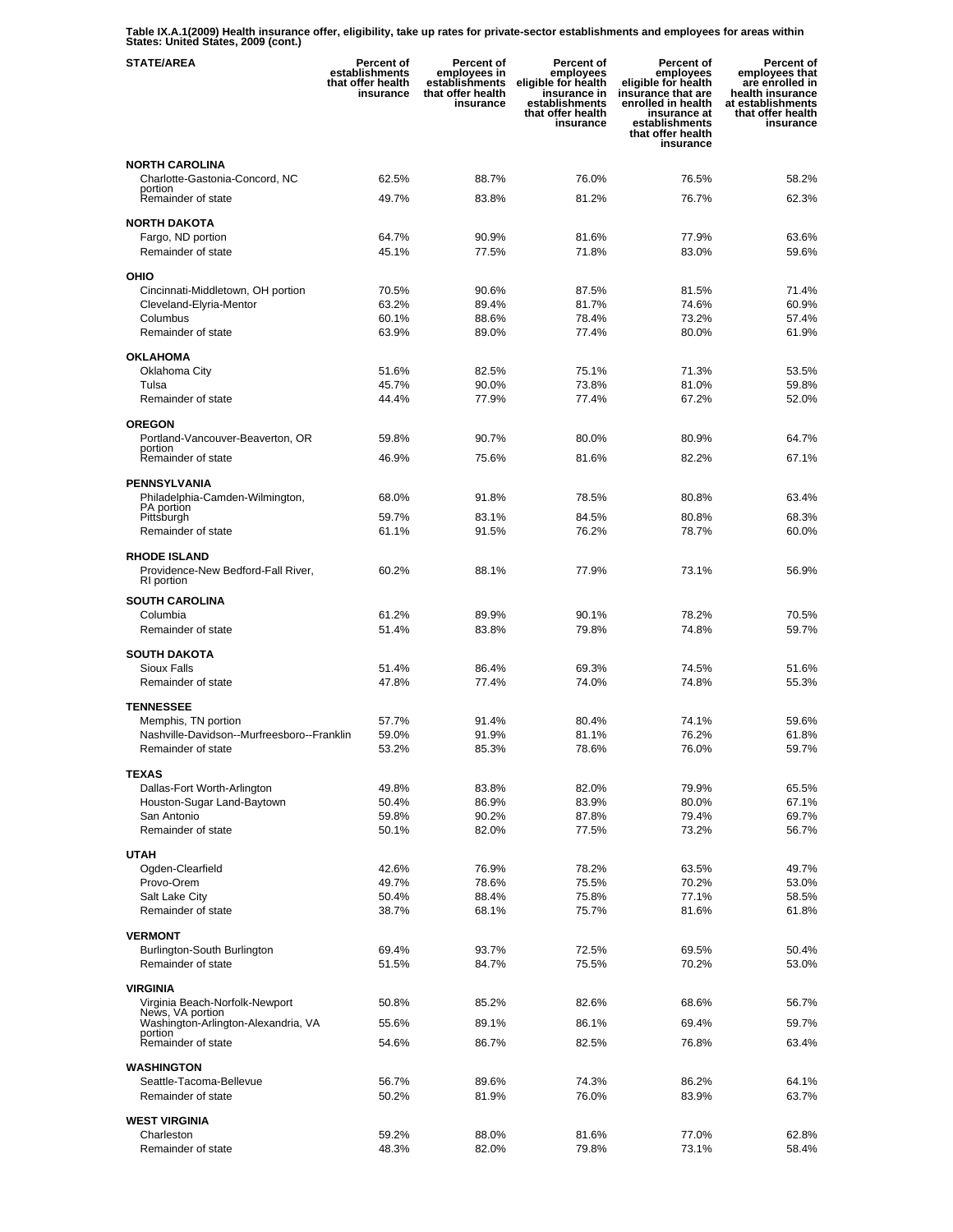**Table IX.A.1(2009) Health insurance offer, eligibility, take up rates for private-sector establishments and employees for areas within States: United States, 2009 (cont.)** 

| <b>STATE/AREA</b>             | Percent of<br>establishments<br>that offer health<br>insurance | Percent of<br>employees in<br>establishments<br>that offer health<br>insurance | Percent of<br>employees<br>eligible for health<br>insurance in<br>establishments<br>that offer health<br>insurance | Percent of<br>employees<br>eligible for health<br>insurance that are<br>enrolled in health<br>insurance at<br>establishments<br>that offer health<br>insurance | Percent of<br>employees that<br>are enrolled in<br>health insurance<br>at establishments<br>that offer health<br>insurance |
|-------------------------------|----------------------------------------------------------------|--------------------------------------------------------------------------------|--------------------------------------------------------------------------------------------------------------------|----------------------------------------------------------------------------------------------------------------------------------------------------------------|----------------------------------------------------------------------------------------------------------------------------|
| <b>WISCONSIN</b>              |                                                                |                                                                                |                                                                                                                    |                                                                                                                                                                |                                                                                                                            |
| Milwaukee-Waukesha-West Allis | 54.5%                                                          | 89.5%                                                                          | 73.9%                                                                                                              | 77.8%                                                                                                                                                          | 57.5%                                                                                                                      |
| Remainder of state            | 50.5%                                                          | 85.9%                                                                          | 75.2%                                                                                                              | 74.0%                                                                                                                                                          | 55.6%                                                                                                                      |
| <b>WYOMING</b>                |                                                                |                                                                                |                                                                                                                    |                                                                                                                                                                |                                                                                                                            |
| Cheyenne                      | 50.6%                                                          | 86.5%                                                                          | 71.1%                                                                                                              | 70.8%                                                                                                                                                          | 50.3%                                                                                                                      |
| Remainder of state            | 39.1%                                                          | 70.5%                                                                          | 78.2%                                                                                                              | 80.7%                                                                                                                                                          | 63.0%                                                                                                                      |

Source: Agency for Healthcare Research and Quality, Center for Financing, Access and Cost Trends. 2009 Medical Expenditure Panel Survey-Insurance Component.

Note: Definition of each area can be found in the Technical Notes and Survey Documentation.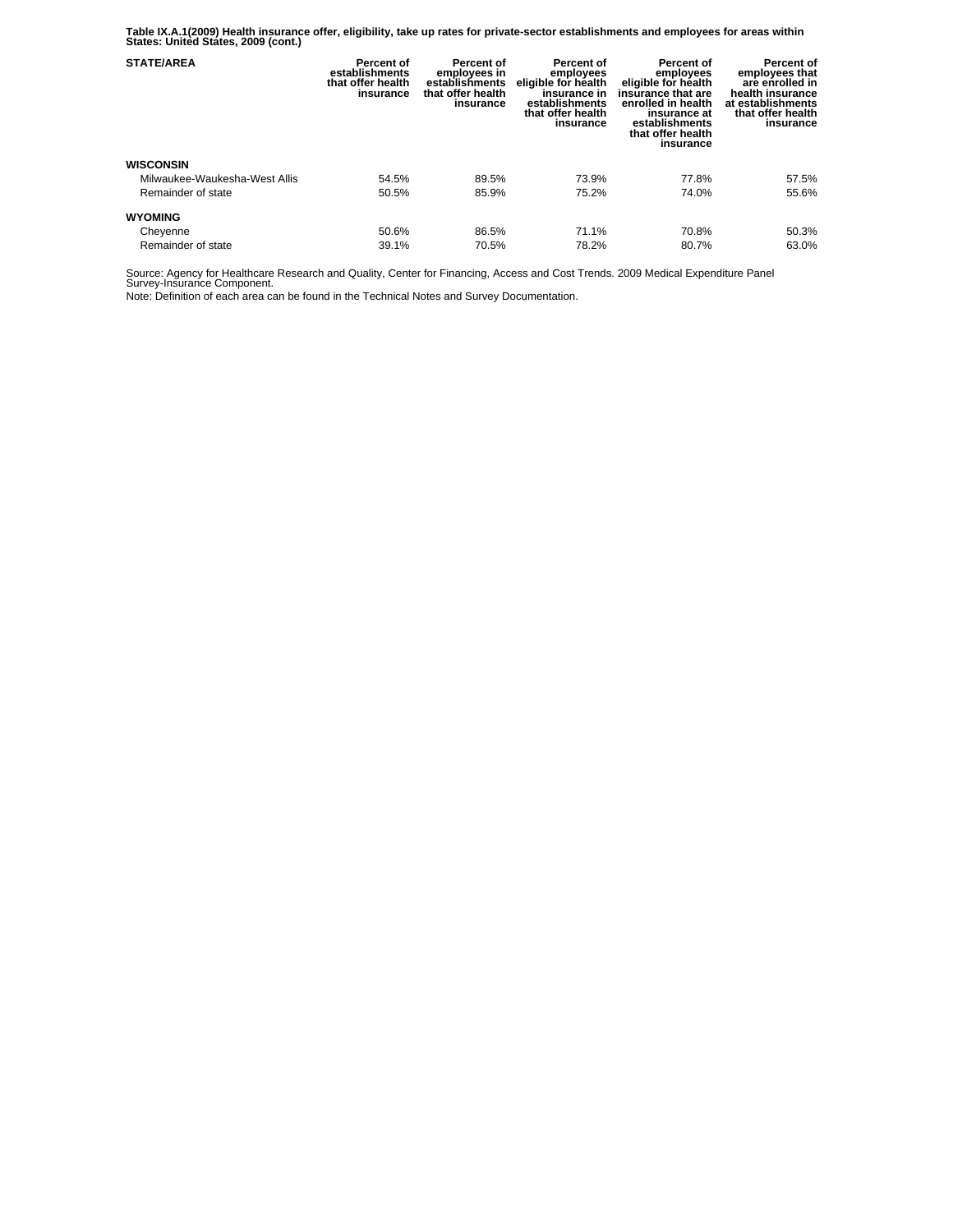**Table IX.A.1(2009) Standard errors for health insurance offer, eligibility, take up rates for private-sector establishments and employees for areas within States: United States, 2009** 

| <b>STATE/AREA</b>                                                  | <b>Percent of</b><br>establishments<br>that offer health<br>insurance | Percent of<br>employees in<br>establishments<br>that offer health<br>insurance | Percent of<br>employees<br>eligible for health<br>insurance in<br>establishments<br>that offer health<br>insurance | <b>Percent of</b><br>employees<br>eligible for health<br>insurance that are<br>enrolled in health<br>insurance at<br>establishments<br>that offer health<br>insurance | Percent of<br>employees that<br>are enrolled in<br>health insurance<br>at establishments<br>that offer health<br>insurance |
|--------------------------------------------------------------------|-----------------------------------------------------------------------|--------------------------------------------------------------------------------|--------------------------------------------------------------------------------------------------------------------|-----------------------------------------------------------------------------------------------------------------------------------------------------------------------|----------------------------------------------------------------------------------------------------------------------------|
| <b>ALABAMA</b>                                                     |                                                                       |                                                                                |                                                                                                                    |                                                                                                                                                                       |                                                                                                                            |
| Birmingham-Hoover                                                  | 4.93%                                                                 | 1.75%                                                                          | 3.31%                                                                                                              | 2.94%                                                                                                                                                                 | 4.00%                                                                                                                      |
| Remainder of state                                                 | 2.08%                                                                 | 0.94%                                                                          | 2.01%                                                                                                              | 1.67%                                                                                                                                                                 | 1.73%                                                                                                                      |
|                                                                    |                                                                       |                                                                                |                                                                                                                    |                                                                                                                                                                       |                                                                                                                            |
| <b>ALASKA</b>                                                      |                                                                       |                                                                                |                                                                                                                    |                                                                                                                                                                       |                                                                                                                            |
| Anchorage<br>Remainder of state                                    | 2.72%<br>2.44%                                                        | 2.29%<br>3.19%                                                                 | 3.22%<br>5.23%                                                                                                     | 2.35%<br>4.82%                                                                                                                                                        | 3.54%<br>5.33%                                                                                                             |
|                                                                    |                                                                       |                                                                                |                                                                                                                    |                                                                                                                                                                       |                                                                                                                            |
| <b>ARIZONA</b>                                                     |                                                                       |                                                                                |                                                                                                                    |                                                                                                                                                                       |                                                                                                                            |
| Phoenix-Mesa-Scottsdale                                            | 2.47%                                                                 | 1.33%                                                                          | 4.16%                                                                                                              | 4.41%                                                                                                                                                                 | 4.82%                                                                                                                      |
| Remainder of state                                                 | 5.03%                                                                 | 4.93%                                                                          | 3.14%                                                                                                              | 4.24%                                                                                                                                                                 | 3.86%                                                                                                                      |
|                                                                    |                                                                       |                                                                                |                                                                                                                    |                                                                                                                                                                       |                                                                                                                            |
| <b>ARKANSAS</b>                                                    |                                                                       |                                                                                |                                                                                                                    |                                                                                                                                                                       |                                                                                                                            |
| Little Rock-North Little Rock-Conway<br>Remainder of state         | 5.54%<br>2.26%                                                        | 4.20%<br>1.17%                                                                 | 4.81%<br>1.49%                                                                                                     | 6.91%<br>1.81%                                                                                                                                                        | 7.36%<br>1.54%                                                                                                             |
|                                                                    |                                                                       |                                                                                |                                                                                                                    |                                                                                                                                                                       |                                                                                                                            |
| <b>CALIFORNIA</b>                                                  |                                                                       |                                                                                |                                                                                                                    |                                                                                                                                                                       |                                                                                                                            |
| Los Angeles-Long Beach-Santa Ana                                   | 2.86%                                                                 | 1.54%                                                                          | 2.95%                                                                                                              | 1.39%                                                                                                                                                                 | 3.00%                                                                                                                      |
| Riverside-San Bernardino-Ontario                                   | 4.22%                                                                 | 2.30%                                                                          | 3.69%                                                                                                              | 3.91%                                                                                                                                                                 | 4.23%                                                                                                                      |
| Sacramento--Arden-Arcade--Roseville                                | 7.65%                                                                 | 4.54%                                                                          | 5.18%                                                                                                              | 3.58%                                                                                                                                                                 | 6.18%                                                                                                                      |
| San Diego-Carlsbad-San Marcos                                      | 2.83%                                                                 | 2.31%                                                                          | 6.20%                                                                                                              | 3.01%                                                                                                                                                                 | 5.44%                                                                                                                      |
| San Francisco-Oakland-Fremont                                      | 3.07%                                                                 | 0.86%                                                                          | 2.57%                                                                                                              | 1.88%                                                                                                                                                                 | 3.00%                                                                                                                      |
| San Jose-Sunnyvale-Santa Clara                                     | 6.01%                                                                 | 3.30%                                                                          | 3.64%                                                                                                              | 3.40%                                                                                                                                                                 | 4.40%                                                                                                                      |
| Remainder of state                                                 | 3.77%                                                                 | 2.30%                                                                          | 2.57%                                                                                                              | 2.33%                                                                                                                                                                 | 2.35%                                                                                                                      |
| <b>COLORADO</b>                                                    |                                                                       |                                                                                |                                                                                                                    |                                                                                                                                                                       |                                                                                                                            |
| Denver-Aurora-Broomfield                                           | 3.56%                                                                 | 1.62%                                                                          | 3.20%                                                                                                              | 2.34%                                                                                                                                                                 | 3.27%                                                                                                                      |
| Remainder of state                                                 | 3.07%                                                                 | 2.77%                                                                          | 4.51%                                                                                                              | 2.81%                                                                                                                                                                 | 3.58%                                                                                                                      |
|                                                                    |                                                                       |                                                                                |                                                                                                                    |                                                                                                                                                                       |                                                                                                                            |
| <b>CONNECTICUT</b>                                                 |                                                                       |                                                                                |                                                                                                                    |                                                                                                                                                                       |                                                                                                                            |
| Bridgeport-Stamford-Norwalk                                        | 5.54%                                                                 | 2.67%                                                                          | 3.05%                                                                                                              | 1.92%                                                                                                                                                                 | 2.38%                                                                                                                      |
| Hartford-West Hartford-East Hartford<br>New Haven-Milford          | 4.50%<br>5.79%                                                        | 2.01%<br>4.63%                                                                 | 1.43%<br>3.00%                                                                                                     | 4.22%<br>5.88%                                                                                                                                                        | 3.39%<br>5.23%                                                                                                             |
| Remainder of state                                                 | 7.72%                                                                 | 3.15%                                                                          | 7.70%                                                                                                              | 3.15%                                                                                                                                                                 | 6.73%                                                                                                                      |
|                                                                    |                                                                       |                                                                                |                                                                                                                    |                                                                                                                                                                       |                                                                                                                            |
| <b>DELAWARE</b>                                                    |                                                                       |                                                                                |                                                                                                                    |                                                                                                                                                                       |                                                                                                                            |
| Philadelphia-Camden-Wilmington,                                    | 4.14%                                                                 | 1.05%                                                                          | 2.23%                                                                                                              | 3.43%                                                                                                                                                                 | 3.00%                                                                                                                      |
| DE portion<br>Remainder of state                                   | 2.62%                                                                 | 2.90%                                                                          | 5.29%                                                                                                              | 3.42%                                                                                                                                                                 | 5.25%                                                                                                                      |
|                                                                    |                                                                       |                                                                                |                                                                                                                    |                                                                                                                                                                       |                                                                                                                            |
| <b>DISTRICT OF COLUMBIA</b><br>Washington-Arlington-Alexandria, DC | 2.11%                                                                 | 0.62%                                                                          | 3.40%                                                                                                              | 1.52%                                                                                                                                                                 | 3.29%                                                                                                                      |
| portion                                                            |                                                                       |                                                                                |                                                                                                                    |                                                                                                                                                                       |                                                                                                                            |
| <b>FLORIDA</b>                                                     |                                                                       |                                                                                |                                                                                                                    |                                                                                                                                                                       |                                                                                                                            |
| Miami-Fort Lauderdale-Pompano<br>Beach                             | 3.44%                                                                 | 3.00%                                                                          | 2.78%                                                                                                              | 1.74%                                                                                                                                                                 | 1.45%                                                                                                                      |
| Orlando-Kissimmee                                                  | 5.01%                                                                 | 2.43%                                                                          | 3.82%                                                                                                              | 3.87%                                                                                                                                                                 | 4.87%                                                                                                                      |
| Tampa-St. Petersburg-Clearwater                                    | 7.03%                                                                 | 4.87%                                                                          | 5.58%                                                                                                              | 2.87%                                                                                                                                                                 | 5.43%                                                                                                                      |
| Remainder of state                                                 | 3.13%                                                                 | 2.81%                                                                          | 1.48%                                                                                                              | 1.72%                                                                                                                                                                 | 1.77%                                                                                                                      |
| <b>GEORGIA</b>                                                     |                                                                       |                                                                                |                                                                                                                    |                                                                                                                                                                       |                                                                                                                            |
| Atlanta-Sandy Springs-Marietta                                     | 3.03%                                                                 | 2.19%                                                                          | 2.57%                                                                                                              | 2.01%                                                                                                                                                                 | 2.48%                                                                                                                      |
| Remainder of state                                                 | 2.51%                                                                 | 4.35%                                                                          | 3.32%                                                                                                              | 2.77%                                                                                                                                                                 | 4.37%                                                                                                                      |
|                                                                    |                                                                       |                                                                                |                                                                                                                    |                                                                                                                                                                       |                                                                                                                            |
| <b>HAWAII</b>                                                      |                                                                       |                                                                                |                                                                                                                    |                                                                                                                                                                       |                                                                                                                            |
| Honolulu                                                           | 2.90%                                                                 | 0.63%                                                                          | 3.28%                                                                                                              | 1.41%                                                                                                                                                                 | 2.82%                                                                                                                      |
| Remainder of state                                                 | 1.82%                                                                 | 0.45%                                                                          | 2.65%                                                                                                              | 1.91%                                                                                                                                                                 | 2.08%                                                                                                                      |
| <b>IDAHO</b>                                                       |                                                                       |                                                                                |                                                                                                                    |                                                                                                                                                                       |                                                                                                                            |
| Boise City-Nampa                                                   | 3.22%                                                                 | 2.91%                                                                          | 4.90%                                                                                                              | 3.03%                                                                                                                                                                 | 4.96%                                                                                                                      |
| Remainder of state                                                 | 2.52%                                                                 | 3.17%                                                                          | 3.28%                                                                                                              | 2.55%                                                                                                                                                                 | 2.12%                                                                                                                      |
|                                                                    |                                                                       |                                                                                |                                                                                                                    |                                                                                                                                                                       |                                                                                                                            |
| <b>ILLINOIS</b>                                                    |                                                                       |                                                                                |                                                                                                                    |                                                                                                                                                                       |                                                                                                                            |
| Chicago-Naperville-Joliet, IL portion                              | 1.15%                                                                 | 0.92%                                                                          | 2.06%                                                                                                              | 1.27%                                                                                                                                                                 | 1.92%                                                                                                                      |
| Remainder of state                                                 | 3.71%                                                                 | 3.43%                                                                          | 2.69%                                                                                                              | 1.75%                                                                                                                                                                 | 2.10%                                                                                                                      |
| <b>INDIANA</b>                                                     |                                                                       |                                                                                |                                                                                                                    |                                                                                                                                                                       |                                                                                                                            |
| Indianapolis-Carmel                                                | 4.56%                                                                 | 4.00%                                                                          | 3.34%                                                                                                              | 3.06%                                                                                                                                                                 | 3.82%                                                                                                                      |
| Remainder of state                                                 | 2.25%                                                                 | 2.26%                                                                          | 2.13%                                                                                                              | 2.02%                                                                                                                                                                 | 2.06%                                                                                                                      |
|                                                                    |                                                                       |                                                                                |                                                                                                                    |                                                                                                                                                                       |                                                                                                                            |
| <b>IOWA</b>                                                        |                                                                       |                                                                                |                                                                                                                    |                                                                                                                                                                       |                                                                                                                            |
| Des Moines-West Des Moines                                         | 6.63%                                                                 | 2.36%                                                                          | 3.39%                                                                                                              | 4.13%                                                                                                                                                                 | 4.28%                                                                                                                      |
| Remainder of state                                                 | 2.66%                                                                 | 1.55%                                                                          | 1.07%                                                                                                              | 3.08%                                                                                                                                                                 | 2.85%                                                                                                                      |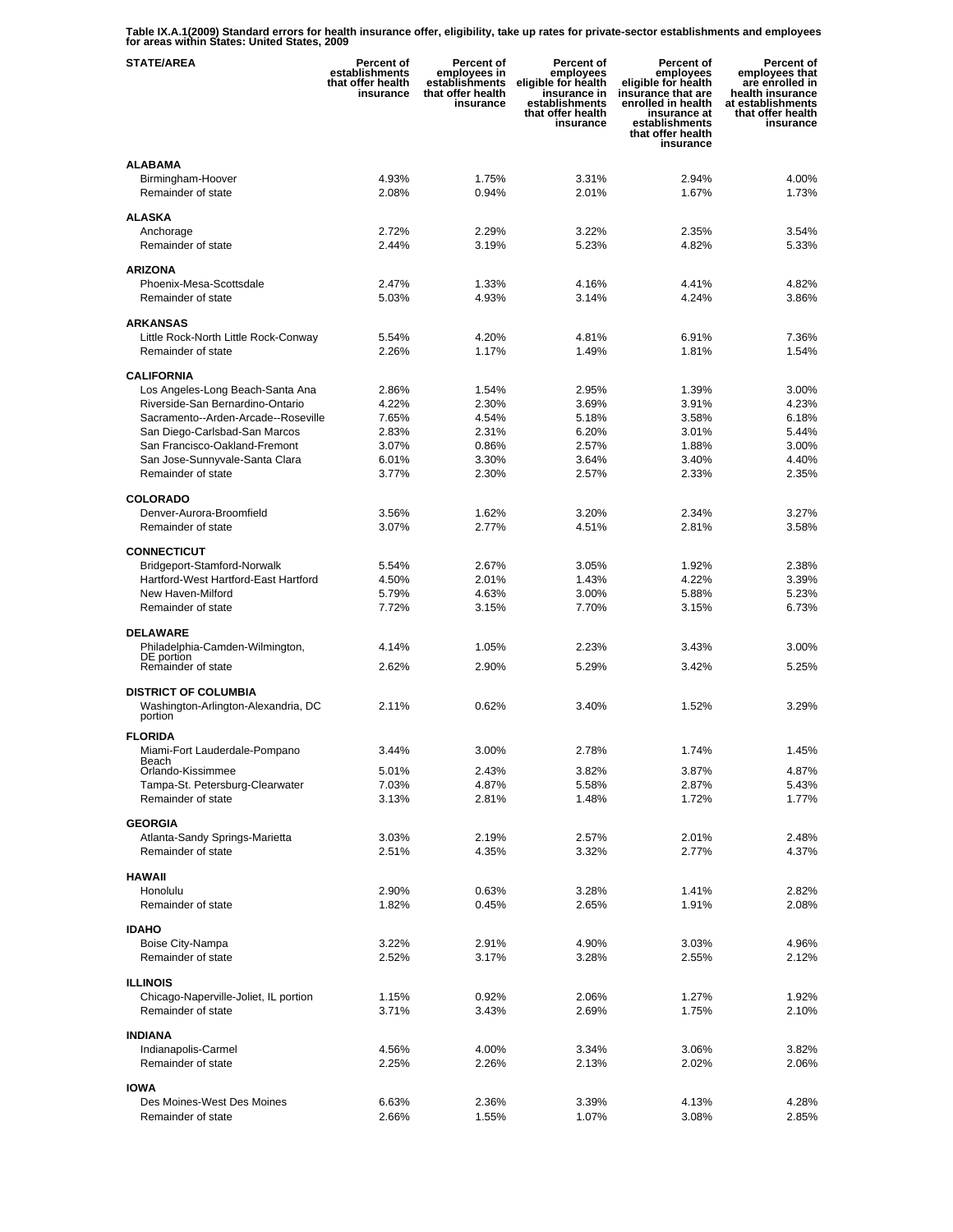**Table IX.A.1(2009) Standard errors for health insurance offer, eligibility, take up rates for private-sector establishments and employees for areas within States: United States, 2009 (cont.)** 

| <b>STATE/AREA</b>                                     | Percent of<br>establishments<br>that offer health<br>insurance | Percent of<br>employees in<br>establishments<br>that offer health<br>insurance | Percent of<br>employees<br>eligible for health<br>insurance in<br>establishments<br>that offer health<br>insurance | <b>Percent of</b><br>employees<br>eligible for health<br>insurance that are<br>enrolled in health<br>insurance at<br>establishments<br>that offer health<br>insurance | Percent of<br>employees that<br>are enrolled in<br>health insurance<br>at establishments<br>that offer health<br>insurance |
|-------------------------------------------------------|----------------------------------------------------------------|--------------------------------------------------------------------------------|--------------------------------------------------------------------------------------------------------------------|-----------------------------------------------------------------------------------------------------------------------------------------------------------------------|----------------------------------------------------------------------------------------------------------------------------|
| KANSAS                                                |                                                                |                                                                                |                                                                                                                    |                                                                                                                                                                       |                                                                                                                            |
| Kansas City, KS portion                               | 6.01%                                                          | 1.62%                                                                          | 4.24%                                                                                                              | 2.35%                                                                                                                                                                 | 4.27%                                                                                                                      |
| Wichita                                               | 8.03%                                                          | 5.46%                                                                          | 1.88%                                                                                                              | 4.70%                                                                                                                                                                 | 4.86%                                                                                                                      |
| Remainder of state                                    | 5.11%                                                          | 3.25%                                                                          | 3.47%                                                                                                              | 2.24%                                                                                                                                                                 | 2.91%                                                                                                                      |
| <b>KENTUCKY</b>                                       |                                                                |                                                                                |                                                                                                                    |                                                                                                                                                                       |                                                                                                                            |
| Louisville/Jefferson County, KY                       | 4.56%                                                          | 2.31%                                                                          | 5.16%                                                                                                              | 3.75%                                                                                                                                                                 | 4.88%                                                                                                                      |
| portion<br>Remainder of state                         | 2.32%                                                          | 1.75%                                                                          | 2.02%                                                                                                              | 1.58%                                                                                                                                                                 | 2.03%                                                                                                                      |
|                                                       |                                                                |                                                                                |                                                                                                                    |                                                                                                                                                                       |                                                                                                                            |
| <b>LOUISIANA</b>                                      |                                                                |                                                                                |                                                                                                                    |                                                                                                                                                                       |                                                                                                                            |
| New Orleans-Metairie-Kenner<br>Remainder of state     | 3.25%<br>1.81%                                                 | 2.83%<br>2.39%                                                                 | 3.43%<br>2.79%                                                                                                     | 3.63%<br>2.20%                                                                                                                                                        | 3.64%<br>3.04%                                                                                                             |
|                                                       |                                                                |                                                                                |                                                                                                                    |                                                                                                                                                                       |                                                                                                                            |
| <b>MAINE</b>                                          |                                                                |                                                                                |                                                                                                                    |                                                                                                                                                                       |                                                                                                                            |
| Portland-South Portland-Biddeford                     | 4.03%                                                          | 1.87%                                                                          | 4.31%                                                                                                              | 1.88%                                                                                                                                                                 | 3.42%                                                                                                                      |
| Remainder of state                                    | 4.06%                                                          | 2.44%                                                                          | 2.90%                                                                                                              | 1.84%                                                                                                                                                                 | 2.69%                                                                                                                      |
| <b>MARYLAND</b>                                       |                                                                |                                                                                |                                                                                                                    |                                                                                                                                                                       |                                                                                                                            |
| Baltimore-Towson                                      | 3.48%                                                          | 1.68%                                                                          | 2.52%                                                                                                              | 3.74%                                                                                                                                                                 | 4.60%                                                                                                                      |
| Washington-Arlington-Alexandria,                      | 3.25%                                                          | 2.03%                                                                          | 3.90%                                                                                                              | 3.26%                                                                                                                                                                 | 2.99%                                                                                                                      |
| MD portion<br>Remainder of state                      | 7.08%                                                          | 7.64%                                                                          | 4.55%                                                                                                              | 4.37%                                                                                                                                                                 | 5.63%                                                                                                                      |
|                                                       |                                                                |                                                                                |                                                                                                                    |                                                                                                                                                                       |                                                                                                                            |
| <b>MASSACHUSETTS</b>                                  |                                                                |                                                                                |                                                                                                                    |                                                                                                                                                                       |                                                                                                                            |
| Boston-Cambridge-Quincy, MA<br>portion                | 2.89%                                                          | 1.00%                                                                          | 2.78%                                                                                                              | 1.78%                                                                                                                                                                 | 2.65%                                                                                                                      |
| Remainder of state                                    | 3.76%                                                          | 1.64%                                                                          | 3.15%                                                                                                              | 3.51%                                                                                                                                                                 | 4.17%                                                                                                                      |
| <b>MICHIGAN</b>                                       |                                                                |                                                                                |                                                                                                                    |                                                                                                                                                                       |                                                                                                                            |
| Detroit-Warren-Livonia                                | 2.48%                                                          | 2.31%                                                                          | 2.13%                                                                                                              | 3.81%                                                                                                                                                                 | 3.84%                                                                                                                      |
| Remainder of state                                    | 2.76%                                                          | 2.01%                                                                          | 2.59%                                                                                                              | 1.63%                                                                                                                                                                 | 2.89%                                                                                                                      |
|                                                       |                                                                |                                                                                |                                                                                                                    |                                                                                                                                                                       |                                                                                                                            |
| <b>MINNESOTA</b><br>Minneapolis-St. Paul-Bloomington, | 1.72%                                                          | 1.37%                                                                          | 2.00%                                                                                                              | 2.52%                                                                                                                                                                 | 2.88%                                                                                                                      |
| MN portion                                            |                                                                |                                                                                |                                                                                                                    |                                                                                                                                                                       |                                                                                                                            |
| Remainder of state                                    | 3.79%                                                          | 1.82%                                                                          | 3.35%                                                                                                              | 1.71%                                                                                                                                                                 | 2.95%                                                                                                                      |
| <b>MISSISSIPPI</b>                                    |                                                                |                                                                                |                                                                                                                    |                                                                                                                                                                       |                                                                                                                            |
| Jackson                                               | 4.87%                                                          | 4.26%                                                                          | 3.17%                                                                                                              | 2.03%                                                                                                                                                                 | 3.35%                                                                                                                      |
| Remainder of state                                    | 1.85%                                                          | 1.88%                                                                          | 1.92%                                                                                                              | 2.68%                                                                                                                                                                 | 2.47%                                                                                                                      |
| <b>MISSOURI</b>                                       |                                                                |                                                                                |                                                                                                                    |                                                                                                                                                                       |                                                                                                                            |
| Kansas City, MO portion                               | 4.93%                                                          | 6.26%                                                                          | 5.12%                                                                                                              | 3.41%                                                                                                                                                                 | 4.91%                                                                                                                      |
| St. Louis, MO portion                                 | 4.39%                                                          | 1.64%                                                                          | 2.86%                                                                                                              | 1.90%                                                                                                                                                                 | 3.27%                                                                                                                      |
| Remainder of state                                    | 3.23%                                                          | 2.30%                                                                          | 2.58%                                                                                                              | 2.93%                                                                                                                                                                 | 3.52%                                                                                                                      |
| <b>MONTANA</b>                                        |                                                                |                                                                                |                                                                                                                    |                                                                                                                                                                       |                                                                                                                            |
| <b>Billings</b>                                       | 5.84%                                                          | 7.68%                                                                          | 4.57%                                                                                                              | 4.10%                                                                                                                                                                 | 3.84%                                                                                                                      |
| Remainder of state                                    | 2.47%                                                          | 1.51%                                                                          | 2.84%                                                                                                              | 1.49%                                                                                                                                                                 | 2.88%                                                                                                                      |
| <b>NEBRASKA</b>                                       |                                                                |                                                                                |                                                                                                                    |                                                                                                                                                                       |                                                                                                                            |
| Omaha-Council Bluffs, NE portion                      | 4.06%                                                          | 3.06%                                                                          | 2.51%                                                                                                              | 2.30%                                                                                                                                                                 | 2.37%                                                                                                                      |
| Remainder of state                                    | 4.04%                                                          | 3.27%                                                                          | 3.17%                                                                                                              | 1.89%                                                                                                                                                                 | 2.72%                                                                                                                      |
|                                                       |                                                                |                                                                                |                                                                                                                    |                                                                                                                                                                       |                                                                                                                            |
| <b>NEVADA</b>                                         |                                                                |                                                                                |                                                                                                                    |                                                                                                                                                                       |                                                                                                                            |
| Las Vegas-Paradise<br>Remainder of state              | 3.24%<br>3.21%                                                 | 1.51%<br>3.63%                                                                 | 2.84%<br>4.33%                                                                                                     | 3.22%<br>4.44%                                                                                                                                                        | 3.10%<br>5.28%                                                                                                             |
|                                                       |                                                                |                                                                                |                                                                                                                    |                                                                                                                                                                       |                                                                                                                            |
| <b>NEW HAMPSHIRE</b>                                  |                                                                |                                                                                |                                                                                                                    |                                                                                                                                                                       |                                                                                                                            |
| Boston-Cambridge-Quincy, NH<br>portion                | 5.60%                                                          | 3.78%                                                                          | 3.77%                                                                                                              | 4.87%                                                                                                                                                                 | 4.98%                                                                                                                      |
| Manchester-Nashua                                     | 4.97%                                                          | 2.91%                                                                          | 3.91%                                                                                                              | 2.58%                                                                                                                                                                 | 3.94%                                                                                                                      |
| Remainder of state                                    | 4.08%                                                          | 2.98%                                                                          | 3.64%                                                                                                              | 1.34%                                                                                                                                                                 | 3.10%                                                                                                                      |
| <b>NEW JERSEY</b>                                     |                                                                |                                                                                |                                                                                                                    |                                                                                                                                                                       |                                                                                                                            |
| New York-Northern New Jersey-Long                     | 2.97%                                                          | 1.08%                                                                          | 3.75%                                                                                                              | 1.89%                                                                                                                                                                 | 3.33%                                                                                                                      |
| Island, NJ portion<br>Remainder of state              | 5.19%                                                          | 1.65%                                                                          | 6.01%                                                                                                              | 4.56%                                                                                                                                                                 | 6.07%                                                                                                                      |
|                                                       |                                                                |                                                                                |                                                                                                                    |                                                                                                                                                                       |                                                                                                                            |
| <b>NEW MEXICO</b>                                     |                                                                |                                                                                |                                                                                                                    |                                                                                                                                                                       |                                                                                                                            |
| Albuquerque                                           | 3.29%                                                          | 2.35%                                                                          | 3.08%                                                                                                              | 3.05%                                                                                                                                                                 | 2.55%                                                                                                                      |
| Remainder of state                                    | 1.64%                                                          | 4.23%                                                                          | 3.53%                                                                                                              | 3.78%                                                                                                                                                                 | 3.82%                                                                                                                      |
| <b>NEW YORK</b>                                       |                                                                |                                                                                |                                                                                                                    |                                                                                                                                                                       |                                                                                                                            |
| New York-Northern New Jersey-Long                     | 1.64%                                                          | 1.07%                                                                          | 1.61%                                                                                                              | 1.13%                                                                                                                                                                 | 1.60%                                                                                                                      |
| Island, NY portion<br>Remainder of state              | 3.22%                                                          | 1.01%                                                                          | 2.81%                                                                                                              | 2.03%                                                                                                                                                                 | 2.59%                                                                                                                      |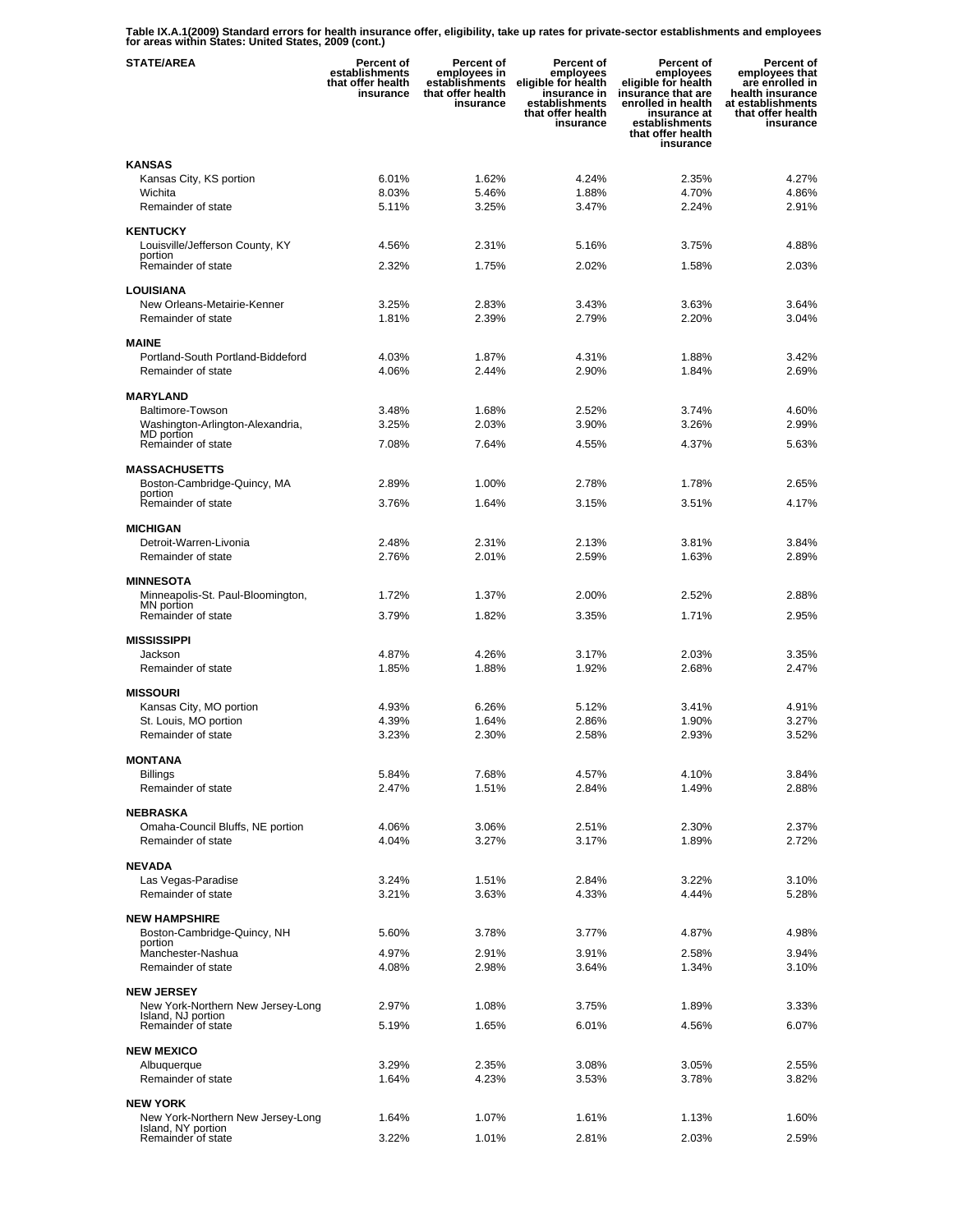**Table IX.A.1(2009) Standard errors for health insurance offer, eligibility, take up rates for private-sector establishments and employees for areas within States: United States, 2009 (cont.)** 

| <b>STATE/AREA</b>                                         | <b>Percent of</b><br>establishments<br>that offer health<br>insurance | <b>Percent of</b><br>employees in<br>establishments<br>that offer health<br>insurance | Percent of<br>employees<br>eligible for health<br>insurance in<br>establishments<br>that offer health<br>insurance | <b>Percent of</b><br>employees<br>eligible for health<br>insurance that are<br>enrolled in health<br>insurance at<br>establishments<br>that offer health<br>insurance | Percent of<br>employees that<br>are enrolled in<br>health insurance<br>at establishments<br>that offer health<br>insurance |
|-----------------------------------------------------------|-----------------------------------------------------------------------|---------------------------------------------------------------------------------------|--------------------------------------------------------------------------------------------------------------------|-----------------------------------------------------------------------------------------------------------------------------------------------------------------------|----------------------------------------------------------------------------------------------------------------------------|
| <b>NORTH CAROLINA</b>                                     |                                                                       |                                                                                       |                                                                                                                    |                                                                                                                                                                       |                                                                                                                            |
| Charlotte-Gastonia-Concord, NC<br>portion                 | 6.17%                                                                 | 3.15%                                                                                 | 4.72%                                                                                                              | 3.50%                                                                                                                                                                 | 5.74%                                                                                                                      |
| Remainder of state                                        | 3.29%                                                                 | 1.58%                                                                                 | 2.34%                                                                                                              | 2.58%                                                                                                                                                                 | 2.09%                                                                                                                      |
| <b>NORTH DAKOTA</b>                                       |                                                                       |                                                                                       |                                                                                                                    |                                                                                                                                                                       |                                                                                                                            |
| Fargo, ND portion                                         | 3.87%                                                                 | 1.28%                                                                                 | 3.23%                                                                                                              | 2.52%                                                                                                                                                                 | 3.18%                                                                                                                      |
| Remainder of state                                        | 2.50%                                                                 | 1.65%                                                                                 | 2.85%                                                                                                              | 1.90%                                                                                                                                                                 | 2.66%                                                                                                                      |
| OHIO                                                      |                                                                       |                                                                                       |                                                                                                                    |                                                                                                                                                                       |                                                                                                                            |
| Cincinnati-Middletown, OH portion                         | 4.83%                                                                 | 6.43%                                                                                 | 2.78%                                                                                                              | 3.27%                                                                                                                                                                 | 3.74%                                                                                                                      |
| Cleveland-Elyria-Mentor<br>Columbus                       | 6.38%<br>5.89%                                                        | 2.57%<br>3.86%                                                                        | 4.25%<br>4.17%                                                                                                     | 3.60%<br>5.39%                                                                                                                                                        | 5.09%<br>5.08%                                                                                                             |
| Remainder of state                                        | 2.88%                                                                 | 1.92%                                                                                 | 2.24%                                                                                                              | 1.97%                                                                                                                                                                 | 2.39%                                                                                                                      |
| <b>OKLAHOMA</b>                                           |                                                                       |                                                                                       |                                                                                                                    |                                                                                                                                                                       |                                                                                                                            |
| Oklahoma City                                             | 5.71%                                                                 | 3.00%                                                                                 | 3.43%                                                                                                              | 3.47%                                                                                                                                                                 | 3.52%                                                                                                                      |
| Tulsa                                                     | 7.34%                                                                 | 1.96%                                                                                 | 5.28%                                                                                                              | 3.40%                                                                                                                                                                 | 4.81%                                                                                                                      |
| Remainder of state                                        | 4.62%                                                                 | 3.30%                                                                                 | 2.05%                                                                                                              | 3.39%                                                                                                                                                                 | 2.40%                                                                                                                      |
| <b>OREGON</b>                                             |                                                                       |                                                                                       |                                                                                                                    |                                                                                                                                                                       |                                                                                                                            |
| Portland-Vancouver-Beaverton, OR<br>portion               | 3.09%                                                                 | 1.53%                                                                                 | 2.70%                                                                                                              | 2.51%                                                                                                                                                                 | 3.22%                                                                                                                      |
| Remainder of state                                        | 2.73%                                                                 | 3.68%                                                                                 | 2.99%                                                                                                              | 2.82%                                                                                                                                                                 | 4.16%                                                                                                                      |
| <b>PENNSYLVANIA</b>                                       |                                                                       |                                                                                       |                                                                                                                    |                                                                                                                                                                       |                                                                                                                            |
| Philadelphia-Camden-Wilmington,                           | 2.82%                                                                 | 1.33%                                                                                 | 2.05%                                                                                                              | 1.33%                                                                                                                                                                 | 2.21%                                                                                                                      |
| <b>PA</b> portion<br>Pittsburgh                           | 5.09%                                                                 | 3.95%                                                                                 | 1.37%                                                                                                              | 2.96%                                                                                                                                                                 | 3.26%                                                                                                                      |
| Remainder of state                                        | 3.13%                                                                 | 2.00%                                                                                 | 3.44%                                                                                                              | 1.77%                                                                                                                                                                 | 2.89%                                                                                                                      |
| <b>RHODE ISLAND</b>                                       |                                                                       |                                                                                       |                                                                                                                    |                                                                                                                                                                       |                                                                                                                            |
| Providence-New Bedford-Fall River,                        | 2.14%                                                                 | 1.60%                                                                                 | 1.79%                                                                                                              | 2.32%                                                                                                                                                                 | 2.01%                                                                                                                      |
| RI portion                                                |                                                                       |                                                                                       |                                                                                                                    |                                                                                                                                                                       |                                                                                                                            |
| <b>SOUTH CAROLINA</b><br>Columbia                         | 5.94%                                                                 | 3.31%                                                                                 | 2.04%                                                                                                              | 4.37%                                                                                                                                                                 | 4.57%                                                                                                                      |
| Remainder of state                                        | 1.99%                                                                 | 1.02%                                                                                 | 2.38%                                                                                                              | 2.51%                                                                                                                                                                 | 2.22%                                                                                                                      |
| <b>SOUTH DAKOTA</b>                                       |                                                                       |                                                                                       |                                                                                                                    |                                                                                                                                                                       |                                                                                                                            |
| <b>Sioux Falls</b>                                        | 5.16%                                                                 | 4.72%                                                                                 | 4.19%                                                                                                              | 3.83%                                                                                                                                                                 | 5.47%                                                                                                                      |
| Remainder of state                                        | 1.94%                                                                 | 2.25%                                                                                 | 2.40%                                                                                                              | 2.81%                                                                                                                                                                 | 2.53%                                                                                                                      |
| <b>TENNESSEE</b>                                          |                                                                       |                                                                                       |                                                                                                                    |                                                                                                                                                                       |                                                                                                                            |
| Memphis, TN portion                                       | 5.47%                                                                 | 4.17%                                                                                 | 4.22%                                                                                                              | 3.99%                                                                                                                                                                 | 4.38%                                                                                                                      |
| Nashville-Davidson--Murfreesboro--Franklin                | 5.44%                                                                 | 4.68%                                                                                 | 2.63%                                                                                                              | 1.67%                                                                                                                                                                 | 2.38%<br>1.62%                                                                                                             |
| Remainder of state                                        | 2.65%                                                                 | 2.57%                                                                                 | 2.35%                                                                                                              | 2.19%                                                                                                                                                                 |                                                                                                                            |
| <b>TEXAS</b>                                              |                                                                       |                                                                                       |                                                                                                                    |                                                                                                                                                                       |                                                                                                                            |
| Dallas-Fort Worth-Arlington<br>Houston-Sugar Land-Baytown | 4.35%<br>3.51%                                                        | 2.33%<br>2.12%                                                                        | 3.32%<br>2.49%                                                                                                     | 2.21%<br>2.27%                                                                                                                                                        | 3.48%<br>1.86%                                                                                                             |
| San Antonio                                               | 5.83%                                                                 | 5.73%                                                                                 | 3.61%                                                                                                              | 4.27%                                                                                                                                                                 | 4.35%                                                                                                                      |
| Remainder of state                                        | 2.94%                                                                 | 1.93%                                                                                 | 3.30%                                                                                                              | 1.98%                                                                                                                                                                 | 2.42%                                                                                                                      |
| <b>UTAH</b>                                               |                                                                       |                                                                                       |                                                                                                                    |                                                                                                                                                                       |                                                                                                                            |
| Ogden-Clearfield                                          | 5.80%                                                                 | 5.83%                                                                                 | 5.97%                                                                                                              | 3.92%                                                                                                                                                                 | 4.64%                                                                                                                      |
| Provo-Orem                                                | 5.07%                                                                 | 5.99%                                                                                 | 3.62%                                                                                                              | 5.94%                                                                                                                                                                 | 5.66%                                                                                                                      |
| Salt Lake City<br>Remainder of state                      | 3.15%<br>4.63%                                                        | 3.75%<br>3.99%                                                                        | 3.75%<br>6.67%                                                                                                     | 1.57%<br>3.80%                                                                                                                                                        | 3.49%<br>6.10%                                                                                                             |
|                                                           |                                                                       |                                                                                       |                                                                                                                    |                                                                                                                                                                       |                                                                                                                            |
| <b>VERMONT</b><br>Burlington-South Burlington             | 4.35%                                                                 | 1.51%                                                                                 | 3.40%                                                                                                              | 3.46%                                                                                                                                                                 | 4.23%                                                                                                                      |
| Remainder of state                                        | 2.76%                                                                 | 1.21%                                                                                 | 2.15%                                                                                                              | 2.28%                                                                                                                                                                 | 2.41%                                                                                                                      |
| VIRGINIA                                                  |                                                                       |                                                                                       |                                                                                                                    |                                                                                                                                                                       |                                                                                                                            |
| Virginia Beach-Norfolk-Newport<br>News, VA portion        | 5.88%                                                                 | 4.63%                                                                                 | 3.13%                                                                                                              | 4.07%                                                                                                                                                                 | 4.26%                                                                                                                      |
| Washington-Arlington-Alexandria, VA                       | 3.28%                                                                 | 2.66%                                                                                 | 3.12%                                                                                                              | 3.25%                                                                                                                                                                 | 3.45%                                                                                                                      |
| portion<br>Remainder of state                             | 4.36%                                                                 | 4.09%                                                                                 | 2.45%                                                                                                              | 2.65%                                                                                                                                                                 | 3.15%                                                                                                                      |
|                                                           |                                                                       |                                                                                       |                                                                                                                    |                                                                                                                                                                       |                                                                                                                            |
| <b>WASHINGTON</b><br>Seattle-Tacoma-Bellevue              | 1.86%                                                                 | 1.94%                                                                                 | 4.37%                                                                                                              | 2.66%                                                                                                                                                                 | 4.33%                                                                                                                      |
| Remainder of state                                        | 4.10%                                                                 | 1.75%                                                                                 | 2.76%                                                                                                              | 2.43%                                                                                                                                                                 | 3.35%                                                                                                                      |
| <b>WEST VIRGINIA</b>                                      |                                                                       |                                                                                       |                                                                                                                    |                                                                                                                                                                       |                                                                                                                            |
| Charleston                                                | 5.45%                                                                 | 3.70%                                                                                 | 3.84%                                                                                                              | 2.04%                                                                                                                                                                 | 3.41%                                                                                                                      |
| Remainder of state                                        | 1.53%                                                                 | 1.96%                                                                                 | 2.10%                                                                                                              | 2.88%                                                                                                                                                                 | 3.16%                                                                                                                      |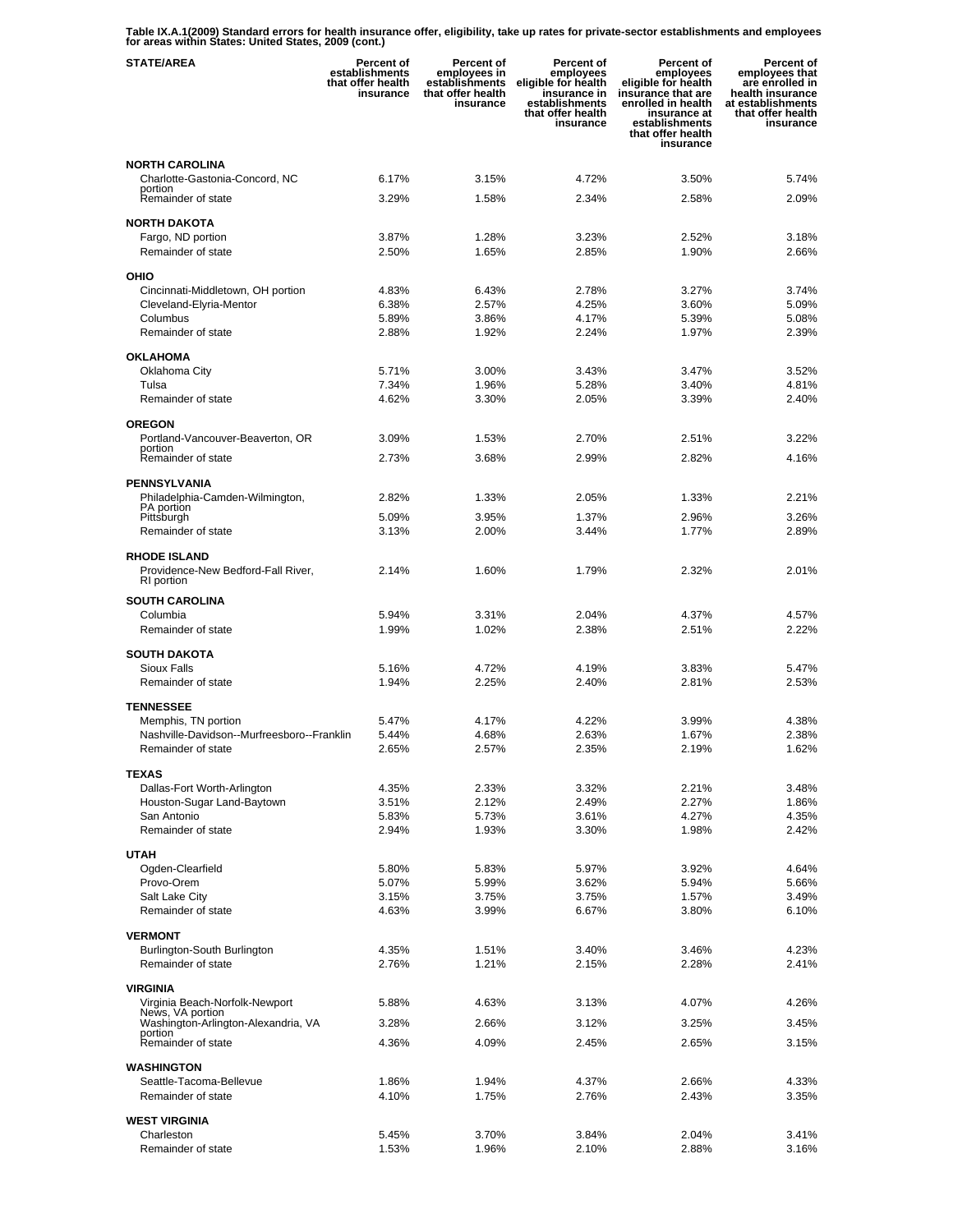**Table IX.A.1(2009) Standard errors for health insurance offer, eligibility, take up rates for private-sector establishments and employees for areas within States: United States, 2009 (cont.)** 

| <b>STATE/AREA</b>             | Percent of<br>establishments<br>that offer health<br>insurance | Percent of<br>employees in<br>establishments<br>that offer health<br>insurance | Percent of<br>employees<br>eligible for health<br>insurance in<br>establishments<br>that offer health<br>insurance | Percent of<br>employees<br>eligible for health<br>insurance that are<br>enrolled in health<br>insurance at<br>establishments<br>that offer health<br>insurance | Percent of<br>employees that<br>are enrolled in<br>health insurance<br>at establishments<br>that offer health<br>insurance |
|-------------------------------|----------------------------------------------------------------|--------------------------------------------------------------------------------|--------------------------------------------------------------------------------------------------------------------|----------------------------------------------------------------------------------------------------------------------------------------------------------------|----------------------------------------------------------------------------------------------------------------------------|
| <b>WISCONSIN</b>              |                                                                |                                                                                |                                                                                                                    |                                                                                                                                                                |                                                                                                                            |
| Milwaukee-Waukesha-West Allis | 5.10%                                                          | 3.15%                                                                          | 4.16%                                                                                                              | 3.14%                                                                                                                                                          | 4.07%                                                                                                                      |
| Remainder of state            | 2.79%                                                          | 2.44%                                                                          | 2.76%                                                                                                              | 2.34%                                                                                                                                                          | 2.30%                                                                                                                      |
| <b>WYOMING</b>                |                                                                |                                                                                |                                                                                                                    |                                                                                                                                                                |                                                                                                                            |
| Cheyenne                      | 4.74%                                                          | 3.82%                                                                          | 5.68%                                                                                                              | 4.59%                                                                                                                                                          | 4.82%                                                                                                                      |
| Remainder of state            | 2.93%                                                          | 3.45%                                                                          | 2.52%                                                                                                              | 1.75%                                                                                                                                                          | 2.28%                                                                                                                      |

Source: Agency for Healthcare Research and Quality, Center for Financing, Access and Cost Trends. 2009 Medical Expenditure Panel Survey-Insurance Component.

Note: Definition of each area can be found in the Technical Notes and Survey Documentation.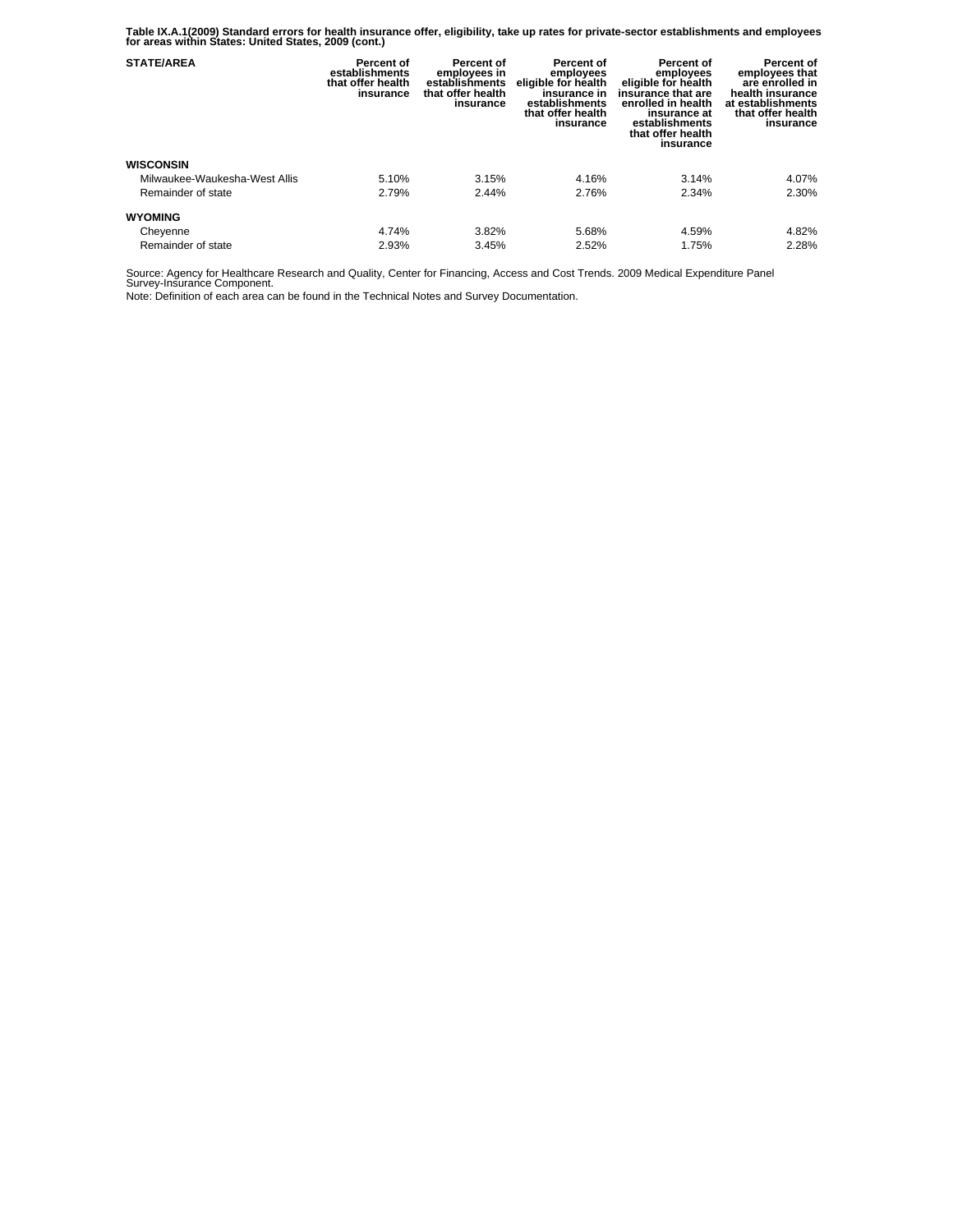**Table IX.A.2(2009) Average total premiums and employee contributions (in dollars) for private-sector establishments for areas within States: United States, 2009** 

| <b>STATE/AREA</b>                                              | Single<br>premium | Single<br>contribution | Employee-<br>plus-one<br>contribution | <b>Employee-</b><br>plus-one<br>contribution | Family<br>premium | Family<br>contribution |
|----------------------------------------------------------------|-------------------|------------------------|---------------------------------------|----------------------------------------------|-------------------|------------------------|
| <b>ALABAMA</b>                                                 |                   |                        |                                       |                                              |                   |                        |
| Birmingham-Hoover<br>Remainder of state                        | 4,588<br>4,671    | 990<br>1,039           | 10,084<br>8,499                       | 1,651<br>2,186                               | 12,901<br>11.578  | 2,863<br>3,519         |
| <b>ALASKA</b>                                                  |                   |                        |                                       |                                              |                   |                        |
| Anchorage                                                      | 6,159             | 881                    | 11,113                                | 2,883                                        | 14,665            | 4,412                  |
| Remainder of state                                             | 5,762             | 743                    | 9,522                                 | 2,042                                        | 12,460            | 3,222                  |
| <b>ARIZONA</b>                                                 |                   |                        |                                       |                                              |                   |                        |
| Phoenix-Mesa-Scottsdale                                        | 4,408             | 910                    | 9,169                                 | 2,328                                        | 12,849            | 3,604                  |
| Remainder of state                                             | 4,243             | 718                    | 8,950                                 | 1,974                                        | 12,728            | 3,649                  |
| <b>ARKANSAS</b>                                                |                   |                        |                                       |                                              |                   |                        |
| Little Rock-North Little Rock-Conway                           | 3,689             | 765                    | 6,746                                 | 1,701                                        | 10,382            | 3,255                  |
| Remainder of state                                             | 3,730             | 743                    | 7,756                                 | 1,917                                        | 11,161            | 2,813                  |
| <b>CALIFORNIA</b>                                              |                   |                        |                                       |                                              |                   |                        |
| Los Angeles-Long Beach-Santa Ana                               | 4,311             | 779                    | 8,178                                 | 2,104                                        | 12,073            | 3,452                  |
| Riverside-San Bernardino-Ontario                               | 4,365             | 767                    | 8,159                                 | 2,503                                        | 11,491            | 3,603                  |
| Sacramento--Arden-Arcade--Roseville                            | 4,537             | 850                    | 9,580                                 | 2.970                                        | 13,167            | 4,271                  |
| San Diego-Carlsbad-San Marcos<br>San Francisco-Oakland-Fremont | 4,310<br>5,374    | 873<br>813             | 10,366<br>9,266                       | 3,443<br>2.511                               | 12,401<br>13,223  | 3,581<br>3,438         |
| San Jose-Sunnyvale-Santa Clara                                 | 4,914             | 825                    | 9,755                                 | 2,415                                        | 14,378            | 4,592                  |
| Remainder of state                                             | 4,450             | 754                    | 8,787                                 | 2,208                                        | 12,466            | 2,734                  |
|                                                                |                   |                        |                                       |                                              |                   |                        |
| <b>COLORADO</b>                                                |                   |                        |                                       |                                              |                   |                        |
| Denver-Aurora-Broomfield<br>Remainder of state                 | 4.653<br>4,432    | 974<br>965             | 8,960<br>8,619                        | 2,317<br>2,294                               | 13,608<br>12,804  | 3,309<br>3,505         |
|                                                                |                   |                        |                                       |                                              |                   |                        |
| <b>CONNECTICUT</b>                                             |                   |                        |                                       |                                              |                   |                        |
| Bridgeport-Stamford-Norwalk                                    | 4,394             | 1,101                  | 8,714                                 | 1,892                                        | 13,612            | 3,761                  |
| Hartford-West Hartford-East Hartford                           | 5,188             | 1,118                  | 10,363                                | 2,146                                        | 14,251            | 3,389                  |
| New Haven-Milford<br>Remainder of state                        | 5,382<br>4,939    | 907<br>1,246           | 10,354<br>8,903                       | 2,047<br>2,250                               | 14,884<br>13,649  | 2,942'<br>4,004        |
|                                                                |                   |                        |                                       |                                              |                   |                        |
| <b>DELAWARE</b>                                                |                   |                        |                                       |                                              |                   |                        |
| Philadelphia-Camden-Wilmington,<br>DE portion                  | 4,965             | 1,155                  | 9,903                                 | 2,422                                        | 12,704            | 3,327                  |
| Remainder of state                                             | 4,925             | 945                    | 9,183                                 | 2,572                                        | 12,593            | 3,809                  |
| <b>DISTRICT OF COLUMBIA</b>                                    |                   |                        |                                       |                                              |                   |                        |
| Washington-Arlington-Alexandria, DC                            | 5,082             | 906                    | 10,212                                | 2,780                                        | 14,222            | 3,623                  |
| portion                                                        |                   |                        |                                       |                                              |                   |                        |
| <b>FLORIDA</b>                                                 |                   |                        |                                       |                                              |                   |                        |
| Miami-Fort Lauderdale-Pompano<br>Beach                         | 4,449             | 916                    | 9,030                                 | 2,443                                        | 13,134            | 3,723                  |
| Orlando-Kissimmee                                              | 4,213             | 910                    | 7,778                                 | 2,503                                        | 12,601            | 4,244                  |
| Tampa-St. Petersburg-Clearwater                                | 4,613             | 1,087                  | 9,709                                 | 3,061                                        | 13,916            | 4,117                  |
| Remainder of state                                             | 4,604             | 980                    | 8,391                                 | 2,737                                        | 12,274            | 4,678                  |
| <b>GEORGIA</b>                                                 |                   |                        |                                       |                                              |                   |                        |
| Atlanta-Sandy Springs-Marietta                                 | 4,719             | 989                    | 9,002                                 | 2,488                                        | 13,526            | 3,558                  |
| Remainder of state                                             | 4,644             | 918                    | 8,653                                 | 2,643                                        | 11,092            | 3,688                  |
| <b>HAWAII</b>                                                  |                   |                        |                                       |                                              |                   |                        |
| Honolulu                                                       | 4,084             | 392                    | 8,050                                 | 1,872                                        | 11,715            | 2,859                  |
| Remainder of state                                             | 4,183             | 603*                   | 8,664                                 | 2,347                                        | 12,000            | 2,882                  |
|                                                                |                   |                        |                                       |                                              |                   |                        |
| <b>IDAHO</b><br>Boise City-Nampa                               | 4,151             | 745                    | 7,910                                 | 1,931                                        | 11,593            | 3,029                  |
| Remainder of state                                             | 4,374             | 784                    | 8,774                                 | 2,192                                        | 12,175            | 3,433                  |
|                                                                |                   |                        |                                       |                                              |                   |                        |
| <b>ILLINOIS</b>                                                |                   |                        |                                       |                                              |                   |                        |
| Chicago-Naperville-Joliet, IL portion<br>Remainder of state    | 4,792<br>4,462    | 1,053<br>837           | 9,375<br>8,482                        | 2,392<br>2,163                               | 13,991<br>12,719  | 3,541<br>2,819         |
|                                                                |                   |                        |                                       |                                              |                   |                        |
| <b>INDIANA</b>                                                 |                   |                        |                                       |                                              |                   |                        |
| Indianapolis-Carmel                                            | 4,255             | 1,161                  | 9,115                                 | 2,903                                        | 13,233            | 3,894                  |
| Remainder of state                                             | 5,117             | 1,029                  | 8,978                                 | 2,331                                        | 12,739            | 3,022                  |
| <b>IOWA</b>                                                    |                   |                        |                                       |                                              |                   |                        |
| Des Moines-West Des Moines                                     | 4,358             | 848                    | 8,485                                 | 2,063                                        | 12,533            | 2,786                  |
| Remainder of state                                             | 4,485             | 857                    | 8,461                                 | 1,919                                        | 11,873            | 3,315                  |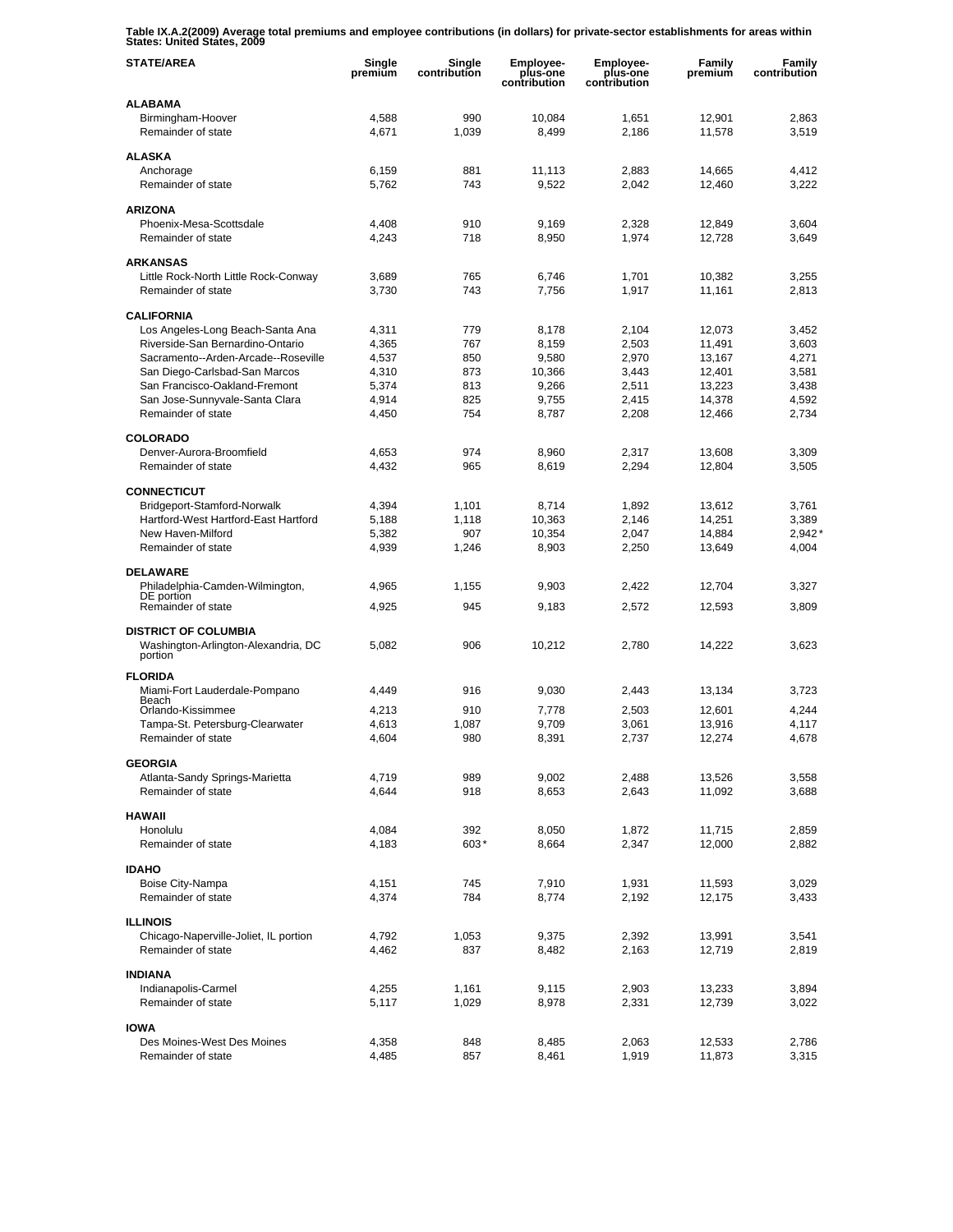**Table IX.A.2(2009) Average total premiums and employee contributions (in dollars) for private-sector establishments for areas within States: United States, 2009 (cont.)** 

| <b>STATE/AREA</b>                                       | Single<br>premium | Single<br>contribution | <b>Employee-</b><br>plus-one<br>contribution | <b>Employee-</b><br>plus-one<br>contribution | <b>Family</b><br>premium | Family<br>contribution |
|---------------------------------------------------------|-------------------|------------------------|----------------------------------------------|----------------------------------------------|--------------------------|------------------------|
| <b>KANSAS</b>                                           |                   |                        |                                              |                                              |                          |                        |
| Kansas City, KS portion                                 | 4,256             | 1,048                  | 8,433                                        | 2,477                                        | 11,956                   | 3,567                  |
| Wichita<br>Remainder of state                           | 4,358<br>4,167    | 1,147<br>842           | 8.458<br>7,551                               | 2,115<br>2,062                               | 11,999<br>11.540         | 2,506<br>3,017         |
|                                                         |                   |                        |                                              |                                              |                          |                        |
| <b>KENTUCKY</b>                                         |                   |                        |                                              |                                              |                          |                        |
| Louisville/Jefferson County, KY<br>portion              | 4,197             | 1,110                  | 7,779                                        | 2,465                                        | 12,231                   | 3,588                  |
| Remainder of state                                      | 4,387             | 959                    | 8,339                                        | 2,135                                        | 12,480                   | 3,333                  |
| <b>LOUISIANA</b>                                        |                   |                        |                                              |                                              |                          |                        |
| New Orleans-Metairie-Kenner                             | 5,678             | 1,092                  | 11,645                                       | 3,320                                        | 17,090                   | 5,495                  |
| Remainder of state                                      | 4,414             | 882                    | 8,883                                        | 2,650                                        | 12,391                   | 3,486                  |
| <b>MAINE</b>                                            |                   |                        |                                              |                                              |                          |                        |
| Portland-South Portland-Biddeford                       | 4,929             | 1,097                  | 9,744                                        | 2,647                                        | 13,141                   | 3,745                  |
| Remainder of state                                      | 5,291             | 876                    | 10,341                                       | 2,896                                        | 13,916                   | 3,973                  |
| <b>MARYLAND</b>                                         |                   |                        |                                              |                                              |                          |                        |
| Baltimore-Towson                                        | 4,999             | 1,137                  | 10,577                                       | 2,128                                        | 14,257                   | 3,583                  |
| Washington-Arlington-Alexandria,                        | 4,707             | 1,096                  | 9,044                                        | 2,469                                        | 13,494                   | 3,771                  |
| MD portion<br>Remainder of state                        | 4,593             | 988                    | 8,574                                        | 2,649                                        | 12,333                   | 3,915                  |
|                                                         |                   |                        |                                              |                                              |                          |                        |
| <b>MASSACHUSETTS</b>                                    |                   |                        |                                              |                                              |                          |                        |
| Boston-Cambridge-Quincy, MA<br>portion                  | 5,346             | 1,348                  | 10.606                                       | 2,797                                        | 14,874                   | 4,086                  |
| Remainder of state                                      | 5,066             | 1,253                  | 10,277                                       | 2,567                                        | 14,358                   | 4,093                  |
| <b>MICHIGAN</b>                                         |                   |                        |                                              |                                              |                          |                        |
| Detroit-Warren-Livonia                                  | 4,767             | 1,089                  | 9,251                                        | 2,015                                        | 12,715                   | 3,195                  |
| Remainder of state                                      | 5,043             | 825                    | 9,934                                        | 1,758                                        | 13,490                   | 2,540                  |
|                                                         |                   |                        |                                              |                                              |                          |                        |
| <b>MINNESOTA</b>                                        | 4,519             | 978                    | 8,425                                        | 2,224                                        | 12,670                   | 3,847                  |
| Minneapolis-St. Paul-Bloomington,<br>MN portion         |                   |                        |                                              |                                              |                          |                        |
| Remainder of state                                      | 4,788             | 1,029                  | 9,283                                        | 2,340                                        | 14,221                   | 3,462                  |
| <b>MISSISSIPPI</b>                                      |                   |                        |                                              |                                              |                          |                        |
| Jackson                                                 | 4,282             | 1,010                  | 9,192                                        | 2,819                                        | 12,194                   | 4,165                  |
| Remainder of state                                      | 4,535             | 988                    | 9,063                                        | 2,722                                        | 12,704                   | 3,833                  |
| <b>MISSOURI</b>                                         |                   |                        |                                              |                                              |                          |                        |
| Kansas City, MO portion                                 | 4,562             | 986                    | 8,737                                        | 3,380                                        | 12,471                   | 3,890                  |
| St. Louis, MO portion                                   | 4,174             | 921                    | 8,561                                        | 2,280                                        | 12.647                   | 3,764                  |
| Remainder of state                                      | 4,607             | 1,113                  | 8,214                                        | 2,600                                        | 11,755                   | 3,274                  |
| <b>MONTANA</b>                                          |                   |                        |                                              |                                              |                          |                        |
| Billings                                                | 4,646             | 1,116                  | 9,000                                        | 2,518                                        | 12,538                   | 4,606                  |
| Remainder of state                                      | 4,516             | 663                    | 8,413                                        | 2,926                                        | 10,976                   | 3,663                  |
| <b>NEBRASKA</b>                                         |                   |                        |                                              |                                              |                          |                        |
| Omaha-Council Bluffs, NE portion                        | 3,971             | 868                    | 7,837                                        | 2,424                                        | 11,392                   | 3,285                  |
| Remainder of state                                      | 4,671             | 869                    | 9,041                                        | 2,527                                        | 13,092                   | 3,618                  |
| <b>NEVADA</b>                                           |                   |                        |                                              |                                              |                          |                        |
| Las Vegas-Paradise                                      | 4,523             | 882                    | 8,898                                        | 2,207                                        | 12,848                   | 2,859                  |
| Remainder of state                                      | 4,870             | 747                    | 8,459                                        | 1,934                                        | 12,177                   | 2,956                  |
| <b>NEW HAMPSHIRE</b>                                    |                   |                        |                                              |                                              |                          |                        |
| Boston-Cambridge-Quincy, NH                             | 5,134             | 994                    | 10,439                                       | 2,934                                        | 12,430                   | 3,658                  |
| portion                                                 |                   |                        |                                              |                                              |                          |                        |
| Manchester-Nashua<br>Remainder of state                 | 5,084<br>5,427    | 1,269<br>978           | 9,340<br>10,990                              | 2,248<br>2,431                               | 14,234<br>14,684         | 3,582<br>3,334         |
|                                                         |                   |                        |                                              |                                              |                          |                        |
| <b>NEW JERSEY</b>                                       |                   |                        |                                              |                                              |                          |                        |
| New York-Northern New Jersey-Long<br>Island, NJ portion | 4,806             | 1,029                  | 9,068                                        | 1,932                                        | 13,353                   | 2,909                  |
| Remainder of state                                      | 5,201             | 1,096                  | 9,591                                        | 2,409                                        | 15,075                   | 3,890                  |
| <b>NEW MEXICO</b>                                       |                   |                        |                                              |                                              |                          |                        |
| Albuquerque                                             | 4,479             | 883                    | 9,026                                        | 2,298                                        | 13,271                   | 3,316                  |
| Remainder of state                                      | 4,586             | 979                    | 8,911                                        | 2,480                                        | 12,466                   | 3,815                  |
| <b>NEW YORK</b>                                         |                   |                        |                                              |                                              |                          |                        |
| New York-Northern New Jersey-Long                       | 5,403             | 1,034                  | 10,085                                       | 2,381                                        | 14,553                   | 2,959                  |
| Island, NY portion<br>Remainder of state                | 4,491             | 1,165                  | 9,187                                        | 2,271                                        | 11,902                   | 3,209                  |
|                                                         |                   |                        |                                              |                                              |                          |                        |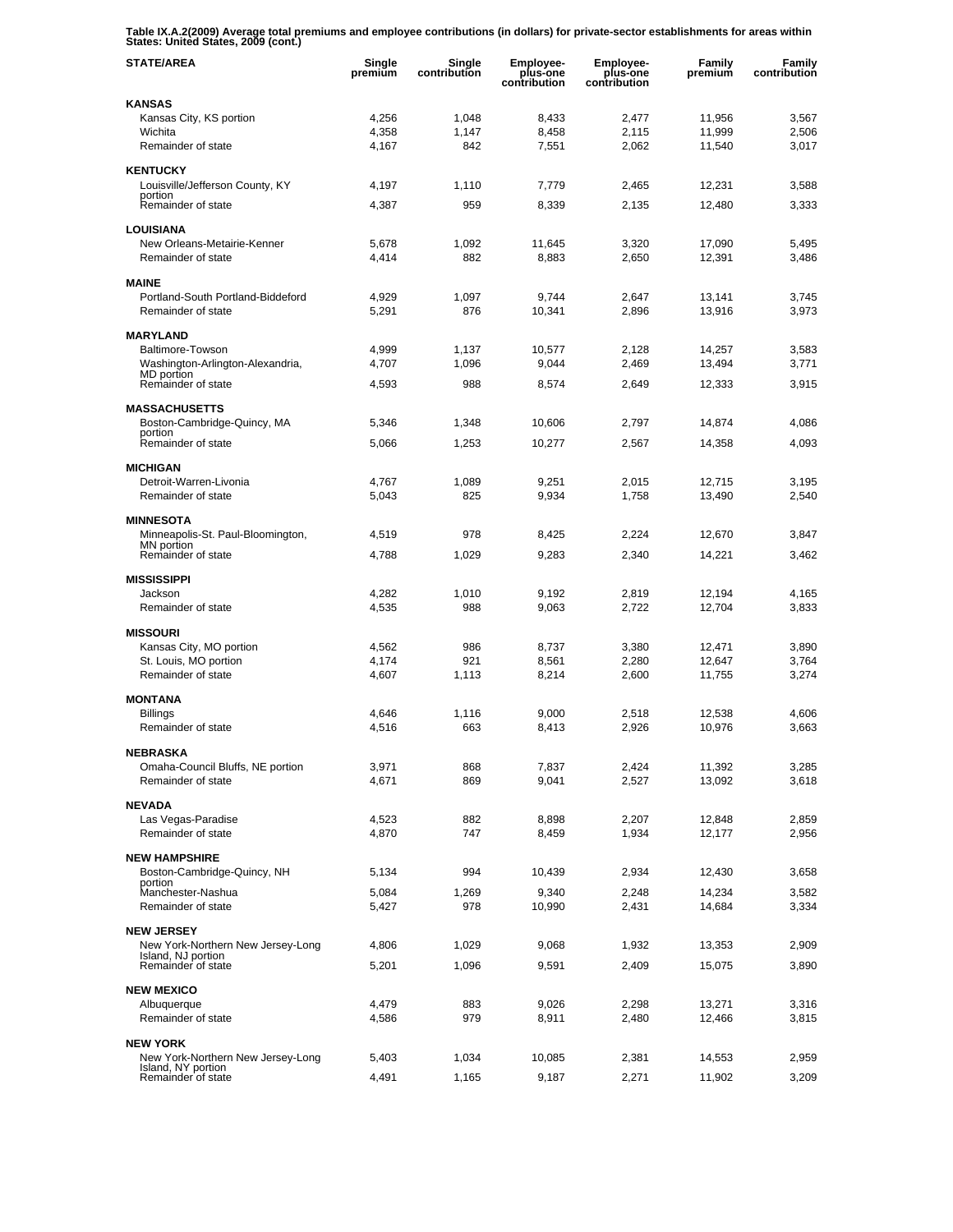**Table IX.A.2(2009) Average total premiums and employee contributions (in dollars) for private-sector establishments for areas within States: United States, 2009 (cont.)** 

| <b>STATE/AREA</b>                                            | Single<br>premium | Single<br>contribution | <b>Employee-</b><br>plus-one<br>contribution | <b>Employee-</b><br>plus-one<br>contribution | <b>Family</b><br>premium | Family<br>contribution |
|--------------------------------------------------------------|-------------------|------------------------|----------------------------------------------|----------------------------------------------|--------------------------|------------------------|
| <b>NORTH CAROLINA</b>                                        |                   |                        |                                              |                                              |                          |                        |
| Charlotte-Gastonia-Concord, NC<br>portion                    | 4,679             | 1,194                  | 9,322                                        | 2,842                                        | 13,421                   | 4,386                  |
| Remainder of state                                           | 4,675             | 942                    | 9,007                                        | 2,126                                        | 12,961                   | 3,766                  |
| <b>NORTH DAKOTA</b>                                          |                   |                        |                                              |                                              |                          |                        |
| Fargo, ND portion                                            | 4,078             | 850                    | 7,686                                        | 2,007                                        | 11,835                   | 3,284                  |
| Remainder of state                                           | 4,162             | 868                    | 8,315                                        | 2,110                                        | 11,389                   | 3,150                  |
| OHIO                                                         |                   |                        |                                              |                                              |                          |                        |
| Cincinnati-Middletown, OH portion<br>Cleveland-Elyria-Mentor | 4,128<br>4,438    | 920<br>1,619           | 8,360<br>8,418                               | 1,879<br>3,425                               | 11,316<br>12.207         | 2,771<br>5,521         |
| Columbus                                                     | 4.352             | 1,116                  | 8,213                                        | 2,378                                        | 11,466                   | 3,407                  |
| Remainder of state                                           | 4,189             | 834                    | 8,350                                        | 1,911                                        | 11,960                   | 2,961                  |
| <b>OKLAHOMA</b>                                              |                   |                        |                                              |                                              |                          |                        |
| Oklahoma City                                                | 3,998             | 1,016                  | 7,901                                        | 2,192                                        | 11,426                   | 3,171                  |
| Tulsa                                                        | 4,183             | 706                    | 8,143                                        | 2,227                                        | 11,292                   | 3,117                  |
| Remainder of state                                           | 4,603             | 685                    | 9,695                                        | 1,870                                        | 11,623                   | 2,903                  |
| <b>OREGON</b>                                                |                   |                        |                                              |                                              |                          |                        |
| Portland-Vancouver-Beaverton, OR<br>portion                  | 4,572             | 617                    | 9,179                                        | 2,272                                        | 13,069                   | 2,966                  |
| Remainder of state                                           | 4,887             | 648                    | 8,659                                        | 2,288                                        | 12,297                   | 2.497                  |
| <b>PENNSYLVANIA</b>                                          |                   |                        |                                              |                                              |                          |                        |
| Philadelphia-Camden-Wilmington,<br>PA portion                | 5,080             | 997                    | 9,583                                        | 2,335                                        | 13,822                   | 3,318                  |
| Pittsburgh                                                   | 4,346             | 819                    | 9,472                                        | 2,141                                        | 12,467                   | 2,836                  |
| Remainder of state                                           | 4,688             | 902                    | 9,266                                        | 1,953                                        | 13,102                   | 2,397                  |
| <b>RHODE ISLAND</b>                                          |                   |                        |                                              |                                              |                          |                        |
| Providence-New Bedford-Fall River,<br>RI portion             | 5,059             | 1,207                  | 10,026                                       | 2,637                                        | 13,608                   | 3,689                  |
| <b>SOUTH CAROLINA</b>                                        |                   |                        |                                              |                                              |                          |                        |
| Columbia<br>Remainder of state                               | 4,502<br>4,504    | 756<br>944             | 8,610<br>8,822                               | 2,127<br>3,095                               | 13,731<br>11,807         | 3,301<br>3,483         |
|                                                              |                   |                        |                                              |                                              |                          |                        |
| <b>SOUTH DAKOTA</b><br><b>Sioux Falls</b>                    | 4,543             | 1,067                  | 8,144                                        | 2,400                                        | 12,177                   | 3,697                  |
| Remainder of state                                           | 4,109             | 793                    | 8,339                                        | 2,268                                        | 11,296                   | 3,212                  |
|                                                              |                   |                        |                                              |                                              |                          |                        |
| <b>TENNESSEE</b><br>Memphis, TN portion                      | 5,563             | 1,136                  | 8,564                                        | 2,118                                        | 12,600                   | 4,040                  |
| Nashville-Davidson--Murfreesboro--Franklin                   | 4,316             | 914                    | 9,045                                        | 2,743                                        | 12,165                   | 3,575                  |
| Remainder of state                                           | 4,331             | 1,032                  | 9,050                                        | 2,650                                        | 11,875                   | 3,879                  |
| <b>TEXAS</b>                                                 |                   |                        |                                              |                                              |                          |                        |
| Dallas-Fort Worth-Arlington                                  | 4,744             | 1,110                  | 9,569                                        | 2,514                                        | 13,483                   | 3,653                  |
| Houston-Sugar Land-Baytown                                   | 4,732             | 1,198                  | 9,352                                        | 2,149                                        | 13,229                   | 3,943                  |
| San Antonio<br>Remainder of state                            | 3,870<br>4,382    | 494*<br>926            | 8,562<br>8,048                               | 2,664<br>3,063                               | 13,326<br>13,129         | 4,046<br>4,497         |
|                                                              |                   |                        |                                              |                                              |                          |                        |
| <b>UTAH</b><br>Ogden-Clearfield                              | 3,790             | 876                    | 7,978                                        | 2,268                                        | 11,099                   | 3,221                  |
| Provo-Orem                                                   | 4,317             | 661                    | 8,153                                        | 1,633                                        | 12,399                   | 3,417                  |
| Salt Lake City                                               | 4,225             | 764                    | 7,797                                        | 1,484                                        | 12,006                   | 2,882                  |
| Remainder of state                                           | 5,157             | 798                    | 9,259                                        | $3,293*$                                     | 11,408                   | 2,940                  |
| <b>VERMONT</b>                                               |                   |                        |                                              |                                              |                          |                        |
| Burlington-South Burlington                                  | 4,659             | 722                    | 8,963                                        | 2,196                                        | 14,408                   | 3,417                  |
| Remainder of state                                           | 5,252             | 1,217                  | 10,920                                       | 2,864                                        | 14,649                   | 4,024                  |
| <b>VIRGINIA</b>                                              |                   |                        |                                              |                                              |                          |                        |
| Virginia Beach-Norfolk-Newport<br>News, VA portion           | 4,898             | 1,387                  | 8,812                                        | 2,958                                        | 12,108                   | 3,861                  |
| Washington-Arlington-Alexandria, VA<br>portion               | 4,495             | 993                    | 9,368                                        | 2,289                                        | 12,915                   | 3,711                  |
| Remainder of state                                           | 4,571             | 1,006                  | 8,257                                        | 2,526                                        | 12,477                   | 3,862                  |
| <b>WASHINGTON</b>                                            |                   |                        |                                              |                                              |                          |                        |
| Seattle-Tacoma-Bellevue                                      | 4,566             | 676                    | 9,084                                        | 2,458                                        | 12,940                   | 3,623                  |
| Remainder of state                                           | 5,490             | 581                    | 8,849                                        | 2,293                                        | 12,463                   | 3,239                  |
| <b>WEST VIRGINIA</b>                                         |                   |                        |                                              |                                              |                          |                        |
| Charleston                                                   | 4,730             | 970                    | 9,371                                        | 1,952                                        | 13,157                   | 2,850                  |
| Remainder of state                                           | 4,692             | 1,115                  | 9,149                                        | 2,483                                        | 12,357                   | 2,761                  |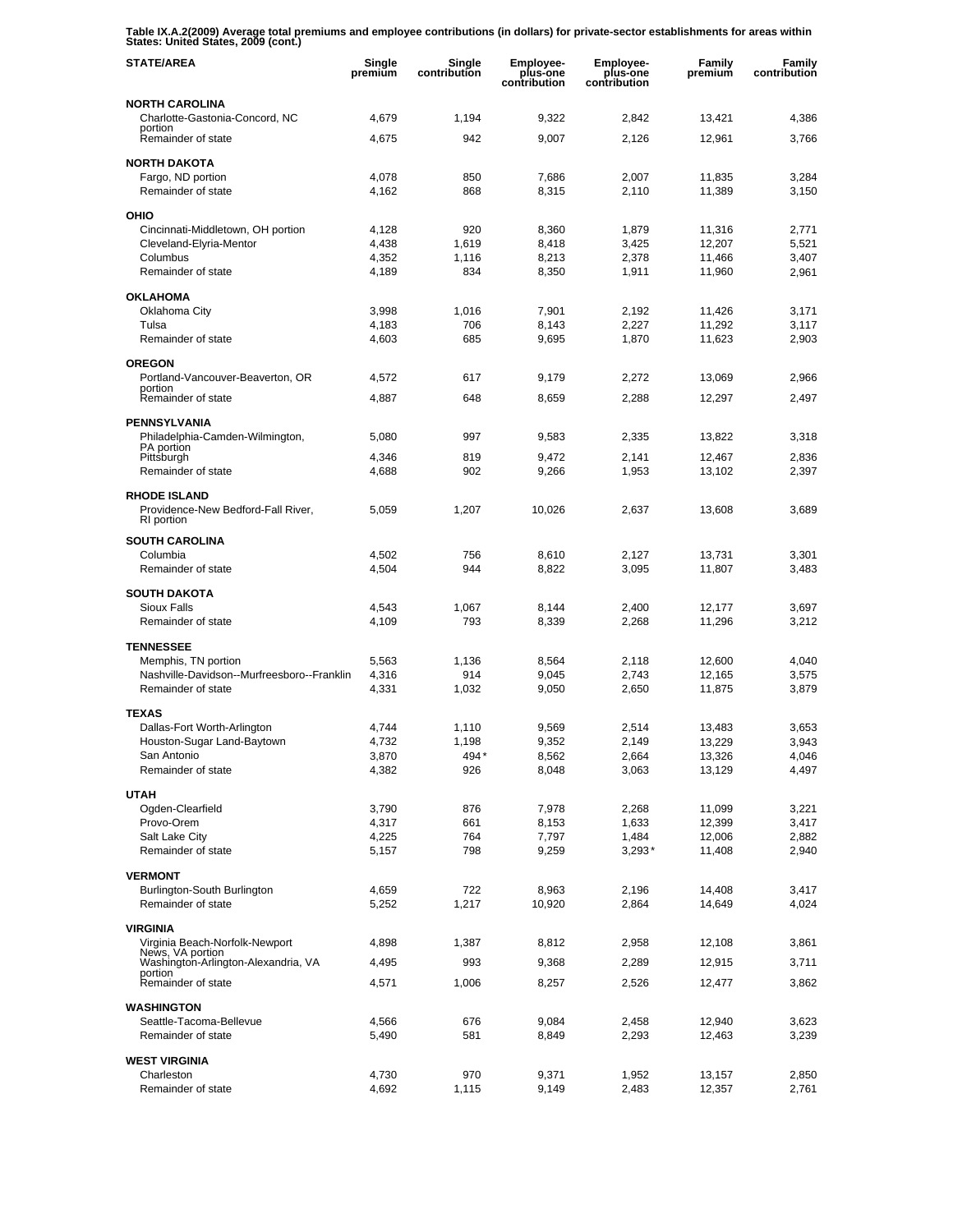**Table IX.A.2(2009) Average total premiums and employee contributions (in dollars) for private-sector establishments for areas within States: United States, 2009 (cont.)** 

| <b>STATE/AREA</b>             | Single<br>premium | Sinale<br>contribution | Employee-<br>plus-one<br>contribution | Employee-<br>plus-one<br>contribution | Family<br>premium | Family<br>contribution |
|-------------------------------|-------------------|------------------------|---------------------------------------|---------------------------------------|-------------------|------------------------|
| <b>WISCONSIN</b>              |                   |                        |                                       |                                       |                   |                        |
| Milwaukee-Waukesha-West Allis | 5.655             | 1.248                  | 10.787                                | 2.333                                 | 16.112            | 2.506                  |
| Remainder of state            | 4.936             | 922                    | 9.597                                 | 2.285                                 | 14.010            | 3.074                  |
| <b>WYOMING</b>                |                   |                        |                                       |                                       |                   |                        |
| Cheyenne                      | 4.950             | 943                    | 9.815                                 | 2.748                                 | 13.069            | 2.864                  |
| Remainder of state            | 4.655             | 687                    | 9.868                                 | 2.304                                 | 14.554            | 3.413                  |

Source: Agency for Healthcare Research and Quality, Center for Financing, Access and Cost Trends. 2009 Medical Expenditure Panel Survey-Insurance Component.

Note: Definition of each area can be found in the Technical Notes and Survey Documentation.

\* Figure does not meet standard of reliability or precision.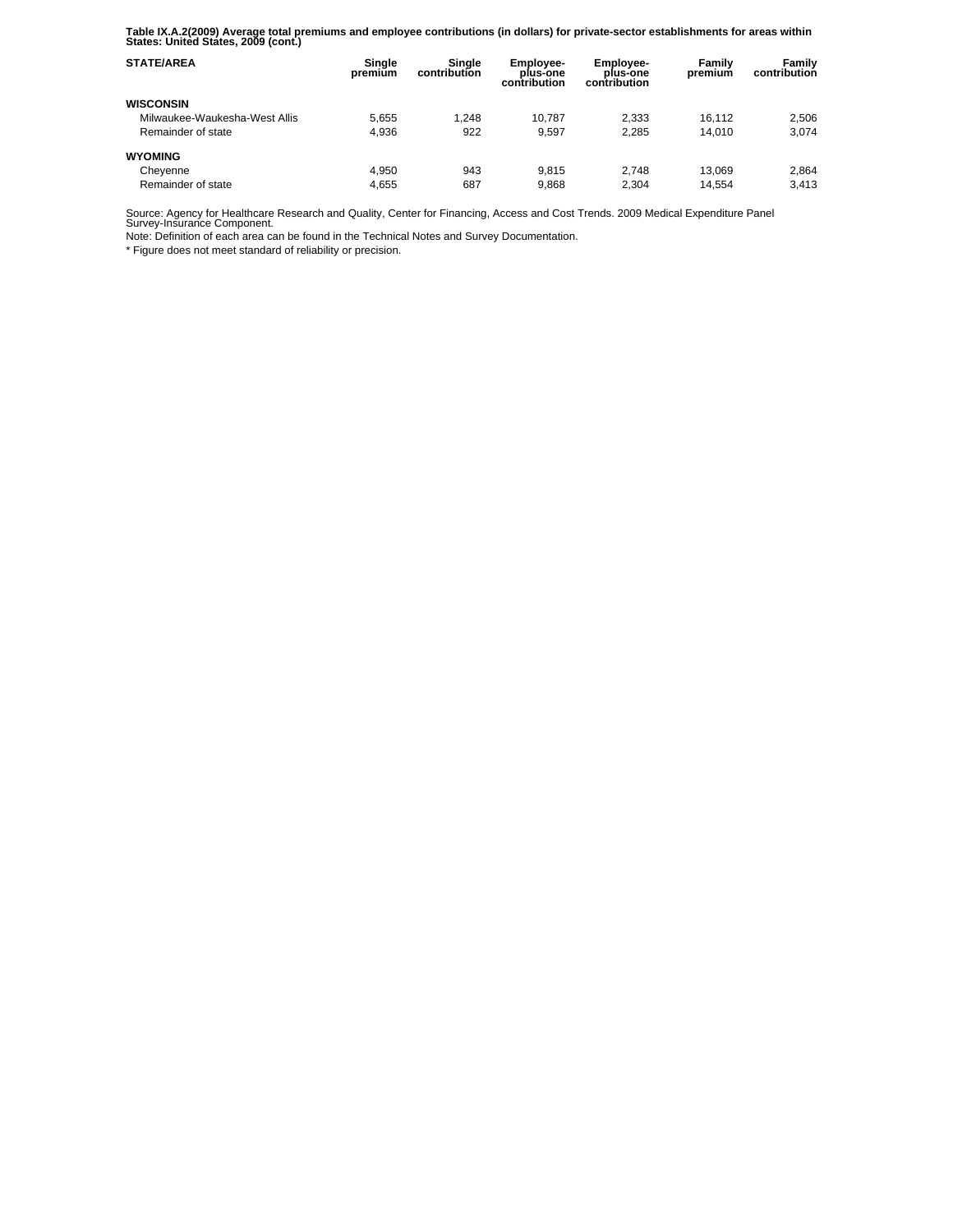**Table IX.A.2(2009) Standard errors for average total premiums and employee contributions (in dollars) for private-sector establishments for areas within States: United States, 2009** 

| <b>STATE/AREA</b>                                                    | Single<br>premium | Single<br>contribution | <b>Employee-</b><br>plus-one<br>contribution | <b>Employee-</b><br>plus-one<br>contribution | Family<br>premium | Family<br>contribution |
|----------------------------------------------------------------------|-------------------|------------------------|----------------------------------------------|----------------------------------------------|-------------------|------------------------|
| <b>ALABAMA</b>                                                       |                   |                        |                                              |                                              |                   |                        |
| Birmingham-Hoover                                                    | 236               | 83                     | 789                                          | 313                                          | 671               | 350                    |
| Remainder of state                                                   | 352               | 88                     | 428                                          | 176                                          | 949               | 216                    |
| <b>ALASKA</b>                                                        |                   |                        |                                              |                                              |                   |                        |
| Anchorage                                                            | 284               | 123                    | 601                                          | 318                                          | 635               | 472                    |
| Remainder of state                                                   | 286               | 117                    | 463                                          | 183                                          | 921               | 647                    |
| <b>ARIZONA</b>                                                       |                   |                        |                                              |                                              |                   |                        |
| Phoenix-Mesa-Scottsdale                                              | 217               | 50                     | 524                                          | 204                                          | 596               | 225                    |
| Remainder of state                                                   | 282               | 89                     | 478                                          | 160                                          | 958               | 590                    |
|                                                                      |                   |                        |                                              |                                              |                   |                        |
| <b>ARKANSAS</b><br>Little Rock-North Little Rock-Conway              | 146               | 54                     | 502                                          | 412                                          | 499               | 627                    |
| Remainder of state                                                   | 181               | 44                     | 630                                          | 181                                          | 573               | 223                    |
|                                                                      |                   |                        |                                              |                                              |                   |                        |
| <b>CALIFORNIA</b>                                                    |                   |                        |                                              |                                              |                   |                        |
| Los Angeles-Long Beach-Santa Ana<br>Riverside-San Bernardino-Ontario | 123<br>156        | 60<br>79               | 320<br>276                                   | 143<br>305                                   | 348<br>518        | 227<br>402             |
| Sacramento--Arden-Arcade--Roseville                                  | 526               | 151                    | 562                                          | 642                                          | 1,500             | 642                    |
| San Diego-Carlsbad-San Marcos                                        | 205               | 104                    | 735                                          | 517                                          | 580               | 502                    |
| San Francisco-Oakland-Fremont                                        | 242               | 116                    | 264                                          | 382                                          | 419               | 349                    |
| San Jose-Sunnyvale-Santa Clara                                       | 285               | 110                    | 407                                          | 243                                          | 472               | 693                    |
| Remainder of state                                                   | 165               | 48                     | 337                                          | 443                                          | 640               | 269                    |
| <b>COLORADO</b>                                                      |                   |                        |                                              |                                              |                   |                        |
| Denver-Aurora-Broomfield                                             | 126               | 89                     | 377                                          | 185                                          | 527               | 239                    |
| Remainder of state                                                   | 180               | 108                    | 487                                          | 226                                          | 507               | 465                    |
|                                                                      |                   |                        |                                              |                                              |                   |                        |
| <b>CONNECTICUT</b><br>Bridgeport-Stamford-Norwalk                    | 205               | 133                    | 545                                          | 238                                          | 612               | 346                    |
| Hartford-West Hartford-East Hartford                                 | 192               | 81                     | 428                                          | 187                                          | 347               | 236                    |
| New Haven-Milford                                                    | 307               | 158                    | 355                                          | 377                                          | 179               | 936                    |
| Remainder of state                                                   | 303               | 190                    | 1,077                                        | 519                                          | 671               | 759                    |
| <b>DELAWARE</b>                                                      |                   |                        |                                              |                                              |                   |                        |
| Philadelphia-Camden-Wilmington,                                      | 221               | 70                     | 409                                          | 270                                          | 647               | 312                    |
| DE portion                                                           |                   |                        |                                              |                                              |                   | 477                    |
| Remainder of state                                                   | 211               | 101                    | 672                                          | 300                                          | 880               |                        |
| <b>DISTRICT OF COLUMBIA</b>                                          |                   |                        |                                              |                                              |                   |                        |
| Washington-Arlington-Alexandria, DC                                  | 104               | 74                     | 218                                          | 172                                          | 285               | 225                    |
| portion                                                              |                   |                        |                                              |                                              |                   |                        |
| <b>FLORIDA</b>                                                       |                   |                        |                                              |                                              |                   |                        |
| Miami-Fort Lauderdale-Pompano<br>Beach                               | 164               | 110                    | 586                                          | 274                                          | 460               | 250                    |
| Orlando-Kissimmee                                                    | 164               | 71                     | 345                                          | 258                                          | 636               | 408                    |
| Tampa-St. Petersburg-Clearwater                                      | 229               | 120                    | 546                                          | 341                                          | 730               | 400                    |
| Remainder of state                                                   | 102               | 71                     | 285                                          | 266                                          | 353               | 413                    |
| <b>GEORGIA</b>                                                       |                   |                        |                                              |                                              |                   |                        |
| Atlanta-Sandy Springs-Marietta                                       | 187               | 131                    | 253                                          | 109                                          | 405               | 340                    |
| Remainder of state                                                   | 253               | 72                     | 644                                          | 215                                          | 603               | 247                    |
| <b>HAWAII</b>                                                        |                   |                        |                                              |                                              |                   |                        |
| Honolulu                                                             | 63                | 29                     | 360                                          | 196                                          | 495               | 362                    |
| Remainder of state                                                   | 219               | 205*                   | 544                                          | 291                                          | 1,151             | 424                    |
| <b>IDAHO</b>                                                         |                   |                        |                                              |                                              |                   |                        |
| Boise City-Nampa                                                     | 223               | 95                     | 460                                          | 174                                          | 582               | 161                    |
| Remainder of state                                                   | 161               | 57                     | 365                                          | 217                                          | 646               | 361                    |
|                                                                      |                   |                        |                                              |                                              |                   |                        |
| <b>ILLINOIS</b><br>Chicago-Naperville-Joliet, IL portion             | 117               | 54                     | 152                                          | 152                                          | 225               | 230                    |
| Remainder of state                                                   | 190               | 66                     | 428                                          | 185                                          | 566               | 463                    |
|                                                                      |                   |                        |                                              |                                              |                   |                        |
| <b>INDIANA</b>                                                       |                   |                        |                                              |                                              |                   |                        |
| Indianapolis-Carmel                                                  | 240               | 54                     | 466                                          | 348                                          | 577               | 354                    |
| Remainder of state                                                   | 147               | 82                     | 398                                          | 161                                          | 485               | 164                    |
| <b>IOWA</b>                                                          |                   |                        |                                              |                                              |                   |                        |
| Des Moines-West Des Moines                                           | 159               | 133                    | 474                                          | 282                                          | 491               | 389                    |
| Remainder of state                                                   | 216               | 61                     | 220                                          | 218                                          | 538               | 355                    |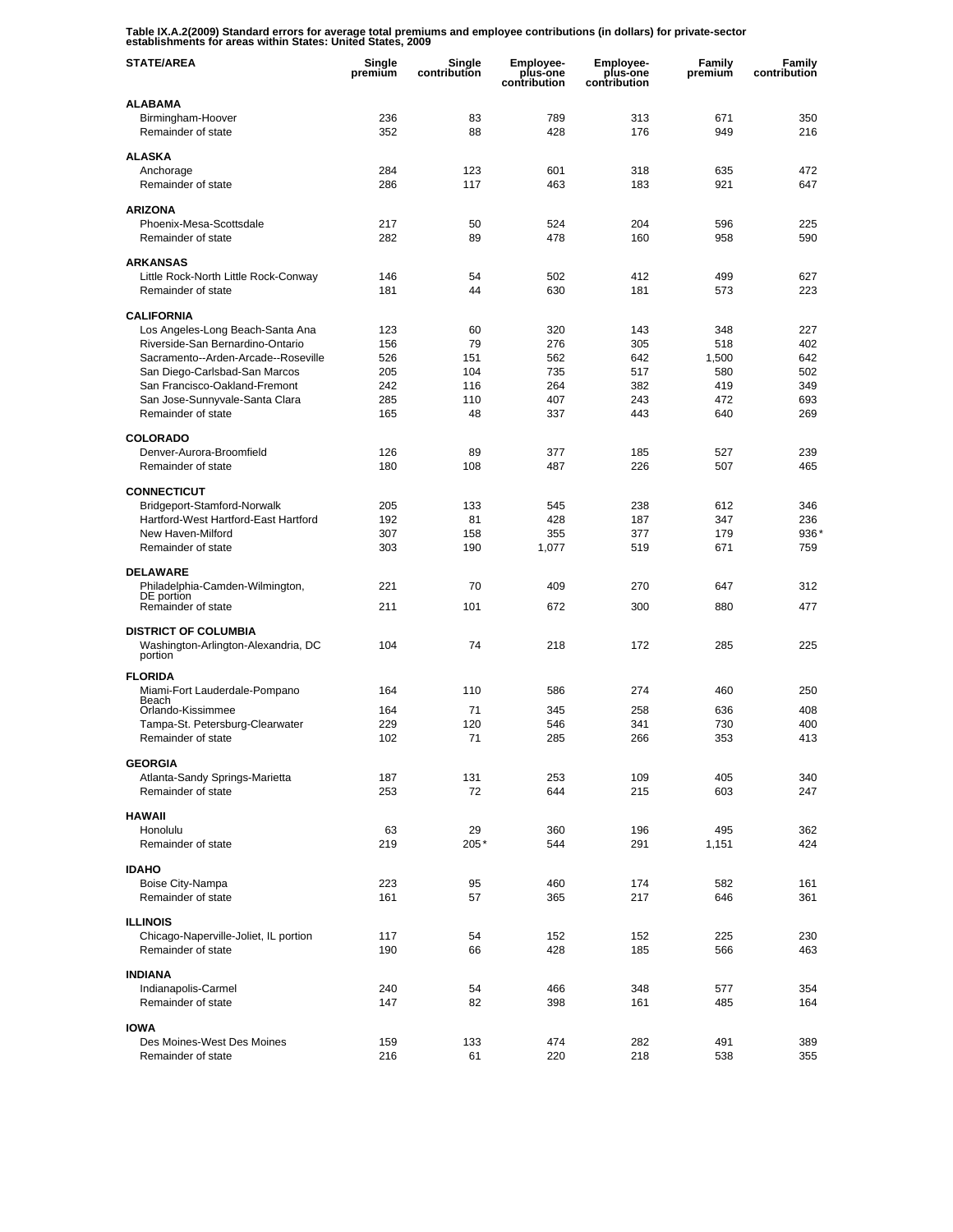**Table IX.A.2(2009) Standard errors for average total premiums and employee contributions (in dollars) for private-sector establishments for areas within States: United States, 2009 (cont.)** 

| <b>STATE/AREA</b>                                       | Single<br>premium | Single<br>contribution | <b>Employee-</b><br>plus-one<br>contribution | <b>Employee-</b><br>plus-one<br>contribution | Family<br>premium | Family<br>contribution |
|---------------------------------------------------------|-------------------|------------------------|----------------------------------------------|----------------------------------------------|-------------------|------------------------|
| KANSAS                                                  |                   |                        |                                              |                                              |                   |                        |
| Kansas City, KS portion                                 | 173               | 98                     | 624                                          | 327                                          | 675               | 405                    |
| Wichita<br>Remainder of state                           | 365<br>235        | 205<br>113             | 278<br>306                                   | 214<br>184                                   | 534<br>206        | 340<br>270             |
| <b>KENTUCKY</b>                                         |                   |                        |                                              |                                              |                   |                        |
| Louisville/Jefferson County, KY                         | 135               | 92                     | 254                                          | 262                                          | 613               | 227                    |
| portion<br>Remainder of state                           | 189               | 40                     | 227                                          | 256                                          | 310               | 325                    |
| <b>LOUISIANA</b>                                        |                   |                        |                                              |                                              |                   |                        |
| New Orleans-Metairie-Kenner                             | 574               | 166                    | 1,313                                        | 399                                          | 1,324             | 612                    |
| Remainder of state                                      | 253               | 82                     | 305                                          | 259                                          | 481               | 295                    |
| <b>MAINE</b>                                            |                   |                        |                                              |                                              |                   |                        |
| Portland-South Portland-Biddeford                       | 281               | 75                     | 441                                          | 258                                          | 460               | 298                    |
| Remainder of state                                      | 110               | 93                     | 229                                          | 148                                          | 568               | 233                    |
| <b>MARYLAND</b>                                         |                   |                        |                                              |                                              |                   |                        |
| Baltimore-Towson                                        | 219               | 86                     | 440                                          | 296                                          | 421               | 477                    |
| Washington-Arlington-Alexandria,                        | 142               | 86                     | 332                                          | 262                                          | 375               | 342                    |
| MD portion<br>Remainder of state                        | 519               | 180                    | 762                                          | 289                                          | 1,106             | 810                    |
| <b>MASSACHUSETTS</b>                                    |                   |                        |                                              |                                              |                   |                        |
| Boston-Cambridge-Quincy, MA                             | 92                | 81                     | 380                                          | 266                                          | 372               | 274                    |
| portion<br>Remainder of state                           | 150               | 162                    | 624                                          | 261                                          | 505               | 372                    |
|                                                         |                   |                        |                                              |                                              |                   |                        |
| <b>MICHIGAN</b>                                         |                   |                        |                                              |                                              |                   |                        |
| Detroit-Warren-Livonia                                  | 161               | 168                    | 390                                          | 428                                          | 292               | 522                    |
| Remainder of state                                      | 185               | 64                     | 301                                          | 116                                          | 513               | 146                    |
| <b>MINNESOTA</b>                                        |                   |                        |                                              |                                              |                   |                        |
| Minneapolis-St. Paul-Bloomington,<br>MN portion         | 124               | 72                     | 274                                          | 137                                          | 389               | 261                    |
| Remainder of state                                      | 249               | 94                     | 601                                          | 280                                          | 1,133             | 420                    |
| <b>MISSISSIPPI</b>                                      |                   |                        |                                              |                                              |                   |                        |
| Jackson                                                 | 209               | 189                    | 499                                          | 422                                          | 759               | 595                    |
| Remainder of state                                      | 89                | 64                     | 340                                          | 226                                          | 489               | 262                    |
| <b>MISSOURI</b>                                         |                   |                        |                                              |                                              |                   |                        |
| Kansas City, MO portion                                 | 234               | 181                    | 571                                          | 408                                          | 488               | 480                    |
| St. Louis, MO portion<br>Remainder of state             | 172<br>190        | 100                    | 408                                          | 256                                          | 323               | 373                    |
|                                                         |                   | 105                    | 355                                          | 298                                          | 603               | 389                    |
| <b>MONTANA</b>                                          |                   |                        |                                              |                                              |                   |                        |
| <b>Billings</b><br>Remainder of state                   | 194<br>150        | 140<br>44              | 431<br>463                                   | 202<br>319                                   | 693<br>719        | 479<br>328             |
|                                                         |                   |                        |                                              |                                              |                   |                        |
| NEBRASKA                                                |                   |                        |                                              |                                              |                   |                        |
| Omaha-Council Bluffs, NE portion<br>Remainder of state  | 210<br>199        | 104<br>166             | 461<br>449                                   | 184<br>169                                   | 642<br>469        | 369<br>373             |
|                                                         |                   |                        |                                              |                                              |                   |                        |
| <b>NEVADA</b>                                           |                   |                        |                                              |                                              |                   |                        |
| Las Vegas-Paradise<br>Remainder of state                | 228<br>179        | 101<br>119             | 500<br>512                                   | 207<br>158                                   | 909<br>569        | 290<br>298             |
|                                                         |                   |                        |                                              |                                              |                   |                        |
| <b>NEW HAMPSHIRE</b><br>Boston-Cambridge-Quincy, NH     | 253               | 139                    | 708                                          | 661                                          | 1,344             | 745                    |
| portion                                                 |                   |                        |                                              |                                              |                   |                        |
| Manchester-Nashua<br>Remainder of state                 | 192               | 144                    | 585                                          | 371                                          | 495               | 374                    |
|                                                         | 132               | 69                     | 317                                          | 323                                          | 540               | 228                    |
| <b>NEW JERSEY</b>                                       |                   |                        |                                              |                                              |                   |                        |
| New York-Northern New Jersey-Long<br>Island, NJ portion | 148               | 47                     | 232                                          | 88                                           | 399               | 155                    |
| Remainder of state                                      | 143               | 277                    | 311                                          | 220                                          | 566               | 786                    |
| <b>NEW MEXICO</b>                                       |                   |                        |                                              |                                              |                   |                        |
| Albuquerque                                             | 149               | 104                    | 524                                          | 261                                          | 682               | 431                    |
| Remainder of state                                      | 157               | 111                    | 548                                          | 221                                          | 508               | 517                    |
| <b>NEW YORK</b>                                         |                   |                        |                                              |                                              |                   |                        |
| New York-Northern New Jersey-Long                       | 146               | 92                     | 255                                          | 202                                          | 348               | 144                    |
| Island, NY portion<br>Remainder of state                | 123               | 59                     | 287                                          | 231                                          | 234               | 302                    |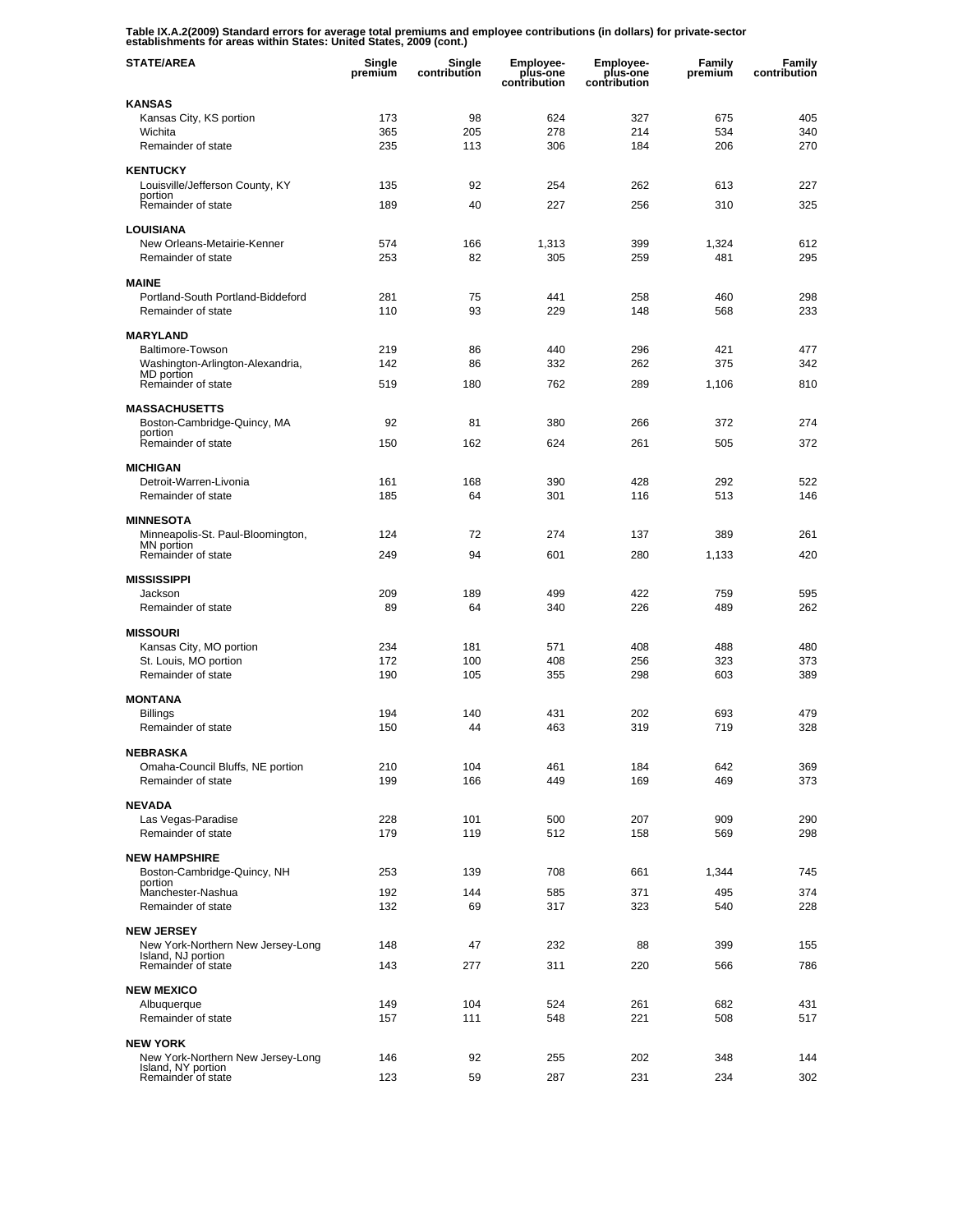**Table IX.A.2(2009) Standard errors for average total premiums and employee contributions (in dollars) for private-sector establishments for areas within States: United States, 2009 (cont.)** 

| <b>STATE/AREA</b>                                                       | Single<br>premium | Single<br>contribution | <b>Employee-</b><br>plus-one<br>contribution | <b>Employee-</b><br>plus-one<br>contribution | Family<br>premium | Family<br>contribution |
|-------------------------------------------------------------------------|-------------------|------------------------|----------------------------------------------|----------------------------------------------|-------------------|------------------------|
| <b>NORTH CAROLINA</b>                                                   |                   |                        |                                              |                                              |                   |                        |
| Charlotte-Gastonia-Concord, NC                                          | 226               | 112                    | 541                                          | 209                                          | 627               | 733                    |
| portion<br>Remainder of state                                           | 130               | 44                     | 267                                          | 167                                          | 404               | 192                    |
| <b>NORTH DAKOTA</b>                                                     |                   |                        |                                              |                                              |                   |                        |
| Fargo, ND portion                                                       | 132               | 60                     | 193                                          | 266                                          | 230               | 440                    |
| Remainder of state                                                      | 83                | 164                    | 229                                          | 251                                          | 185               | 359                    |
| OHIO                                                                    |                   |                        |                                              |                                              |                   |                        |
| Cincinnati-Middletown, OH portion                                       | 304               | 72                     | 661                                          | 195                                          | 858               | 439                    |
| Cleveland-Elyria-Mentor                                                 | 308               | 344                    | 513                                          | 722                                          | 497               | 1,020                  |
| Columbus                                                                | 469               | 134                    | 1,335                                        | 471                                          | 466               | 534                    |
| Remainder of state                                                      | 107               | 69                     | 272                                          | 185                                          | 401               | 326                    |
| <b>OKLAHOMA</b>                                                         |                   |                        |                                              |                                              |                   |                        |
| Oklahoma City                                                           | 171               | 122                    | 415                                          | 282                                          | 420               | 456                    |
| Tulsa                                                                   | 232               | 90                     | 313                                          | 380                                          | 581               | 434                    |
| Remainder of state                                                      | 298               | 81                     | 761                                          | 358                                          | 706               | 542                    |
| <b>OREGON</b>                                                           |                   |                        |                                              |                                              |                   |                        |
| Portland-Vancouver-Beaverton, OR                                        | 219               | 81                     | 420                                          | 197                                          | 288               | 313                    |
| portion<br>Remainder of state                                           | 248               | 65                     | 390                                          | 208                                          | 601               | 521                    |
|                                                                         |                   |                        |                                              |                                              |                   |                        |
| <b>PENNSYLVANIA</b>                                                     |                   |                        |                                              |                                              |                   |                        |
| Philadelphia-Camden-Wilmington,<br>PA portion                           | 171               | 84                     | 439                                          | 349                                          | 423               | 405                    |
| Pittsburgh                                                              | 151               | 62                     | 419                                          | 321                                          | 554               | 368                    |
| Remainder of state                                                      | 225               | 80                     | 587                                          | 174                                          | 1,043             | 212                    |
| <b>RHODE ISLAND</b><br>Providence-New Bedford-Fall River,<br>RI portion | 150               | 55                     | 446                                          | 187                                          | 323               | 266                    |
| <b>SOUTH CAROLINA</b>                                                   |                   |                        |                                              |                                              |                   |                        |
| Columbia                                                                | 146               | 120                    | 437                                          | 276                                          | 715               | 622                    |
| Remainder of state                                                      | 157               | 111                    | 350                                          | 313                                          | 387               | 217                    |
|                                                                         |                   |                        |                                              |                                              |                   |                        |
| <b>SOUTH DAKOTA</b><br><b>Sioux Falls</b>                               |                   | 109                    |                                              | 364                                          | 378               | 428                    |
| Remainder of state                                                      | 243<br>168        | 57                     | 331<br>333                                   | 138                                          | 430               | 191                    |
|                                                                         |                   |                        |                                              |                                              |                   |                        |
| <b>TENNESSEE</b>                                                        |                   |                        |                                              |                                              |                   |                        |
| Memphis, TN portion                                                     | 397               | 160                    | 542                                          | 212                                          | 653               | 676                    |
| Nashville-Davidson--Murfreesboro--Franklin<br>Remainder of state        | 156<br>149        | 107<br>101             | 363<br>454                                   | 301<br>281                                   | 442<br>439        | 432<br>378             |
|                                                                         |                   |                        |                                              |                                              |                   |                        |
| <b>TEXAS</b>                                                            |                   |                        |                                              |                                              |                   |                        |
| Dallas-Fort Worth-Arlington                                             | 164               | 122                    | 528                                          | 580                                          | 422               | 403                    |
| Houston-Sugar Land-Baytown                                              | 179               | 152                    | 312                                          | 299                                          | 534               | 508                    |
| San Antonio<br>Remainder of state                                       | 332<br>158        | $219*$<br>57           | 715<br>430                                   | 315<br>308                                   | 1,335<br>554      | 510<br>493             |
|                                                                         |                   |                        |                                              |                                              |                   |                        |
| <b>UTAH</b>                                                             |                   |                        |                                              |                                              |                   |                        |
| Ogden-Clearfield                                                        | 240               | 70                     | 453                                          | 197                                          | 498               | 356                    |
| Provo-Orem<br>Salt Lake City                                            | 349<br>189        | 132<br>59              | 958<br>246                                   | 353<br>235                                   | 697<br>374        | 753<br>334             |
| Remainder of state                                                      | 504               | 138                    | 1,191                                        | $1,071*$                                     | 625               | 382                    |
|                                                                         |                   |                        |                                              |                                              |                   |                        |
| <b>VERMONT</b>                                                          |                   |                        |                                              |                                              |                   |                        |
| Burlington-South Burlington<br>Remainder of state                       | 151<br>219        | 90<br>75               | 415<br>436                                   | 218<br>167                                   | 256<br>664        | 285<br>279             |
|                                                                         |                   |                        |                                              |                                              |                   |                        |
| <b>VIRGINIA</b>                                                         |                   |                        |                                              |                                              |                   |                        |
| Virginia Beach-Norfolk-Newport<br>News, VA portion                      | 278               | 204                    | 571                                          | 210                                          | 576               | 419                    |
| Washington-Arlington-Alexandria, VA                                     | 258               | 86                     | 375                                          | 216                                          | 825               | 232                    |
| portion<br>Remainder of state                                           | 156               | 105                    | 325                                          | 168                                          | 352               | 257                    |
|                                                                         |                   |                        |                                              |                                              |                   |                        |
| <b>WASHINGTON</b>                                                       |                   |                        |                                              |                                              |                   |                        |
| Seattle-Tacoma-Bellevue<br>Remainder of state                           | 100<br>449        | 78<br>99               | 308<br>495                                   | 278<br>413                                   | 378<br>461        | 324<br>490             |
|                                                                         |                   |                        |                                              |                                              |                   |                        |
| <b>WEST VIRGINIA</b>                                                    |                   |                        |                                              |                                              |                   |                        |
| Charleston                                                              | 585               | 220                    | 472                                          | 384                                          | 695               | 837                    |
| Remainder of state                                                      | 205               | 149                    | 365                                          | 478                                          | 545               | 278                    |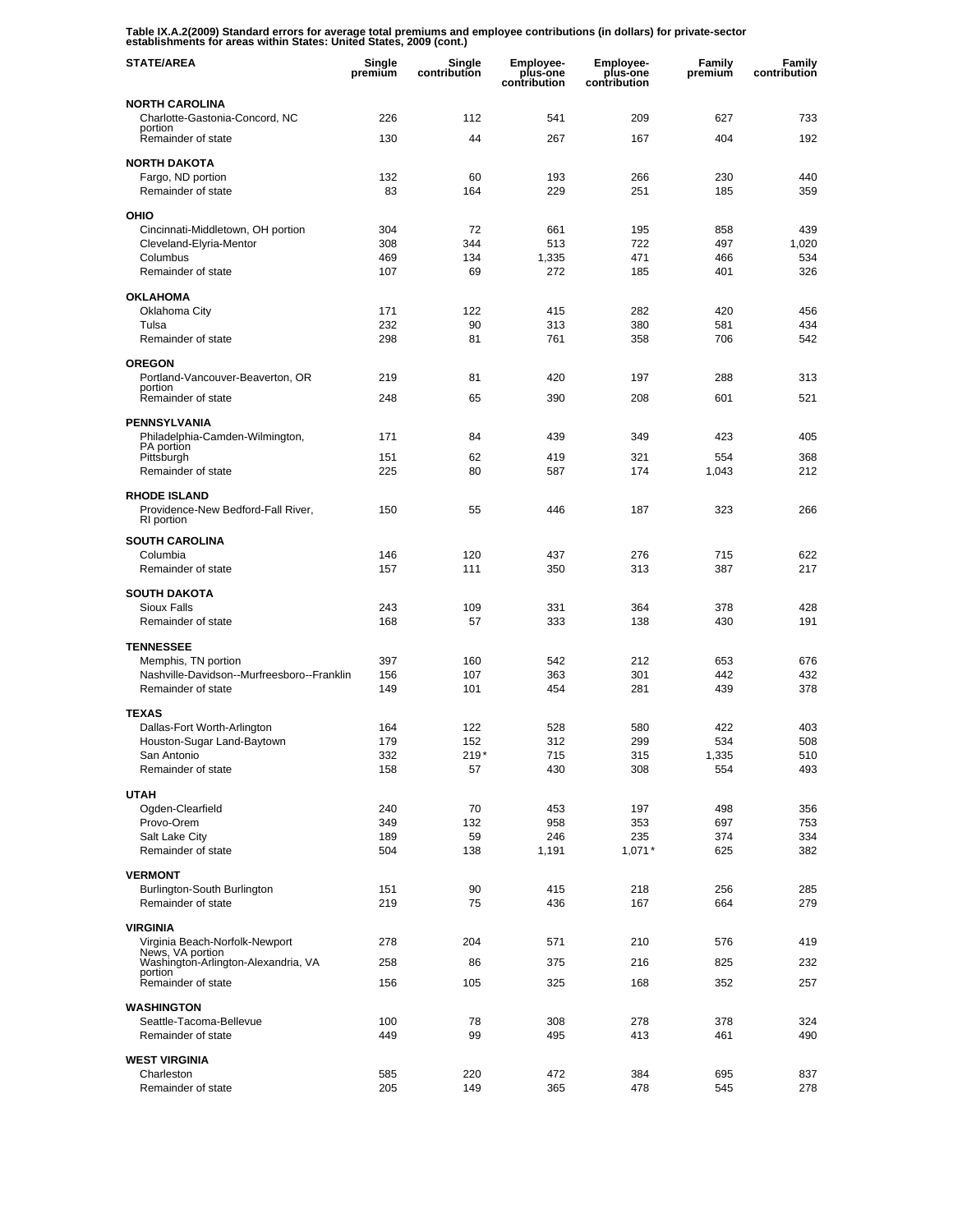**Table IX.A.2(2009) Standard errors for average total premiums and employee contributions (in dollars) for private-sector establishments for areas within States: United States, 2009 (cont.)** 

| <b>STATE/AREA</b>             | Single<br>premium | Single<br>contribution | <b>Employee-</b><br>plus-one<br>contribution | Employee-<br>plus-one<br>contribution | Family<br>premium | Family<br>contribution |
|-------------------------------|-------------------|------------------------|----------------------------------------------|---------------------------------------|-------------------|------------------------|
| <b>WISCONSIN</b>              |                   |                        |                                              |                                       |                   |                        |
| Milwaukee-Waukesha-West Allis | 210               | 175                    | 461                                          | 361                                   | 674               | 427                    |
| Remainder of state            | 143               | 61                     | 290                                          | 184                                   | 521               | 305                    |
| <b>WYOMING</b>                |                   |                        |                                              |                                       |                   |                        |
| Cheyenne                      | 452               | 121                    | 579                                          | 317                                   | 840               | 787                    |
| Remainder of state            | 173               | 57                     | 543                                          | 304                                   | 863               | 374                    |

Source: Agency for Healthcare Research and Quality, Center for Financing, Access and Cost Trends. 2009 Medical Expenditure Panel Survey-Insurance Component.

Note: Definition of each area can be found in the Technical Notes and Survey Documentation.

\* Figure does not meet standard of reliability or precision.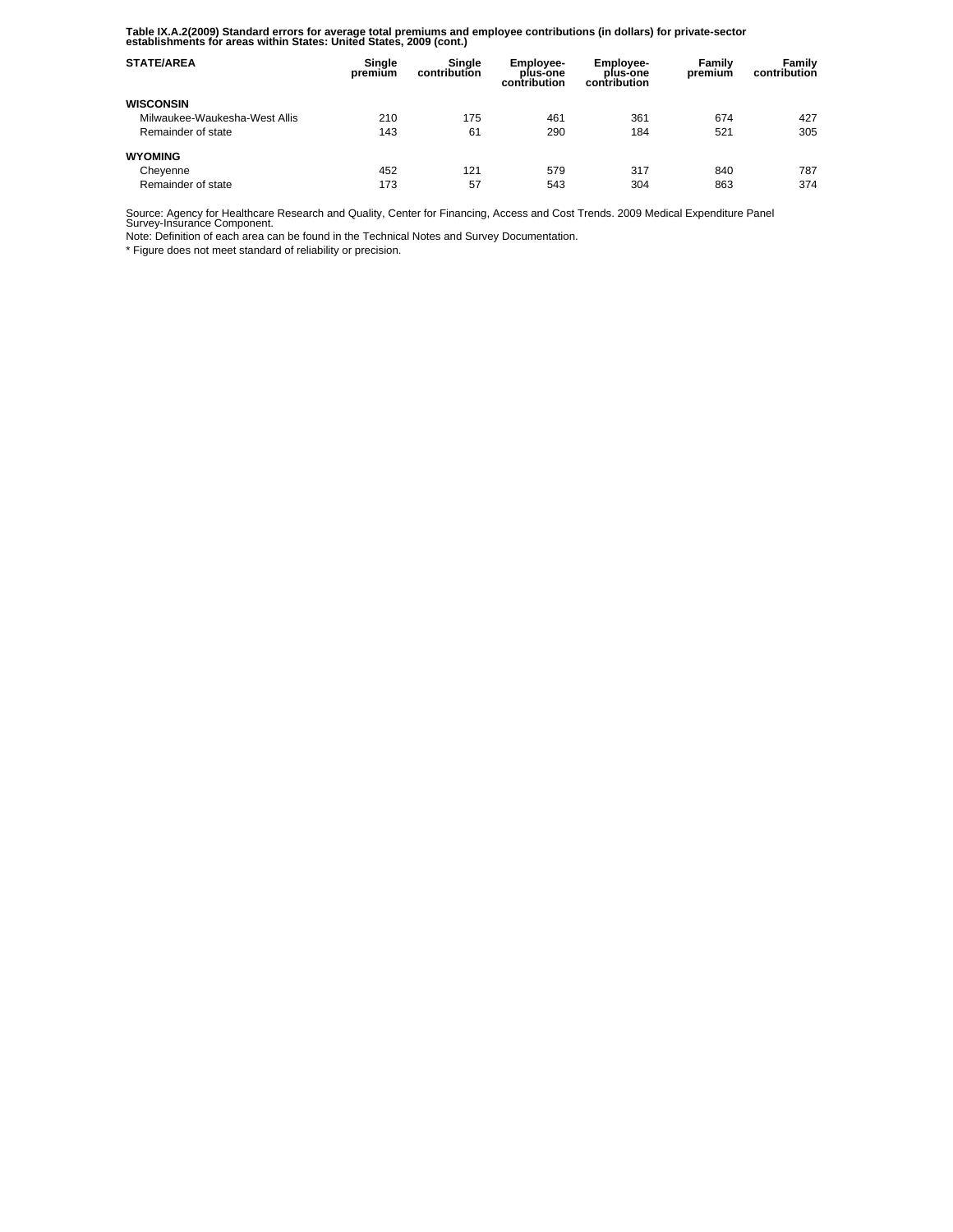**Table IX.B.1(2009) Health insurance offer, eligibility, take up rates for private-sector establishments and employees by firm size for 20 largest metro areas: United States, 2009** 

| <b>METRO AREA</b>                                           | <b>Percent of</b><br>establishments<br>that offer health<br>insurance | <b>Percent of</b><br>employees in<br>establishments<br>that offer health<br>insurance | Percent of<br>employees<br>eligible for health<br>insurance in<br>establishments<br>that offer health<br>insurance | <b>Percent of</b><br>employees<br>eligible for health<br>insurance that are<br>enrolled in health<br>insurance at<br>establishments<br>that offer health<br>insurance | Percent of<br>employees that<br>are enrolled in<br>health insurance<br>at establishments<br>that offer health<br>insurance |
|-------------------------------------------------------------|-----------------------------------------------------------------------|---------------------------------------------------------------------------------------|--------------------------------------------------------------------------------------------------------------------|-----------------------------------------------------------------------------------------------------------------------------------------------------------------------|----------------------------------------------------------------------------------------------------------------------------|
| New York-Northern New Jersey-Long<br>Island, NY-NJ-PA       |                                                                       |                                                                                       |                                                                                                                    |                                                                                                                                                                       |                                                                                                                            |
| Less than 50 employees                                      | 52.3%                                                                 | 70.8%                                                                                 | 78.5%                                                                                                              | 74.6%                                                                                                                                                                 | 58.6%                                                                                                                      |
| 50 or more employees                                        | 98.2%                                                                 | 98.9%                                                                                 | 79.3%                                                                                                              | 81.3%                                                                                                                                                                 | 64.5%                                                                                                                      |
| Total                                                       | 60.4%                                                                 | 91.3%                                                                                 | 79.1%                                                                                                              | 79.9%                                                                                                                                                                 | 63.2%                                                                                                                      |
| Los Angeles-Long Beach-Santa Ana,                           |                                                                       |                                                                                       |                                                                                                                    |                                                                                                                                                                       |                                                                                                                            |
| CА<br>Less than 50 employees                                | 43.1%                                                                 | 59.3%                                                                                 | 88.5%                                                                                                              | 75.2%                                                                                                                                                                 | 66.5%                                                                                                                      |
| 50 or more employees                                        | 94.1%                                                                 | 96.6%                                                                                 | 80.1%                                                                                                              | 81.2%                                                                                                                                                                 | 65.1%                                                                                                                      |
| Total                                                       | 55.2%                                                                 | 85.8%                                                                                 | 81.8%                                                                                                              | 79.9%                                                                                                                                                                 | 65.3%                                                                                                                      |
| Chicago-Naperville-Joliet, IL-IN-WI                         |                                                                       |                                                                                       |                                                                                                                    |                                                                                                                                                                       |                                                                                                                            |
| Less than 50 employees                                      | 40.7%                                                                 | 62.0%                                                                                 | 80.7%                                                                                                              | 74.8%                                                                                                                                                                 | 60.4%                                                                                                                      |
| 50 or more employees                                        | 97.3%                                                                 | 98.6%                                                                                 | 83.1%                                                                                                              | 78.6%                                                                                                                                                                 | 65.3%                                                                                                                      |
| Total                                                       | 54.8%                                                                 | 90.1%                                                                                 | 82.7%                                                                                                              | 78.0%                                                                                                                                                                 | 64.5%                                                                                                                      |
|                                                             |                                                                       |                                                                                       |                                                                                                                    |                                                                                                                                                                       |                                                                                                                            |
| Dallas-Fort Worth-Arlington, TX<br>Less than 50 employees   | 34.3%                                                                 | 40.8%                                                                                 | 89.2%                                                                                                              | 71.7%                                                                                                                                                                 | 64.0%                                                                                                                      |
| 50 or more employees                                        | 90.3%                                                                 | 95.5%                                                                                 | 81.2%                                                                                                              | 80.9%                                                                                                                                                                 | 65.7%                                                                                                                      |
| Total                                                       | 49.8%                                                                 | 83.8%                                                                                 | 82.0%                                                                                                              | 79.9%                                                                                                                                                                 | 65.5%                                                                                                                      |
|                                                             |                                                                       |                                                                                       |                                                                                                                    |                                                                                                                                                                       |                                                                                                                            |
| Philadelphia-Camden-Wilmington,<br><b>PA-NJ-DE-MD</b>       |                                                                       |                                                                                       |                                                                                                                    |                                                                                                                                                                       |                                                                                                                            |
| Less than 50 employees                                      | 54.9%                                                                 | 73.8%                                                                                 | 79.9%                                                                                                              | 73.8%                                                                                                                                                                 | 59.0%                                                                                                                      |
| 50 or more employees                                        | 97.5%                                                                 | 98.8%                                                                                 | 81.2%                                                                                                              | 77.5%                                                                                                                                                                 | 63.0%                                                                                                                      |
| Total                                                       | 67.0%                                                                 | 92.2%                                                                                 | 80.9%                                                                                                              | 76.8%                                                                                                                                                                 | 62.1%                                                                                                                      |
| Houston-Sugar Land-Baytown, TX                              |                                                                       |                                                                                       |                                                                                                                    |                                                                                                                                                                       |                                                                                                                            |
| Less than 50 employees                                      | 30.7%                                                                 | 49.4%                                                                                 | 68.9%                                                                                                              | 86.8%                                                                                                                                                                 | 59.8%                                                                                                                      |
| 50 or more employees                                        | 94.8%                                                                 | 95.6%                                                                                 | 85.7%                                                                                                              | 79.3%                                                                                                                                                                 | 68.0%                                                                                                                      |
| Total                                                       | 50.4%                                                                 | 86.9%                                                                                 | 83.9%                                                                                                              | 80.0%                                                                                                                                                                 | 67.1%                                                                                                                      |
| Miami-Fort Lauderdale-Pompano<br>Beach, FL                  |                                                                       |                                                                                       |                                                                                                                    |                                                                                                                                                                       |                                                                                                                            |
| Less than 50 employees                                      | 32.7%                                                                 | 50.3%                                                                                 | 87.4%<br>79.2%                                                                                                     | 83.1%                                                                                                                                                                 | 72.6%                                                                                                                      |
| 50 or more employees<br>Total                               | 99.7%<br>45.3%                                                        | 98.3%<br>82.7%                                                                        | 80.8%                                                                                                              | 75.5%<br>77.1%                                                                                                                                                        | 59.8%<br>62.3%                                                                                                             |
|                                                             |                                                                       |                                                                                       |                                                                                                                    |                                                                                                                                                                       |                                                                                                                            |
| Atlanta-Sandy Springs-Marietta, GA                          |                                                                       |                                                                                       |                                                                                                                    |                                                                                                                                                                       |                                                                                                                            |
| Less than 50 employees                                      | 36.2%                                                                 | 47.7%                                                                                 | 81.9%                                                                                                              | 75.7%                                                                                                                                                                 | 62.0%                                                                                                                      |
| 50 or more employees<br>Total                               | 100.0%<br>53.9%                                                       | 100.0%<br>89.9%                                                                       | 84.4%<br>84.1%                                                                                                     | 77.9%<br>77.7%                                                                                                                                                        | 65.7%<br>65.4%                                                                                                             |
| Washington-Arlington-Alexandria,                            |                                                                       |                                                                                       |                                                                                                                    |                                                                                                                                                                       |                                                                                                                            |
| DC-VA-MD-WV<br>Less than 50 employees                       | 46.7%                                                                 | 61.6%                                                                                 | 85.5%                                                                                                              | 77.0%                                                                                                                                                                 | 65.8%                                                                                                                      |
| 50 or more employees                                        | 98.7%                                                                 | 99.2%                                                                                 | 83.4%                                                                                                              | 69.4%                                                                                                                                                                 | 57.9%                                                                                                                      |
| Total                                                       | 61.2%                                                                 | 89.6%                                                                                 | 83.8%                                                                                                              | 70.8%                                                                                                                                                                 | 59.3%                                                                                                                      |
|                                                             |                                                                       |                                                                                       |                                                                                                                    |                                                                                                                                                                       |                                                                                                                            |
| Boston-Cambridge-Quincy, MA-NH<br>Less than 50 employees    | 49.2%                                                                 | 72.6%                                                                                 | 79.6%                                                                                                              | 73.1%                                                                                                                                                                 | 58.1%                                                                                                                      |
| 50 or more employees                                        | 98.6%                                                                 | 99.8%                                                                                 | 76.8%                                                                                                              | 75.0%                                                                                                                                                                 | 57.7%                                                                                                                      |
| Total                                                       | 63.1%                                                                 | 93.6%                                                                                 | 77.3%                                                                                                              | 74.7%                                                                                                                                                                 | 57.7%                                                                                                                      |
|                                                             |                                                                       |                                                                                       |                                                                                                                    |                                                                                                                                                                       |                                                                                                                            |
| Detroit-Warren-Livonia, MI<br>Less than 50 employees        | 40.8%                                                                 | 65.0%                                                                                 | 66.1%                                                                                                              | 75.5%                                                                                                                                                                 | 49.9%                                                                                                                      |
| 50 or more employees                                        | 95.6%                                                                 | 98.6%                                                                                 | 86.1%                                                                                                              | 78.0%                                                                                                                                                                 | 67.2%                                                                                                                      |
| Total                                                       | 53.9%                                                                 | 87.5%                                                                                 | 81.2%                                                                                                              | 77.5%                                                                                                                                                                 | 62.9%                                                                                                                      |
|                                                             |                                                                       |                                                                                       |                                                                                                                    |                                                                                                                                                                       |                                                                                                                            |
| Phoenix-Mesa-Scottsdale, AZ<br>Less than 50 employees       | 37.2%                                                                 | 51.4%                                                                                 | 79.4%                                                                                                              | 73.3%                                                                                                                                                                 | 58.2%                                                                                                                      |
| 50 or more employees                                        | 97.6%                                                                 | 99.6%                                                                                 | 71.7%                                                                                                              | 77.5%                                                                                                                                                                 | 55.6%                                                                                                                      |
| Total                                                       | 54.3%                                                                 | 90.1%                                                                                 | 72.6%                                                                                                              | 77.0%                                                                                                                                                                 | 55.9%                                                                                                                      |
|                                                             |                                                                       |                                                                                       |                                                                                                                    |                                                                                                                                                                       |                                                                                                                            |
| San Francisco-Oakland-Fremont, CA<br>Less than 50 employees | 50.6%                                                                 | 68.2%                                                                                 | 75.4%                                                                                                              | 81.6%                                                                                                                                                                 | 61.5%                                                                                                                      |
| 50 or more employees                                        | 96.1%                                                                 | 99.8%                                                                                 | 77.6%                                                                                                              | 80.4%                                                                                                                                                                 | 62.4%                                                                                                                      |
| Total                                                       | 61.9%                                                                 | 94.3%                                                                                 | 77.3%                                                                                                              | 80.6%                                                                                                                                                                 | 62.3%                                                                                                                      |
|                                                             |                                                                       |                                                                                       |                                                                                                                    |                                                                                                                                                                       |                                                                                                                            |
| Riverside-San Bernardino-Ontario,<br>СA                     |                                                                       |                                                                                       |                                                                                                                    |                                                                                                                                                                       |                                                                                                                            |
| Less than 50 employees                                      | 37.2%                                                                 | 57.7%                                                                                 | 92.0%                                                                                                              | 71.3%                                                                                                                                                                 | 65.6%                                                                                                                      |
| 50 or more employees                                        | 95.4%                                                                 | 96.1%                                                                                 | 67.4%                                                                                                              | 67.8%                                                                                                                                                                 | 45.7%                                                                                                                      |
| Total                                                       | 52.3%                                                                 | 87.3%                                                                                 | 71.2%                                                                                                              | 68.5%                                                                                                                                                                 | 48.8%                                                                                                                      |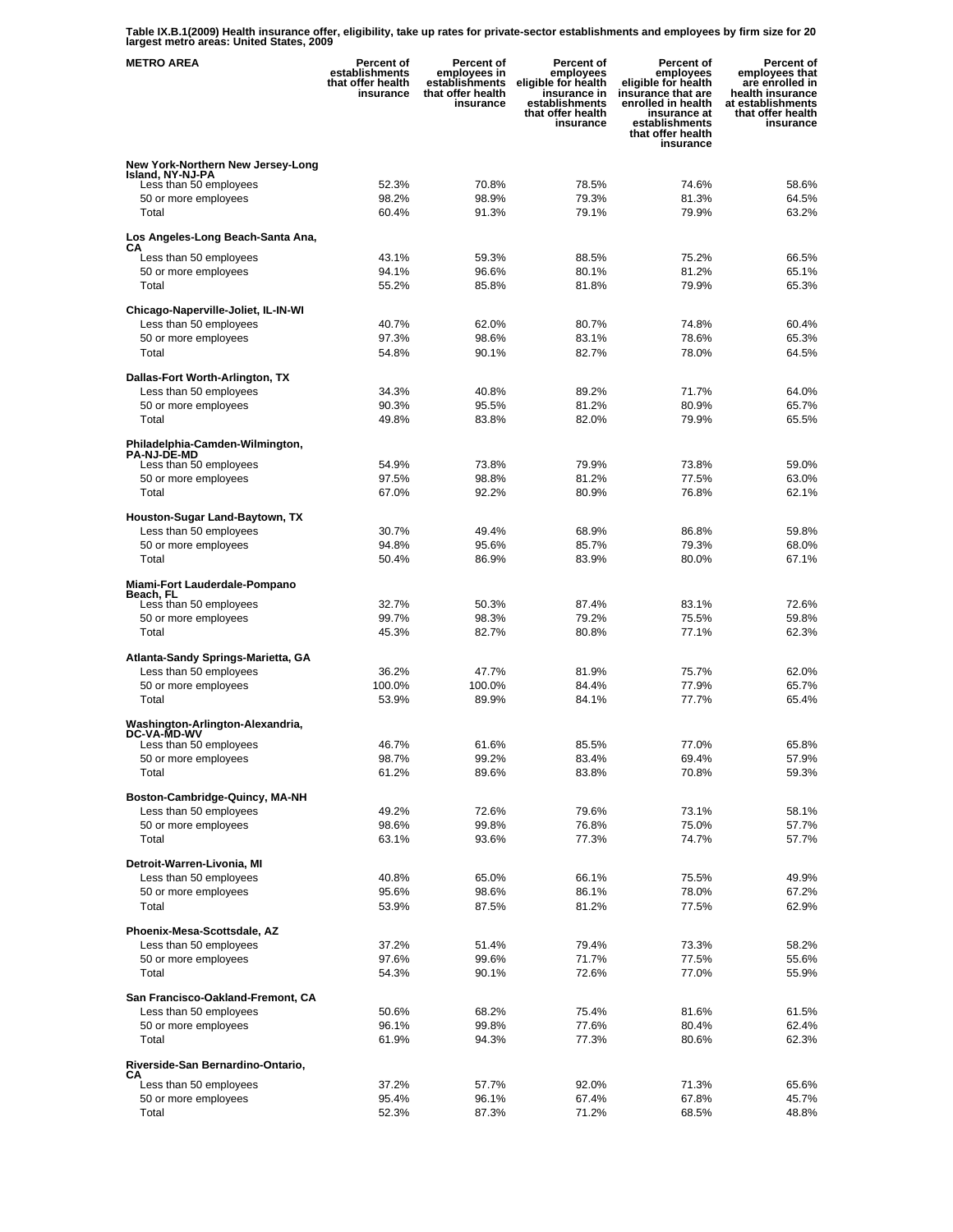**Table IX.B.1(2009) Health insurance offer, eligibility, take up rates for private-sector establishments and employees by firm size for 20 largest metro areas: United States, 2009 (cont.)** 

| <b>METRO AREA</b>                   | Percent of<br>establishments<br>that offer health<br>insurance | Percent of<br>employees in<br>establishments<br>that offer health<br>insurance | Percent of<br>employees<br>eligible for health<br>insurance in<br>establishments<br>that offer health<br>insurance | Percent of<br>employees<br>eligible for health<br>insurance that are<br>enrolled in health<br>insurance at<br>establishments<br>that offer health<br>insurance | Percent of<br>employees that<br>are enrolled in<br>health insurance<br>at establishments<br>that offer health<br>insurance |
|-------------------------------------|----------------------------------------------------------------|--------------------------------------------------------------------------------|--------------------------------------------------------------------------------------------------------------------|----------------------------------------------------------------------------------------------------------------------------------------------------------------|----------------------------------------------------------------------------------------------------------------------------|
| Seattle-Tacoma-Bellevue, WA         |                                                                |                                                                                |                                                                                                                    |                                                                                                                                                                |                                                                                                                            |
| Less than 50 employees              | 45.3%                                                          | 67.4%                                                                          | 76.6%                                                                                                              | 81.8%                                                                                                                                                          | 62.7%                                                                                                                      |
| 50 or more employees                | 98.5%                                                          | 99.0%                                                                          | 73.6%                                                                                                              | 87.5%                                                                                                                                                          | 64.4%                                                                                                                      |
| Total                               | 56.7%                                                          | 89.6%                                                                          | 74.3%                                                                                                              | 86.2%                                                                                                                                                          | 64.1%                                                                                                                      |
| Minneapolis-St. Paul-Bloomington,   |                                                                |                                                                                |                                                                                                                    |                                                                                                                                                                |                                                                                                                            |
| MN-WI<br>Less than 50 employees     | 48.0%                                                          | 67.3%                                                                          | 76.7%                                                                                                              | 82.1%                                                                                                                                                          | 62.9%                                                                                                                      |
| 50 or more employees                | 96.1%                                                          | 97.5%                                                                          | 81.8%                                                                                                              | 74.6%                                                                                                                                                          | 61.0%                                                                                                                      |
| Total                               | 59.6%                                                          | 89.7%                                                                          | 80.8%                                                                                                              | 76.0%                                                                                                                                                          | 61.4%                                                                                                                      |
| San Diego-Carlsbad-San Marcos, CA   |                                                                |                                                                                |                                                                                                                    |                                                                                                                                                                |                                                                                                                            |
| Less than 50 employees              | 46.0%                                                          | 57.7%                                                                          | 82.4%                                                                                                              | 72.9%                                                                                                                                                          | 60.1%                                                                                                                      |
| 50 or more employees                | 97.9%                                                          | 98.8%                                                                          | 73.1%                                                                                                              | 71.8%                                                                                                                                                          | 52.5%                                                                                                                      |
| Total                               | 59.8%                                                          | 87.1%                                                                          | 74.9%                                                                                                              | 72.0%                                                                                                                                                          | 53.9%                                                                                                                      |
| St. Louis, MO-IL                    |                                                                |                                                                                |                                                                                                                    |                                                                                                                                                                |                                                                                                                            |
| Less than 50 employees              | 46.7%                                                          | 67.1%                                                                          | 84.0%                                                                                                              | 82.4%                                                                                                                                                          | 69.3%                                                                                                                      |
| 50 or more employees                | 97.6%                                                          | 98.7%                                                                          | 79.7%                                                                                                              | 84.7%                                                                                                                                                          | 67.5%                                                                                                                      |
| Total                               | 61.2%                                                          | 92.1%                                                                          | 80.4%                                                                                                              | 84.3%                                                                                                                                                          | 67.8%                                                                                                                      |
| Tampa-St. Petersburg-Clearwater, FL |                                                                |                                                                                |                                                                                                                    |                                                                                                                                                                |                                                                                                                            |
| Less than 50 employees              | 30.3%                                                          | 52.8%                                                                          | 93.0%                                                                                                              | 75.3%                                                                                                                                                          | 70.1%                                                                                                                      |
| 50 or more employees                | 99.0%                                                          | 96.6%                                                                          | 75.6%                                                                                                              | 79.6%                                                                                                                                                          | 60.2%                                                                                                                      |
| Total                               | 47.4%                                                          | 88.8%                                                                          | 77.4%                                                                                                              | 79.1%                                                                                                                                                          | 61.2%                                                                                                                      |
| Baltimore-Towson, MD                |                                                                |                                                                                |                                                                                                                    |                                                                                                                                                                |                                                                                                                            |
| Less than 50 employees              | 50.6%                                                          | 72.1%                                                                          | 77.6%                                                                                                              | 76.6%                                                                                                                                                          | 59.4%                                                                                                                      |
| 50 or more employees                | 94.1%                                                          | 97.4%                                                                          | 86.8%                                                                                                              | 79.9%                                                                                                                                                          | 69.3%                                                                                                                      |
| Total                               | 62.2%                                                          | 91.7%                                                                          | 85.1%                                                                                                              | 79.3%                                                                                                                                                          | 67.5%                                                                                                                      |

Source: Agency for Healthcare Research and Quality, Center for Financing, Access and Cost Trends. 2009 Medical Expenditure Panel Survey-Insurance Component.

Note: Definition of each area can be found in the Technical Notes and Survey Documentation.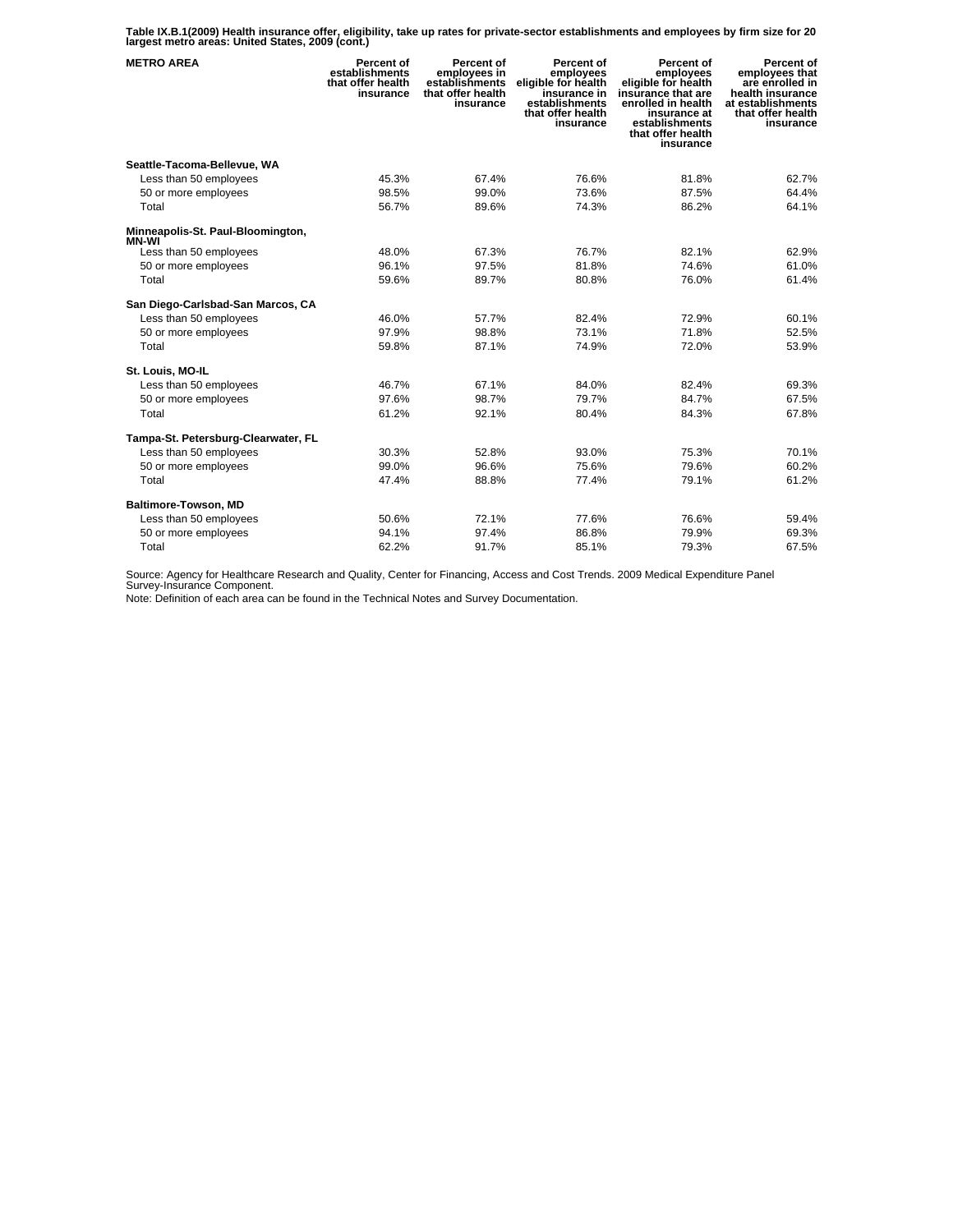**Table IX.B.1(2009) Standard errors for health insurance offer, eligibility, take up rates for private-sector establishments and employees by firm size for 20 largest metro areas: United States, 2009** 

| <b>METRO AREA</b>                                     | Percent of<br>establishments<br>that offer health<br>insurance | <b>Percent of</b><br>employees in<br>establishments<br>that offer health<br>insurance | Percent of<br>employees<br>eligible for health<br>insurance in<br>establishments<br>that offer health<br>insurance | Percent of<br>employees<br>eligible for health<br>insurance that are<br>enrolled in health<br>insurance at<br>establishments<br>that offer health<br>insurance | Percent of<br>employees that<br>are enrolled in<br>health insurance<br>at establishments<br>that offer health<br>insurance |
|-------------------------------------------------------|----------------------------------------------------------------|---------------------------------------------------------------------------------------|--------------------------------------------------------------------------------------------------------------------|----------------------------------------------------------------------------------------------------------------------------------------------------------------|----------------------------------------------------------------------------------------------------------------------------|
| New York-Northern New Jersey-Long                     |                                                                |                                                                                       |                                                                                                                    |                                                                                                                                                                |                                                                                                                            |
| Island, NY-NJ-PA<br>Less than 50 employees            | 3.95%                                                          | 3.73%                                                                                 | 2.60%                                                                                                              | 2.61%                                                                                                                                                          | 2.18%                                                                                                                      |
| 50 or more employees                                  | 0.66%                                                          | 0.38%                                                                                 | 4.45%                                                                                                              | 2.45%                                                                                                                                                          | 4.00%                                                                                                                      |
| Total                                                 | 1.90%                                                          | 0.68%                                                                                 | 2.02%                                                                                                              | 0.61%                                                                                                                                                          | 1.37%                                                                                                                      |
| Los Angeles-Long Beach-Santa Ana,                     |                                                                |                                                                                       |                                                                                                                    |                                                                                                                                                                |                                                                                                                            |
| СA<br>Less than 50 employees                          | 3.29%                                                          | 4.00%                                                                                 | 1.43%                                                                                                              | 1.58%                                                                                                                                                          | 2.13%                                                                                                                      |
| 50 or more employees                                  | 1.20%                                                          | 1.04%                                                                                 | 3.65%                                                                                                              | 1.63%                                                                                                                                                          | 3.57%                                                                                                                      |
| Total                                                 | 2.86%                                                          | 1.54%                                                                                 | 2.95%                                                                                                              | 1.39%                                                                                                                                                          | 3.00%                                                                                                                      |
| Chicago-Naperville-Joliet, IL-IN-WI                   |                                                                |                                                                                       |                                                                                                                    |                                                                                                                                                                |                                                                                                                            |
| Less than 50 employees                                | 2.00%                                                          | 2.84%                                                                                 | 2.11%                                                                                                              | 3.51%                                                                                                                                                          | 2.22%                                                                                                                      |
| 50 or more employees                                  | 1.10%                                                          | 0.66%                                                                                 | 2.43%                                                                                                              | 1.37%                                                                                                                                                          | 2.17%<br>1.86%                                                                                                             |
| Total                                                 | 1.67%                                                          | 0.86%                                                                                 | 1.90%                                                                                                              | 1.57%                                                                                                                                                          |                                                                                                                            |
| Dallas-Fort Worth-Arlington, TX                       |                                                                |                                                                                       |                                                                                                                    |                                                                                                                                                                |                                                                                                                            |
| Less than 50 employees                                | 3.97%                                                          | 4.61%                                                                                 | 5.03%                                                                                                              | 7.34%                                                                                                                                                          | 6.91%                                                                                                                      |
| 50 or more employees<br>Total                         | 2.84%<br>4.35%                                                 | 1.09%<br>2.33%                                                                        | 3.52%<br>3.32%                                                                                                     | 1.82%<br>2.21%                                                                                                                                                 | 3.56%<br>3.48%                                                                                                             |
|                                                       |                                                                |                                                                                       |                                                                                                                    |                                                                                                                                                                |                                                                                                                            |
| Philadelphia-Camden-Wilmington,<br><b>PA-NJ-DE-MD</b> |                                                                |                                                                                       |                                                                                                                    |                                                                                                                                                                |                                                                                                                            |
| Less than 50 employees                                | 5.18%                                                          | 3.08%                                                                                 | 2.46%                                                                                                              | 4.15%                                                                                                                                                          | 3.99%                                                                                                                      |
| 50 or more employees                                  | 4.95%                                                          | 0.53%                                                                                 | 2.65%                                                                                                              | 4.23%                                                                                                                                                          | 3.77%                                                                                                                      |
| Total                                                 | 2.28%                                                          | 1.10%                                                                                 | 1.13%                                                                                                              | 1.81%                                                                                                                                                          | 2.13%                                                                                                                      |
| Houston-Sugar Land-Baytown, TX                        |                                                                |                                                                                       |                                                                                                                    |                                                                                                                                                                |                                                                                                                            |
| Less than 50 employees                                | 4.38%                                                          | 5.61%                                                                                 | 5.51%                                                                                                              | 2.45%                                                                                                                                                          | 5.83%                                                                                                                      |
| 50 or more employees<br>Total                         | 2.35%<br>3.51%                                                 | 2.10%<br>2.12%                                                                        | 2.24%<br>2.49%                                                                                                     | 2.60%<br>2.27%                                                                                                                                                 | 1.94%<br>1.86%                                                                                                             |
|                                                       |                                                                |                                                                                       |                                                                                                                    |                                                                                                                                                                |                                                                                                                            |
| Miami-Fort Lauderdale-Pompano<br>Beach, FL            |                                                                |                                                                                       |                                                                                                                    |                                                                                                                                                                |                                                                                                                            |
| Less than 50 employees                                | 4.51%                                                          | 6.04%                                                                                 | 2.45%                                                                                                              | 3.05%                                                                                                                                                          | 3.13%                                                                                                                      |
| 50 or more employees                                  | 0.30%                                                          | 2.37%                                                                                 | 3.51%                                                                                                              | 2.48%                                                                                                                                                          | 1.20%                                                                                                                      |
| Total                                                 | 3.44%                                                          | 3.00%                                                                                 | 2.78%                                                                                                              | 1.74%                                                                                                                                                          | 1.45%                                                                                                                      |
| Atlanta-Sandy Springs-Marietta, GA                    |                                                                |                                                                                       |                                                                                                                    |                                                                                                                                                                |                                                                                                                            |
| Less than 50 employees                                | 3.92%                                                          | 4.03%                                                                                 | 5.00%                                                                                                              | 3.68%                                                                                                                                                          | 4.50%                                                                                                                      |
| 50 or more employees<br>Total                         | 0.00%<br>3.03%                                                 | $0.00\%$<br>2.19%                                                                     | 3.18%<br>2.57%                                                                                                     | 2.11%<br>2.01%                                                                                                                                                 | 3.13%<br>2.48%                                                                                                             |
|                                                       |                                                                |                                                                                       |                                                                                                                    |                                                                                                                                                                |                                                                                                                            |
| Washington-Arlington-Alexandria,<br>DC-VA-MD-WV       |                                                                |                                                                                       |                                                                                                                    |                                                                                                                                                                |                                                                                                                            |
| Less than 50 employees                                | 5.69%                                                          | 5.30%                                                                                 | 2.91%                                                                                                              | 2.55%                                                                                                                                                          | 3.68%                                                                                                                      |
| 50 or more employees                                  | 1.29%                                                          | 0.40%                                                                                 | 3.89%                                                                                                              | 4.40%                                                                                                                                                          | 4.46%                                                                                                                      |
| Total                                                 | 1.37%                                                          | 1.22%                                                                                 | 1.70%                                                                                                              | 1.13%                                                                                                                                                          | 1.67%                                                                                                                      |
| Boston-Cambridge-Quincy, MA-NH                        |                                                                |                                                                                       |                                                                                                                    |                                                                                                                                                                |                                                                                                                            |
| Less than 50 employees<br>50 or more employees        | 3.80%<br>1.14%                                                 | 4.33%<br>0.09%                                                                        | 3.29%<br>3.56%                                                                                                     | 2.50%<br>2.20%                                                                                                                                                 | 3.95%<br>3.47%                                                                                                             |
| Total                                                 | 2.77%                                                          | 1.00%                                                                                 | 2.40%                                                                                                              | 1.72%                                                                                                                                                          | 2.40%                                                                                                                      |
|                                                       |                                                                |                                                                                       |                                                                                                                    |                                                                                                                                                                |                                                                                                                            |
| Detroit-Warren-Livonia, MI<br>Less than 50 employees  | 2.81%                                                          | 4.74%                                                                                 | 3.65%                                                                                                              | 3.86%                                                                                                                                                          | 3.73%                                                                                                                      |
| 50 or more employees                                  | 2.16%                                                          | 0.61%                                                                                 | 2.09%                                                                                                              | 4.71%                                                                                                                                                          | 4.48%                                                                                                                      |
| Total                                                 | 2.48%                                                          | 2.31%                                                                                 | 2.13%                                                                                                              | 3.81%                                                                                                                                                          | 3.84%                                                                                                                      |
| Phoenix-Mesa-Scottsdale, AZ                           |                                                                |                                                                                       |                                                                                                                    |                                                                                                                                                                |                                                                                                                            |
| Less than 50 employees                                | 3.11%                                                          | 3.59%                                                                                 | 5.36%                                                                                                              | 3.95%                                                                                                                                                          | 5.29%                                                                                                                      |
| 50 or more employees                                  | 1.62%                                                          | 0.36%                                                                                 | 4.85%                                                                                                              | 4.63%                                                                                                                                                          | 5.50%                                                                                                                      |
| Total                                                 | 2.47%                                                          | 1.33%                                                                                 | 4.16%                                                                                                              | 4.41%                                                                                                                                                          | 4.82%                                                                                                                      |
| San Francisco-Oakland-Fremont, CA                     |                                                                |                                                                                       |                                                                                                                    |                                                                                                                                                                |                                                                                                                            |
| Less than 50 employees                                | 3.29%                                                          | 4.21%                                                                                 | 3.46%                                                                                                              | 3.13%                                                                                                                                                          | 3.78%                                                                                                                      |
| 50 or more employees                                  | 1.47%                                                          | 0.13%                                                                                 | 2.59%                                                                                                              | 2.11%                                                                                                                                                          | 3.07%                                                                                                                      |
| Total                                                 | 3.07%                                                          | 0.86%                                                                                 | 2.57%                                                                                                              | 1.88%                                                                                                                                                          | 3.00%                                                                                                                      |
| Riverside-San Bernardino-Ontario,<br>CА               |                                                                |                                                                                       |                                                                                                                    |                                                                                                                                                                |                                                                                                                            |
| Less than 50 employees                                | 6.12%                                                          | 8.70%                                                                                 | 10.83%                                                                                                             | 9.27%                                                                                                                                                          | 8.05%                                                                                                                      |
| 50 or more employees                                  | 3.73%                                                          | 1.72%                                                                                 | 5.29%                                                                                                              | 5.10%                                                                                                                                                          | 4.69%                                                                                                                      |
| Total                                                 | 4.22%                                                          | 2.30%                                                                                 | 3.69%                                                                                                              | 3.91%                                                                                                                                                          | 4.23%                                                                                                                      |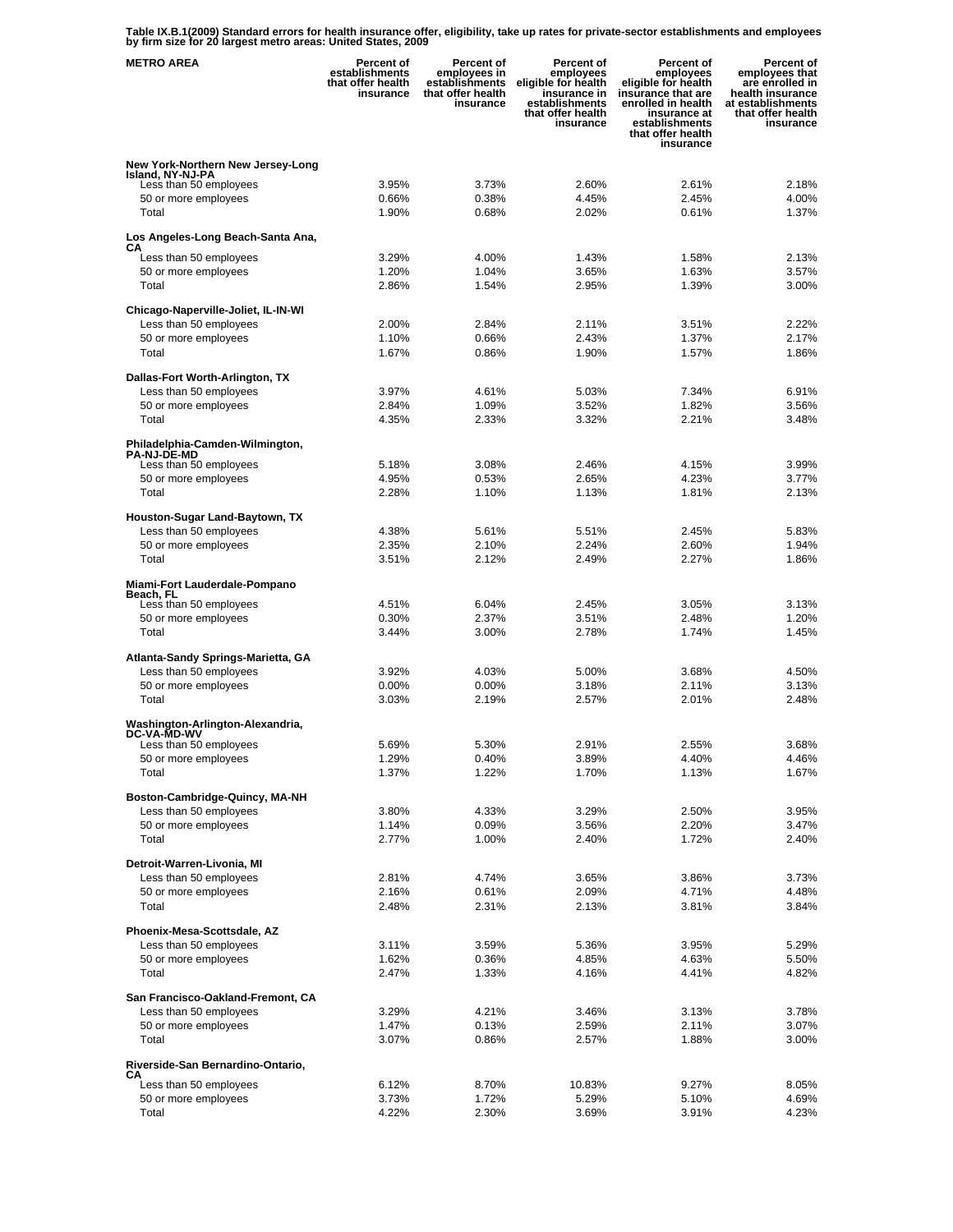**Table IX.B.1(2009) Standard errors for health insurance offer, eligibility, take up rates for private-sector establishments and employees by firm size for 20 largest metro areas: United States, 2009 (cont.)** 

| <b>METRO AREA</b>                      | Percent of<br>establishments<br>that offer health<br>insurance | Percent of<br>employees in<br>establishments<br>that offer health<br>insurance | Percent of<br>employees<br>eligible for health<br>insurance in<br>establishments<br>that offer health<br>insurance | Percent of<br>employees<br>eligible for health<br>insurance that are<br>enrolled in health<br>insurance at<br>establishments<br>that offer health<br>insurance | Percent of<br>employees that<br>are enrolled in<br>health insurance<br>at establishments<br>that offer health<br>insurance |
|----------------------------------------|----------------------------------------------------------------|--------------------------------------------------------------------------------|--------------------------------------------------------------------------------------------------------------------|----------------------------------------------------------------------------------------------------------------------------------------------------------------|----------------------------------------------------------------------------------------------------------------------------|
| Seattle-Tacoma-Bellevue, WA            |                                                                |                                                                                |                                                                                                                    |                                                                                                                                                                |                                                                                                                            |
| Less than 50 employees                 | 2.34%                                                          | 4.19%                                                                          | 4.20%                                                                                                              | 2.47%                                                                                                                                                          | 5.07%                                                                                                                      |
| 50 or more employees                   | 1.12%                                                          | 0.91%                                                                          | 5.43%                                                                                                              | 3.98%                                                                                                                                                          | 5.34%                                                                                                                      |
| Total                                  | 1.86%                                                          | 1.94%                                                                          | 4.37%                                                                                                              | 2.66%                                                                                                                                                          | 4.33%                                                                                                                      |
| Minneapolis-St. Paul-Bloomington,      |                                                                |                                                                                |                                                                                                                    |                                                                                                                                                                |                                                                                                                            |
| <b>MN-WI</b><br>Less than 50 employees | 2.87%                                                          | 1.49%                                                                          | 3.27%                                                                                                              | 2.36%                                                                                                                                                          | 2.84%                                                                                                                      |
| 50 or more employees                   | 3.09%                                                          | 1.58%                                                                          | 2.51%                                                                                                              | 2.94%                                                                                                                                                          | 3.34%                                                                                                                      |
| Total                                  | 1.98%                                                          | 1.53%                                                                          | 2.00%                                                                                                              | 2.52%                                                                                                                                                          | 2.89%                                                                                                                      |
| San Diego-Carlsbad-San Marcos, CA      |                                                                |                                                                                |                                                                                                                    |                                                                                                                                                                |                                                                                                                            |
| Less than 50 employees                 | 3.97%                                                          | 7.65%                                                                          | 3.46%                                                                                                              | 6.74%                                                                                                                                                          | 7.36%                                                                                                                      |
| 50 or more employees                   | 1.37%                                                          | 1.47%                                                                          | 7.03%                                                                                                              | 2.90%                                                                                                                                                          | 5.67%                                                                                                                      |
| Total                                  | 2.83%                                                          | 2.31%                                                                          | 6.20%                                                                                                              | 3.01%                                                                                                                                                          | 5.44%                                                                                                                      |
|                                        |                                                                |                                                                                |                                                                                                                    |                                                                                                                                                                |                                                                                                                            |
| St. Louis, MO-IL                       |                                                                |                                                                                |                                                                                                                    |                                                                                                                                                                |                                                                                                                            |
| Less than 50 employees                 | 12.39%                                                         | 16.01%                                                                         | 20.26%                                                                                                             | 20.06%                                                                                                                                                         | 17.60%                                                                                                                     |
| 50 or more employees                   | 18.65%                                                         | 19.55%                                                                         | 15.29%                                                                                                             | 16.72%                                                                                                                                                         | 13.93%                                                                                                                     |
| Total                                  | 3.42%                                                          | 1.75%                                                                          | 2.70%                                                                                                              | 2.03%                                                                                                                                                          | 3.05%                                                                                                                      |
| Tampa-St. Petersburg-Clearwater, FL    |                                                                |                                                                                |                                                                                                                    |                                                                                                                                                                |                                                                                                                            |
| Less than 50 employees                 | 8.82%                                                          | 10.66%                                                                         | 10.44%                                                                                                             | 8.67%                                                                                                                                                          | 9.03%                                                                                                                      |
| 50 or more employees                   | 1.20%                                                          | 5.97%                                                                          | 6.30%                                                                                                              | 3.32%                                                                                                                                                          | 6.00%                                                                                                                      |
| Total                                  | 7.03%                                                          | 4.87%                                                                          | 5.58%                                                                                                              | 2.87%                                                                                                                                                          | 5.43%                                                                                                                      |
| Baltimore-Towson, MD                   |                                                                |                                                                                |                                                                                                                    |                                                                                                                                                                |                                                                                                                            |
| Less than 50 employees                 | 4.37%                                                          | 3.55%                                                                          | 4.27%                                                                                                              | 4.35%                                                                                                                                                          | 5.25%                                                                                                                      |
| 50 or more employees                   | 3.92%                                                          | 2.24%                                                                          | 3.11%                                                                                                              | 4.59%                                                                                                                                                          | 5.56%                                                                                                                      |
| Total                                  | 3.48%                                                          | 1.68%                                                                          | 2.52%                                                                                                              | 3.74%                                                                                                                                                          | 4.60%                                                                                                                      |

Source: Agency for Healthcare Research and Quality, Center for Financing, Access and Cost Trends. 2009 Medical Expenditure Panel Survey-Insurance Component.

Note: Definition of each area can be found in the Technical Notes and Survey Documentation.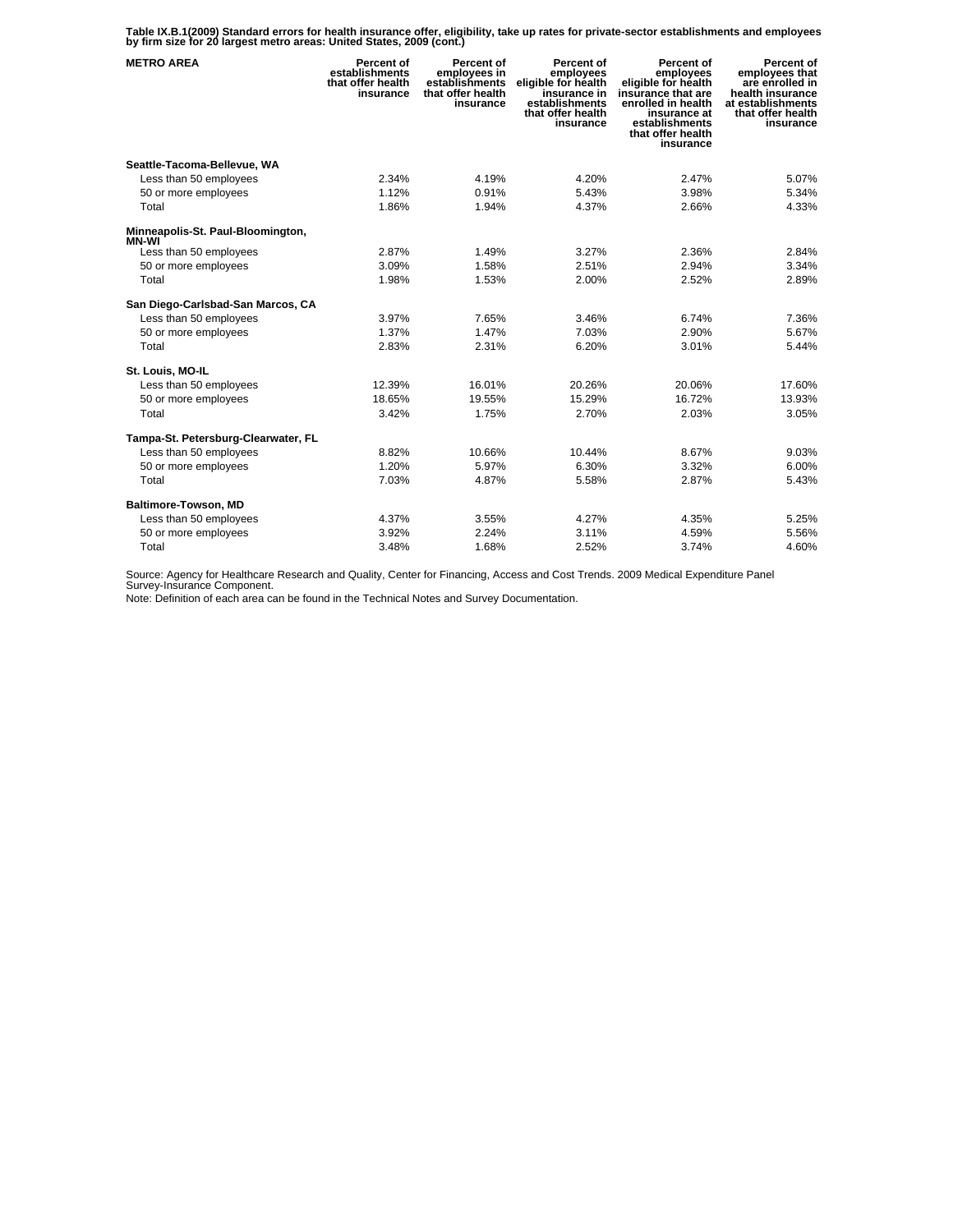**Table IX.B.2(2009) Average total premiums and employee contributions (in dollars) for private-sector establishments by firm size for 20 largest metro areas: United States, 2009** 

| <b>METRO AREA</b>                                      | Single<br>premium | Single<br>contribution | <b>Employee-</b><br>plus-one<br>contribution | Employee-<br>plus-one<br>contribution | Family<br>premium | Family<br>contribution |
|--------------------------------------------------------|-------------------|------------------------|----------------------------------------------|---------------------------------------|-------------------|------------------------|
| New York-Northern New Jersey-Long                      |                   |                        |                                              |                                       |                   |                        |
| Island, NY-NJ-PA<br>Less than 50 employees             | 5,375             | 1,069                  | 10,917                                       | 2,281                                 | 13,431            | 3,380                  |
| 50 or more employees                                   | 5,162             | 1,022                  | 9,428                                        | 2,187                                 | 14,281            | 2,858                  |
| Total                                                  | 5,210             | 1,033                  | 9,681                                        | 2,203                                 | 14,144            | 2,942                  |
| Los Angeles-Long Beach-Santa Ana,                      |                   |                        |                                              |                                       |                   |                        |
| CА<br>Less than 50 employees                           | 4,292             | 679                    | 8,321                                        | 2,019                                 | 11,454            | 4,252                  |
| 50 or more employees                                   | 4,317             | 812                    | 8,151                                        | 2,120                                 | 12,187            | 3,304                  |
| Total                                                  | 4,311             | 779                    | 8,178                                        | 2,104                                 | 12,073            | 3,452                  |
| Chicago-Naperville-Joliet, IL-IN-WI                    |                   |                        |                                              |                                       |                   |                        |
| Less than 50 employees                                 | 5,022             | 1,107                  | 9,869                                        | 2,718                                 | 13,757            | 3,639                  |
| 50 or more employees                                   | 4,783             | 1,020                  | 9,187                                        | 2,301                                 | 13,846            | 3,517                  |
| Total                                                  | 4,828             | 1,036                  | 9,269                                        | 2,351                                 | 13,836            | 3,530                  |
| Dallas-Fort Worth-Arlington, TX                        |                   |                        |                                              |                                       |                   |                        |
| Less than 50 employees                                 | 4,274             | $814*$                 | 12,110                                       | 7,062                                 | 12,984            | 5,321                  |
| 50 or more employees                                   | 4,809             | 1,151                  | 9,344                                        | 2,111                                 | 13,532            | 3,489                  |
| Total                                                  | 4,744             | 1,110                  | 9,569                                        | 2,514                                 | 13,483            | 3,653                  |
| Philadelphia-Camden-Wilmington,<br><b>PA-NJ-DE-MD</b>  |                   |                        |                                              |                                       |                   |                        |
| Less than 50 employees                                 | 5,095             | 714                    | 9,766                                        | 2,809                                 | 13,318            | 3,097                  |
| 50 or more employees                                   | 4,985             | 1,114                  | 9,475                                        | 2,231                                 | 13.759            | 3,441                  |
| Total                                                  | 5,009             | 1,027                  | 9,526                                        | 2,333                                 | 13,673            | 3,374                  |
| Houston-Sugar Land-Baytown, TX                         |                   |                        |                                              |                                       |                   |                        |
| Less than 50 employees                                 | 5,330             | 645*                   | 9,353                                        | 2,085                                 | 17,548            | $3,263*$               |
| 50 or more employees                                   | 4,651             | 1,273                  | 9,352                                        | 2,156                                 | 12,972            | 3,984                  |
| Total                                                  | 4,732             | 1,198                  | 9,352                                        | 2,149                                 | 13,229            | 3,943                  |
| Miami-Fort Lauderdale-Pompano<br>Beach, FL             |                   |                        |                                              |                                       |                   |                        |
| Less than 50 employees                                 | 4,586             | 757                    | 9,045                                        | 3,459                                 | 12,015            | 3,983                  |
| 50 or more employees                                   | 4,398             | 976                    | 9,027                                        | 2,286                                 | 13,406            | 3,660                  |
| Total                                                  | 4,449             | 916                    | 9,030                                        | 2,443                                 | 13,134            | 3,723                  |
| Atlanta-Sandy Springs-Marietta, GA                     |                   |                        |                                              |                                       |                   |                        |
| Less than 50 employees                                 | 5,125             | 855*                   | 10,187                                       | 3,931                                 | 11,308            | $4,240*$               |
| 50 or more employees                                   | 4,669             | 1,005                  | 8,867                                        | 2,324                                 | 13,706            | 3,502                  |
| Total                                                  | 4,719             | 989                    | 9,002                                        | 2,488                                 | 13,526            | 3,558                  |
| Washington-Arlington-Alexandria,<br><b>DC-VA-MD-WV</b> |                   |                        |                                              |                                       |                   |                        |
| Less than 50 employees                                 | 5,089             | 859                    | 10,631                                       | 2,539                                 | 13,328            | 4,565                  |
| 50 or more employees                                   | 4,556             | 1,039                  | 9,271                                        | 2,406                                 | 13,323            | 3,534                  |
| Total                                                  | 4,678             | 998                    | 9,481                                        | 2,426                                 | 13,324            | 3,708                  |
| Boston-Cambridge-Quincy, MA-NH                         |                   |                        |                                              |                                       |                   |                        |
| Less than 50 employees                                 | 5,380             | 1,461                  | 11,526                                       | 3,494                                 | 14,664            | 5,194                  |
| 50 or more employees                                   | 5,321             | 1,292                  | 10,493                                       | 2,734                                 | 14,682            | 3,811                  |
| Total                                                  | 5,333             | 1,326                  | 10,593                                       | 2,807                                 | 14,679            | 4,052                  |
| Detroit-Warren-Livonia, MI                             |                   |                        |                                              |                                       |                   |                        |
| Less than 50 employees                                 | 5,269             | 1,116                  | 10,650                                       | 2,981                                 | 13,924            | 4,128                  |
| 50 or more employees<br>Total                          | 4,598<br>4,767    | 1,079<br>1,089         | 9,069<br>9,251                               | 1,890<br>2,015                        | 12,442<br>12,715  | 2,984<br>3,195         |
|                                                        |                   |                        |                                              |                                       |                   |                        |
| Phoenix-Mesa-Scottsdale, AZ<br>Less than 50 employees  | 3,711             | 798                    | 7,521                                        | 2,617                                 | 10,783            | 4,675                  |
| 50 or more employees                                   | 4,530             | 929                    | 9,312                                        | 2,303                                 | 13,059            | 3,495                  |
| Total                                                  | 4,408             | 910                    | 9,169                                        | 2,328                                 | 12,849            | 3,604                  |
| San Francisco-Oakland-Fremont, CA                      |                   |                        |                                              |                                       |                   |                        |
| Less than 50 employees                                 | 5,143             | 665                    | 9,342                                        | 1,748                                 | 11,994            | $1,919*$               |
| 50 or more employees                                   | 5,419             | 841                    | 9,260                                        | 2,567                                 | 13,346            | 3,590                  |
| Total                                                  | 5,374             | 813                    | 9,266                                        | 2,511                                 | 13,223            | 3,438                  |
| Riverside-San Bernardino-Ontario,                      |                   |                        |                                              |                                       |                   |                        |
| СA<br>Less than 50 employees                           | 3,823             | 392*                   | 7,672                                        | 2,172                                 | 10,073            | 2,980*                 |
| 50 or more employees                                   | 4,523             | 877                    | 8,245                                        | 2,562                                 | 11,853            | 3,761                  |
| Total                                                  | 4,365             | 767                    | 8,159                                        | 2,503                                 | 11,491            | 3,603                  |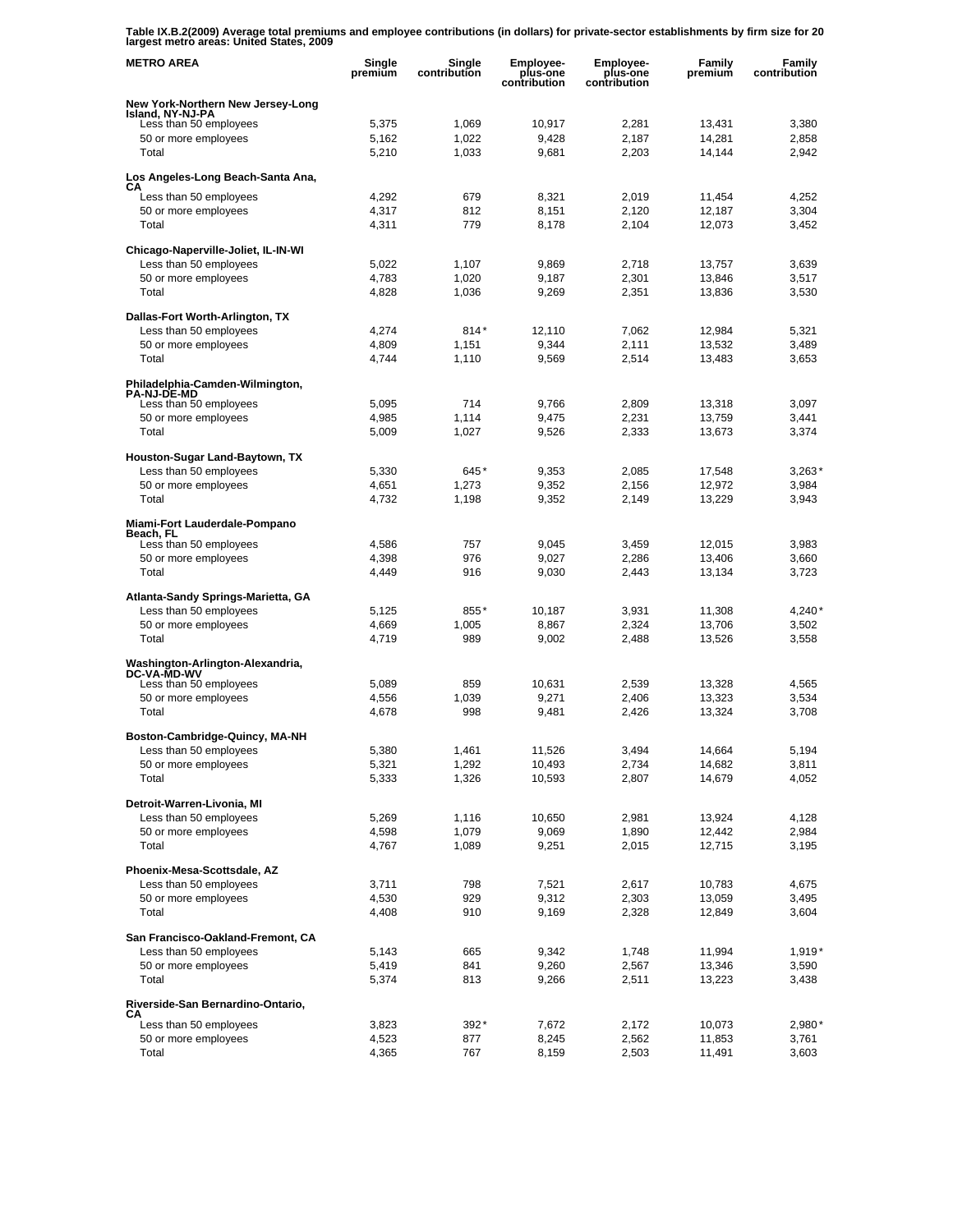**Table IX.B.2(2009) Average total premiums and employee contributions (in dollars) for private-sector establishments by firm size for 20 largest metro areas: United States, 2009 (cont.)** 

| <b>METRO AREA</b>                          | Single<br>premium | Single<br>contribution | Employee-<br>plus-one<br>contribution | Employee-<br>plus-one<br>contribution | Family<br>premium | Family<br>contribution |
|--------------------------------------------|-------------------|------------------------|---------------------------------------|---------------------------------------|-------------------|------------------------|
| Seattle-Tacoma-Bellevue, WA                |                   |                        |                                       |                                       |                   |                        |
| Less than 50 employees                     | 4.359             | 661                    | 8.902                                 | 2.740                                 | 12,281            | 4.391                  |
| 50 or more employees                       | 4,636             | 681                    | 9,119                                 | 2,405                                 | 13,093            | 3,445                  |
| Total                                      | 4,566             | 676                    | 9,084                                 | 2,458                                 | 12,940            | 3,623                  |
| Minneapolis-St. Paul-Bloomington,<br>MN-WI |                   |                        |                                       |                                       |                   |                        |
| Less than 50 employees                     | 4,893             | 863                    | 8,507                                 | 2,816                                 | 11,622            | 4,478                  |
| 50 or more employees                       | 4,406             | 1,008                  | 8,411                                 | 2,144                                 | 12,936            | 3,681                  |
| Total                                      | 4,514             | 976                    | 8.422                                 | 2,223                                 | 12,668            | 3.843                  |
| San Diego-Carlsbad-San Marcos, CA          |                   |                        |                                       |                                       |                   |                        |
| Less than 50 employees                     | 3.993             | 906                    | 9.686                                 | 4.329                                 | 10.733            | 5,216                  |
| 50 or more employees                       | 4,427             | 861                    | 10,474                                | 3,302                                 | 12,687            | 3,301                  |
| Total                                      | 4,310             | 873                    | 10,366                                | 3.443                                 | 12,401            | 3,581                  |
| St. Louis, MO-IL                           |                   |                        |                                       |                                       |                   |                        |
| Less than 50 employees                     | 4.345             | 378                    | 7.392                                 | 1.708                                 | 10,960            | $2,505*$               |
| 50 or more employees                       | 4,193             | 1,009                  | 8,678                                 | $2,408*$                              | 13,057            | 4,050                  |
| Total                                      | 4,218             | 904                    | 8,539                                 | 2,333                                 | 12,692            | 3.781                  |
| Tampa-St. Petersburg-Clearwater, FL        |                   |                        |                                       |                                       |                   |                        |
| Less than 50 employees                     | 4,509             | 818                    | 9,916                                 | 5,523                                 | 10,161            | 3,490                  |
| 50 or more employees                       | 4.633             | 1.138                  | 9.696                                 | 2,907                                 | 14,314            | 4,184                  |
| Total                                      | 4,613             | 1,087                  | 9,709                                 | 3,061                                 | 13,916            | 4,117                  |
| Baltimore-Towson, MD                       |                   |                        |                                       |                                       |                   |                        |
| Less than 50 employees                     | 4.543             | 925                    | 9.203                                 | $2.594*$                              | 12.513            | 4.641                  |
| 50 or more employees                       | 5,112             | 1,190                  | 10,751                                | 2.069                                 | 14,502            | 3,435                  |
| Total                                      | 4,999             | 1,137                  | 10,577                                | 2,128                                 | 14,257            | 3,583                  |

Source: Agency for Healthcare Research and Quality, Center for Financing, Access and Cost Trends. 2009 Medical Expenditure Panel Survey-Insurance Component.

Note: Definition of each area can be found in the Technical Notes and Survey Documentation.

\* Figure does not meet standard of reliability or precision.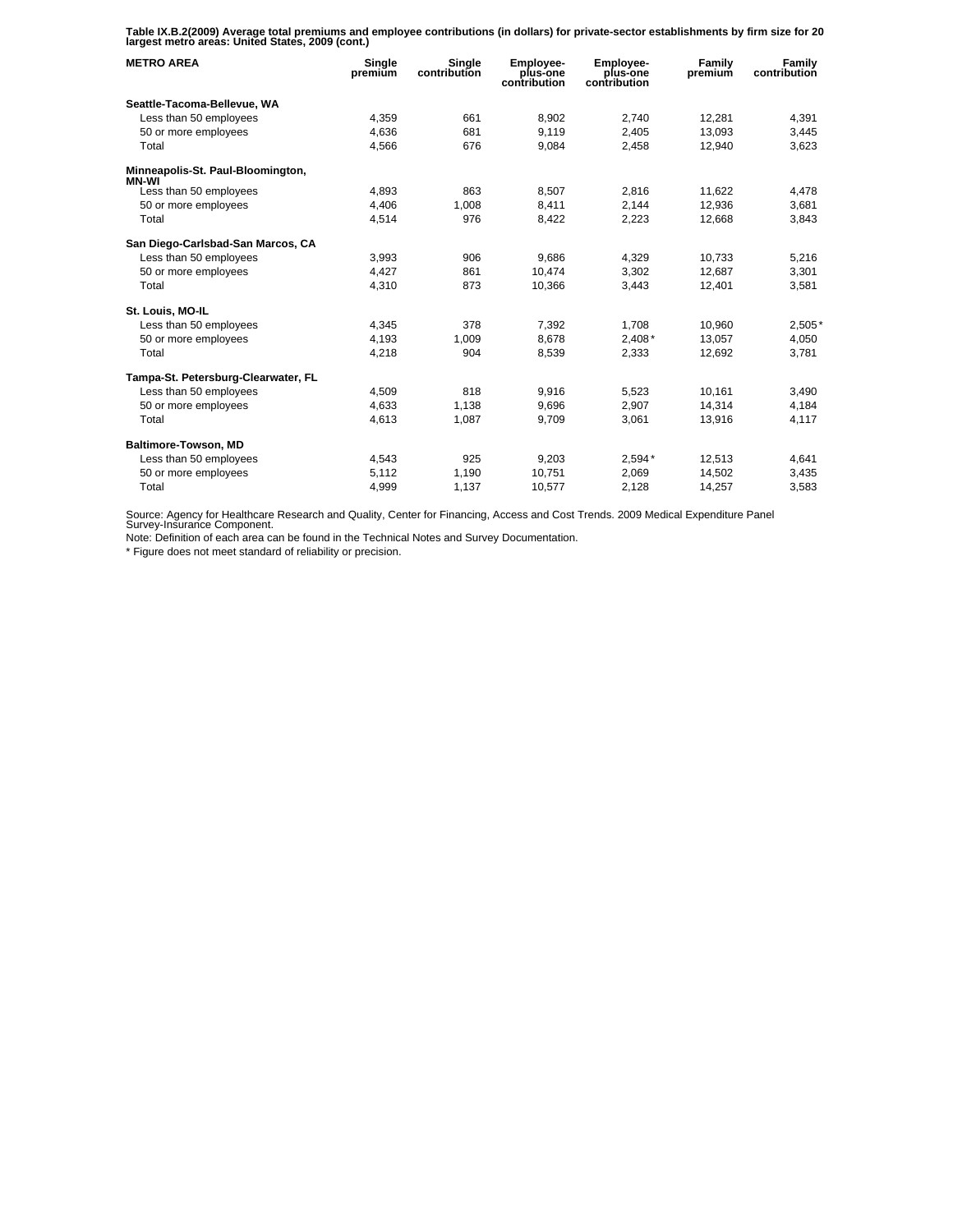**Table IX.B.2(2009) Standard errors for average total premiums and employee contributions (in dollars) for private-sector establishments by firm size for 20 largest metro areas: United States, 2009** 

| <b>METRO AREA</b>                                     | Single<br>premium | Single<br>contribution | <b>Employee-</b><br>plus-one<br>contribution | <b>Employee-</b><br>plus-one<br>contribution | Family<br>premium | Family<br>contribution |
|-------------------------------------------------------|-------------------|------------------------|----------------------------------------------|----------------------------------------------|-------------------|------------------------|
| New York-Northern New Jersey-Long<br>Island, NY-NJ-PA |                   |                        |                                              |                                              |                   |                        |
| Less than 50 employees                                | 212               | 113                    | 606                                          | 521                                          | 490               | 537                    |
| 50 or more employees                                  | 285               | 60                     | 451                                          | 165                                          | 717               | 175                    |
| Total                                                 | 101               | 63                     | 214                                          | 116                                          | 276               | 109                    |
| Los Angeles-Long Beach-Santa Ana,                     |                   |                        |                                              |                                              |                   |                        |
| CА<br>Less than 50 employees                          | 242               | 109                    | 863                                          | 407                                          | 450               | 310                    |
| 50 or more employees                                  | 103               | 78                     | 272                                          | 170                                          | 431               | 240                    |
| Total                                                 | 123               | 60                     | 320                                          | 143                                          | 348               | 227                    |
| Chicago-Naperville-Joliet, IL-IN-WI                   |                   |                        |                                              |                                              |                   |                        |
| Less than 50 employees                                | 193               | 177                    | 180                                          | 342                                          | 824               | 584                    |
| 50 or more employees                                  | 153               | 47                     | 168                                          | 198                                          | 246               | 286                    |
| Total                                                 | 118               | 51                     | 184                                          | 130                                          | 229               | 207                    |
| Dallas-Fort Worth-Arlington, TX                       |                   |                        |                                              |                                              |                   |                        |
| Less than 50 employees                                | 473               | 252*<br>137            | 2,178                                        | 1,779                                        | 1,972<br>476      | 1,091                  |
| 50 or more employees<br>Total                         | 162<br>164        | 122                    | 458<br>528                                   | 367<br>580                                   | 422               | 483<br>403             |
|                                                       |                   |                        |                                              |                                              |                   |                        |
| Philadelphia-Camden-Wilmington,<br><b>PA-NJ-DE-MD</b> |                   |                        |                                              |                                              |                   |                        |
| Less than 50 employees                                | 252               | 155                    | 504                                          | 315                                          | 954               | 662                    |
| 50 or more employees<br>Total                         | 258               | 127<br>79              | 547                                          | 338<br>238                                   | 757<br>254        | 377                    |
|                                                       | 105               |                        | 296                                          |                                              |                   | 290                    |
| Houston-Sugar Land-Baytown, TX                        |                   |                        |                                              |                                              |                   |                        |
| Less than 50 employees<br>50 or more employees        | 496<br>184        | 213*<br>171            | 886<br>373                                   | 596<br>385                                   | 1,522<br>626      | $1,142*$<br>550        |
| Total                                                 | 179               | 152                    | 312                                          | 299                                          | 534               | 508                    |
| Miami-Fort Lauderdale-Pompano                         |                   |                        |                                              |                                              |                   |                        |
| Beach, FL                                             |                   |                        |                                              |                                              |                   |                        |
| Less than 50 employees<br>50 or more employees        | 260<br>185        | 126<br>179             | 1,201<br>588                                 | 717<br>302                                   | 1,977<br>308      | 992<br>309             |
| Total                                                 | 164               | 110                    | 586                                          | 274                                          | 460               | 250                    |
|                                                       |                   |                        |                                              |                                              |                   |                        |
| Atlanta-Sandy Springs-Marietta, GA                    |                   |                        |                                              |                                              |                   |                        |
| Less than 50 employees<br>50 or more employees        | 301<br>216        | 262*<br>131            | 1,272<br>268                                 | 880<br>160                                   | 1,267<br>475      | $1,784*$<br>303        |
| Total                                                 | 187               | 131                    | 253                                          | 109                                          | 405               | 340                    |
| Washington-Arlington-Alexandria,                      |                   |                        |                                              |                                              |                   |                        |
| <b>DC-VA-MD-WV</b>                                    | 223               |                        |                                              | 417                                          | 824               | 522                    |
| Less than 50 employees<br>50 or more employees        | 199               | 83<br>96               | 585<br>331                                   | 227                                          | 481               | 247                    |
| Total                                                 | 128               | 52                     | 280                                          | 159                                          | 398               | 171                    |
| Boston-Cambridge-Quincy, MA-NH                        |                   |                        |                                              |                                              |                   |                        |
| Less than 50 employees                                | 165               | 112                    | 2,255                                        | 867                                          | 660               | 551                    |
| 50 or more employees                                  | 121               | 104                    | 397                                          | 242                                          | 446               | 298                    |
| Total                                                 | 89                | 80                     | 369                                          | 237                                          | 398               | 222                    |
| Detroit-Warren-Livonia, MI                            |                   |                        |                                              |                                              |                   |                        |
| Less than 50 employees                                | 386               | 286                    | 975                                          | 453                                          | 883               | 486                    |
| 50 or more employees                                  | 314               | 227                    | 492                                          | 493                                          | 438               | 552                    |
| Total                                                 | 161               | 168                    | 390                                          | 428                                          | 292               | 522                    |
| Phoenix-Mesa-Scottsdale, AZ                           |                   |                        |                                              |                                              |                   |                        |
| Less than 50 employees                                | 173               | 163                    | 979                                          | 452                                          | 694               | 777                    |
| 50 or more employees                                  | 251               | 76                     | 563                                          | 250                                          | 663               | 201                    |
| Total                                                 | 217               | 50                     | 524                                          | 204                                          | 596               | 225                    |
| San Francisco-Oakland-Fremont, CA                     |                   |                        |                                              |                                              |                   |                        |
| Less than 50 employees                                | 399               | 175                    | 1,104                                        | 374                                          | 708               | 634*                   |
| 50 or more employees<br>Total                         | 291<br>242        | 116<br>116             | 286<br>264                                   | 415<br>382                                   | 560<br>419        | 337<br>349             |
| Riverside-San Bernardino-Ontario,                     |                   |                        |                                              |                                              |                   |                        |
| CА                                                    |                   |                        |                                              |                                              |                   |                        |
| Less than 50 employees<br>50 or more employees        | 597<br>166        | 170*<br>140            | 1,276<br>337                                 | 574<br>387                                   | 1,634<br>526      | $1,022*$<br>452        |
| Total                                                 | 156               | 79                     | 276                                          | 305                                          | 518               | 402                    |
|                                                       |                   |                        |                                              |                                              |                   |                        |